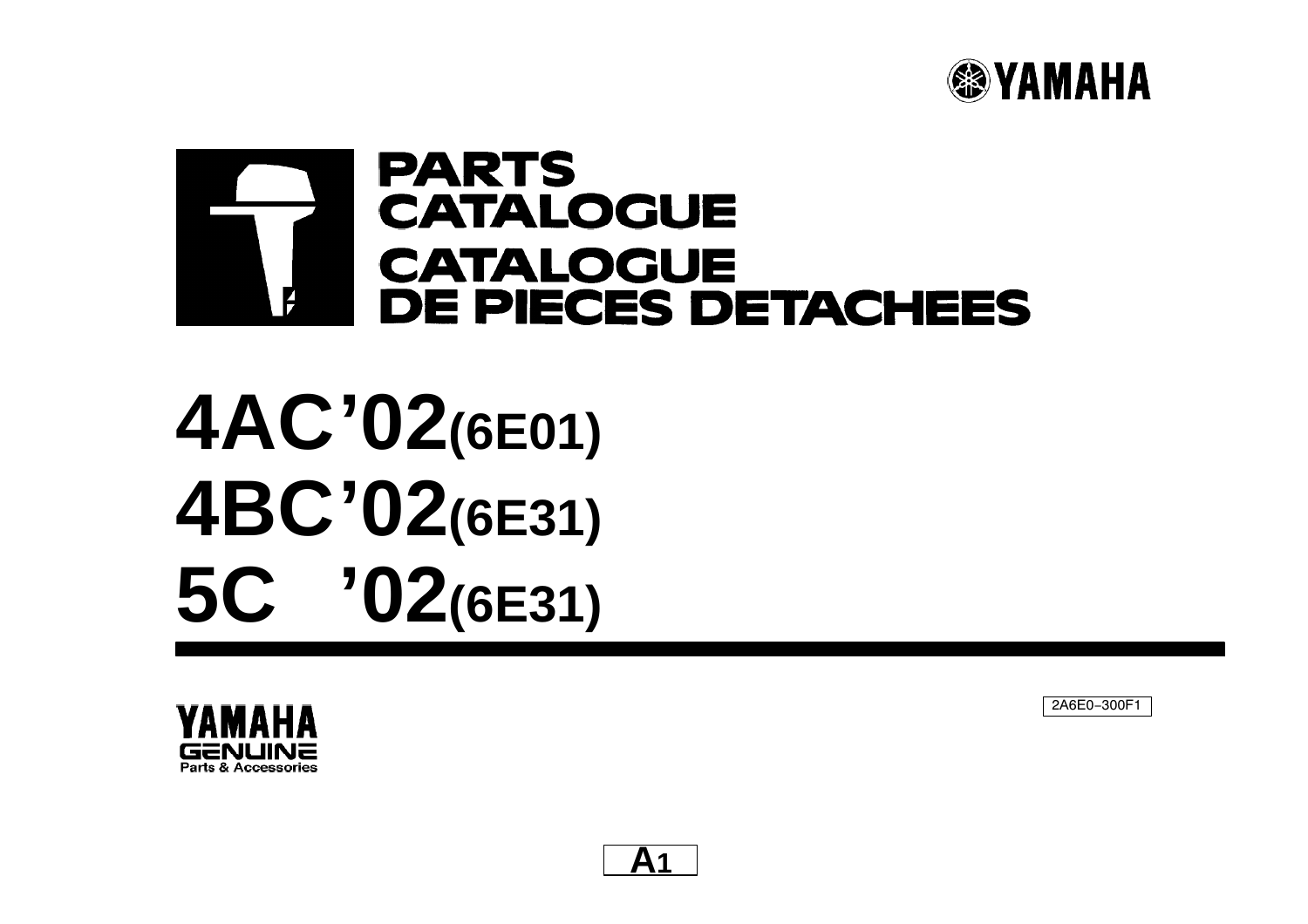## **FOREWORD**

This Parts Catalogue is related to the parts for the model(s) in the below frame. When you are ordering replacement parts, please refer to this Parts Catalogue and quote both part numbers and part names correctly.

## 4AC'02(6E01), 4BC'02(6E31), 5C'02(6E31)

1. Modifications or additions which have been made after issue of the Parts Catalogue will be announced in the Yamaha Parts News.

It is advisable that you make necessary corrections to the Parts Catalogue according to the Yamaha Parts News.

2. Abbreviations

The Following abbreviations are used in this Parts Catalogue.

"UR" Use specified parts number.

"UN" Use as many as needed.

"AP" Alternate Parts

"LM" Local Made

(Parts need to be ordered locally)

"O/S" Over Size

3. Parts, which are to be supplied in an assembly, are listed with <sup>a</sup> dot(.) in front of the part name as shown below.

## EXAMPLE

CARBURETOR ASSY

.JET, PILOT

.NOZZLE, MAIN

4. Number of component for assembly

The numeral appearing to the right of each component part indicates the quantity of parts for each assembly unit.

## EXAMPLE

| PART NO.                | <b>DESCRIPTION</b>            | ш | 冚 |  | <b>IRFMARKS</b> |
|-------------------------|-------------------------------|---|---|--|-----------------|
| 6F0-85500-70            | C.D.I. MAGNETO ASSY           |   |   |  |                 |
| 6F0-85550-70 ROTOR ASSY |                               |   |   |  |                 |
|                         | 6E0-15723-00-94PULLY, STARTER |   |   |  |                 |
|                         |                               |   |   |  |                 |

5. Quantity Column Information

| NAME for Q'TY COLUMN | APPI ICABI E MODEL |
|----------------------|--------------------|
| 4AC                  | 4ACMH              |
| 5C                   | 5CMH               |
| 4BC.                 | 4BCMH              |

6. Applicable Starting Serial No. and Color Code 1) Engine Starting Serial No.



2) Color Code

| Color Code | Color Name                  | Abbreviation |
|------------|-----------------------------|--------------|
| 004D       | DARK BLUISH GRAY METALLIC 2 | DBNM2        |

- 7. Note that the illustrations for reference in finding parts numbers, not to be used for assembling. When assembling, please use the applicable service manual.
- 8. The asterisk (\*) before <sup>a</sup> reference number indicates modification items after the first edition.

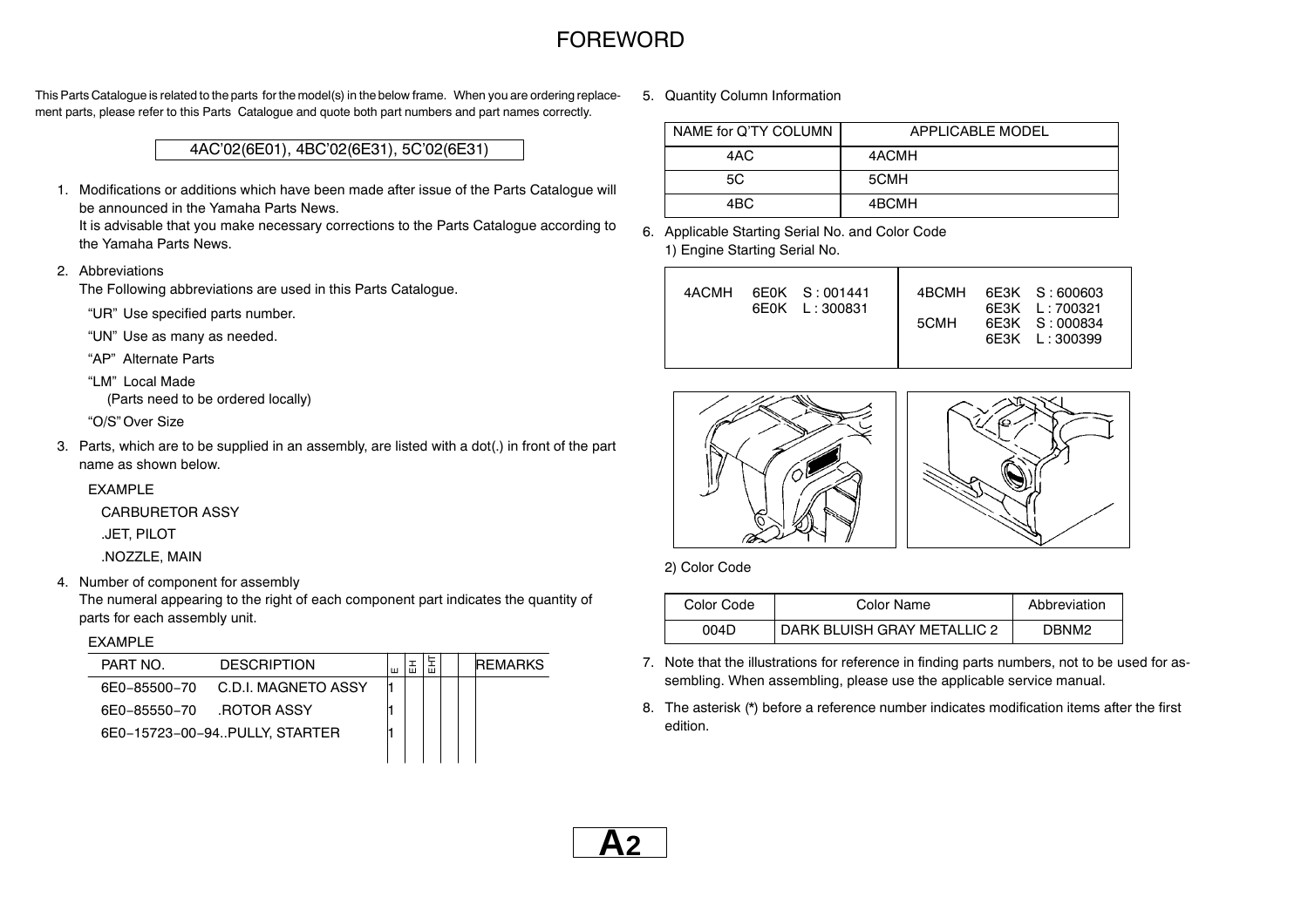# **CONTENTS**

| <b>INDEX</b> |
|--------------|

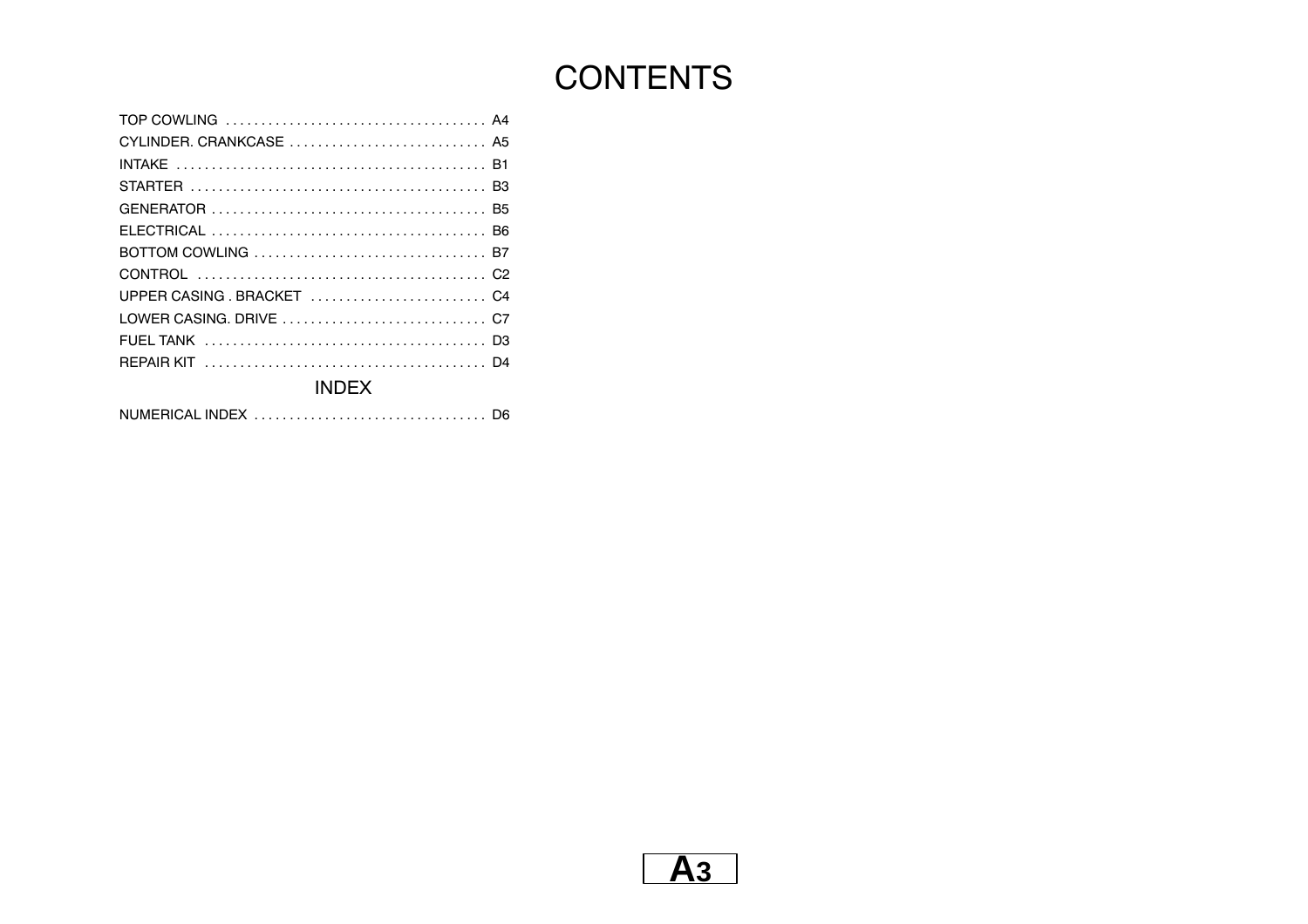**FIG. 1 TOP COWLING CAPOT SUPERIEUR**

**A4**



| REF.<br>PART NO.<br><b>DESCRIPTION</b><br><b>REMARKS</b><br>4AC<br>4BC<br>SC<br>NO.<br><b>NO. PIECES</b><br><b>DESCRIPTION</b><br><b>REMARQUES</b><br>$\mathbf{1}$<br>$\mathbf{1}$<br>1 6E0-42610-40-4D<br>TOP COWLING ASSY<br>CAPOT (ENS.)<br>TOP COWLING ASSY<br>6E3-42610-40-4D<br>1<br>CAPOT (ENS.)<br>2 6E0-42615-00<br>.SEAL<br>$\mathbf{1}$<br>1<br>1<br><b>JOINT</b><br>3 6E0-42647-01<br>.HOLDER, CLAMP BAND<br>1<br>1<br>1<br>.SUPPORT, SANDOW DE SERRAGE<br>HOOK.<br>4 6E0-42651-02<br>$\mathbf{1}$<br>1<br>1<br>$C$ ROCHET $\overline{C}$ , $\overline{C}$ , $\overline{C}$ , $\overline{C}$ , $\overline{C}$ , $\overline{C}$ , $\overline{C}$ , $\overline{C}$ , $\overline{C}$ , $\overline{C}$ , $\overline{C}$ , $\overline{C}$ , $\overline{C}$ , $\overline{C}$ , $\overline{C}$ , $\overline{C}$ , $\overline{C}$ , $\overline{C}$ , $\overline{C}$ , $\$<br>÷<br>5 90266-04M00<br>.RIVET<br>4<br>$\overline{4}$<br>4<br>.RIVET<br>6 6E0-W0070-14<br>.GRAPHIC SET<br>1<br>1<br>1<br>JEU DIEMBLEMES<br>.GRAPHIC, FRONT<br>7 6E0-42677-20<br>1<br>1<br>.ADHESIF, AVANT<br>.GRAPHIC, FRONT<br>1<br>6E3-42677-20<br>.ADHESIF, AVANT<br>.GRAPHIC, REAR<br>8 6E0-42678-12<br>$\mathbf{1}$<br>1<br>ADHESIF, ARRIERE<br>$\mathbf{1}$<br>.GRAPHIC, REAR<br>6E3-42678-12<br>.ADHESIF, ARRIERE<br>9 6E0-44191-11<br><b>INDICATOR, SHIFT</b><br>1<br>1<br>1<br>.ETIQUETTE, EMBRAYAGE<br><b>TOOL KIT</b><br>10 656-W2810-02<br>1<br>1<br>1<br><b>TROUSSE A OUTILS</b> | . טו<br>$\overline{ }$<br><b>VAL VI VULLINLUI</b> |  |  |  |  |  |  |  |
|------------------------------------------------------------------------------------------------------------------------------------------------------------------------------------------------------------------------------------------------------------------------------------------------------------------------------------------------------------------------------------------------------------------------------------------------------------------------------------------------------------------------------------------------------------------------------------------------------------------------------------------------------------------------------------------------------------------------------------------------------------------------------------------------------------------------------------------------------------------------------------------------------------------------------------------------------------------------------------------------------------------------------------------------------------------------------------------------------------------------------------------------------------------------------------------------------------------------------------------------------------------------------------------------------------------------------------------------------------------------------------------------------------------------------------------------------------------------------|---------------------------------------------------|--|--|--|--|--|--|--|
|                                                                                                                                                                                                                                                                                                                                                                                                                                                                                                                                                                                                                                                                                                                                                                                                                                                                                                                                                                                                                                                                                                                                                                                                                                                                                                                                                                                                                                                                              |                                                   |  |  |  |  |  |  |  |
|                                                                                                                                                                                                                                                                                                                                                                                                                                                                                                                                                                                                                                                                                                                                                                                                                                                                                                                                                                                                                                                                                                                                                                                                                                                                                                                                                                                                                                                                              |                                                   |  |  |  |  |  |  |  |
|                                                                                                                                                                                                                                                                                                                                                                                                                                                                                                                                                                                                                                                                                                                                                                                                                                                                                                                                                                                                                                                                                                                                                                                                                                                                                                                                                                                                                                                                              |                                                   |  |  |  |  |  |  |  |
|                                                                                                                                                                                                                                                                                                                                                                                                                                                                                                                                                                                                                                                                                                                                                                                                                                                                                                                                                                                                                                                                                                                                                                                                                                                                                                                                                                                                                                                                              |                                                   |  |  |  |  |  |  |  |
|                                                                                                                                                                                                                                                                                                                                                                                                                                                                                                                                                                                                                                                                                                                                                                                                                                                                                                                                                                                                                                                                                                                                                                                                                                                                                                                                                                                                                                                                              |                                                   |  |  |  |  |  |  |  |
|                                                                                                                                                                                                                                                                                                                                                                                                                                                                                                                                                                                                                                                                                                                                                                                                                                                                                                                                                                                                                                                                                                                                                                                                                                                                                                                                                                                                                                                                              |                                                   |  |  |  |  |  |  |  |
|                                                                                                                                                                                                                                                                                                                                                                                                                                                                                                                                                                                                                                                                                                                                                                                                                                                                                                                                                                                                                                                                                                                                                                                                                                                                                                                                                                                                                                                                              |                                                   |  |  |  |  |  |  |  |
|                                                                                                                                                                                                                                                                                                                                                                                                                                                                                                                                                                                                                                                                                                                                                                                                                                                                                                                                                                                                                                                                                                                                                                                                                                                                                                                                                                                                                                                                              |                                                   |  |  |  |  |  |  |  |
|                                                                                                                                                                                                                                                                                                                                                                                                                                                                                                                                                                                                                                                                                                                                                                                                                                                                                                                                                                                                                                                                                                                                                                                                                                                                                                                                                                                                                                                                              |                                                   |  |  |  |  |  |  |  |
|                                                                                                                                                                                                                                                                                                                                                                                                                                                                                                                                                                                                                                                                                                                                                                                                                                                                                                                                                                                                                                                                                                                                                                                                                                                                                                                                                                                                                                                                              |                                                   |  |  |  |  |  |  |  |
|                                                                                                                                                                                                                                                                                                                                                                                                                                                                                                                                                                                                                                                                                                                                                                                                                                                                                                                                                                                                                                                                                                                                                                                                                                                                                                                                                                                                                                                                              |                                                   |  |  |  |  |  |  |  |
|                                                                                                                                                                                                                                                                                                                                                                                                                                                                                                                                                                                                                                                                                                                                                                                                                                                                                                                                                                                                                                                                                                                                                                                                                                                                                                                                                                                                                                                                              |                                                   |  |  |  |  |  |  |  |
|                                                                                                                                                                                                                                                                                                                                                                                                                                                                                                                                                                                                                                                                                                                                                                                                                                                                                                                                                                                                                                                                                                                                                                                                                                                                                                                                                                                                                                                                              |                                                   |  |  |  |  |  |  |  |
|                                                                                                                                                                                                                                                                                                                                                                                                                                                                                                                                                                                                                                                                                                                                                                                                                                                                                                                                                                                                                                                                                                                                                                                                                                                                                                                                                                                                                                                                              |                                                   |  |  |  |  |  |  |  |
|                                                                                                                                                                                                                                                                                                                                                                                                                                                                                                                                                                                                                                                                                                                                                                                                                                                                                                                                                                                                                                                                                                                                                                                                                                                                                                                                                                                                                                                                              |                                                   |  |  |  |  |  |  |  |
|                                                                                                                                                                                                                                                                                                                                                                                                                                                                                                                                                                                                                                                                                                                                                                                                                                                                                                                                                                                                                                                                                                                                                                                                                                                                                                                                                                                                                                                                              |                                                   |  |  |  |  |  |  |  |
|                                                                                                                                                                                                                                                                                                                                                                                                                                                                                                                                                                                                                                                                                                                                                                                                                                                                                                                                                                                                                                                                                                                                                                                                                                                                                                                                                                                                                                                                              |                                                   |  |  |  |  |  |  |  |
|                                                                                                                                                                                                                                                                                                                                                                                                                                                                                                                                                                                                                                                                                                                                                                                                                                                                                                                                                                                                                                                                                                                                                                                                                                                                                                                                                                                                                                                                              |                                                   |  |  |  |  |  |  |  |
|                                                                                                                                                                                                                                                                                                                                                                                                                                                                                                                                                                                                                                                                                                                                                                                                                                                                                                                                                                                                                                                                                                                                                                                                                                                                                                                                                                                                                                                                              |                                                   |  |  |  |  |  |  |  |

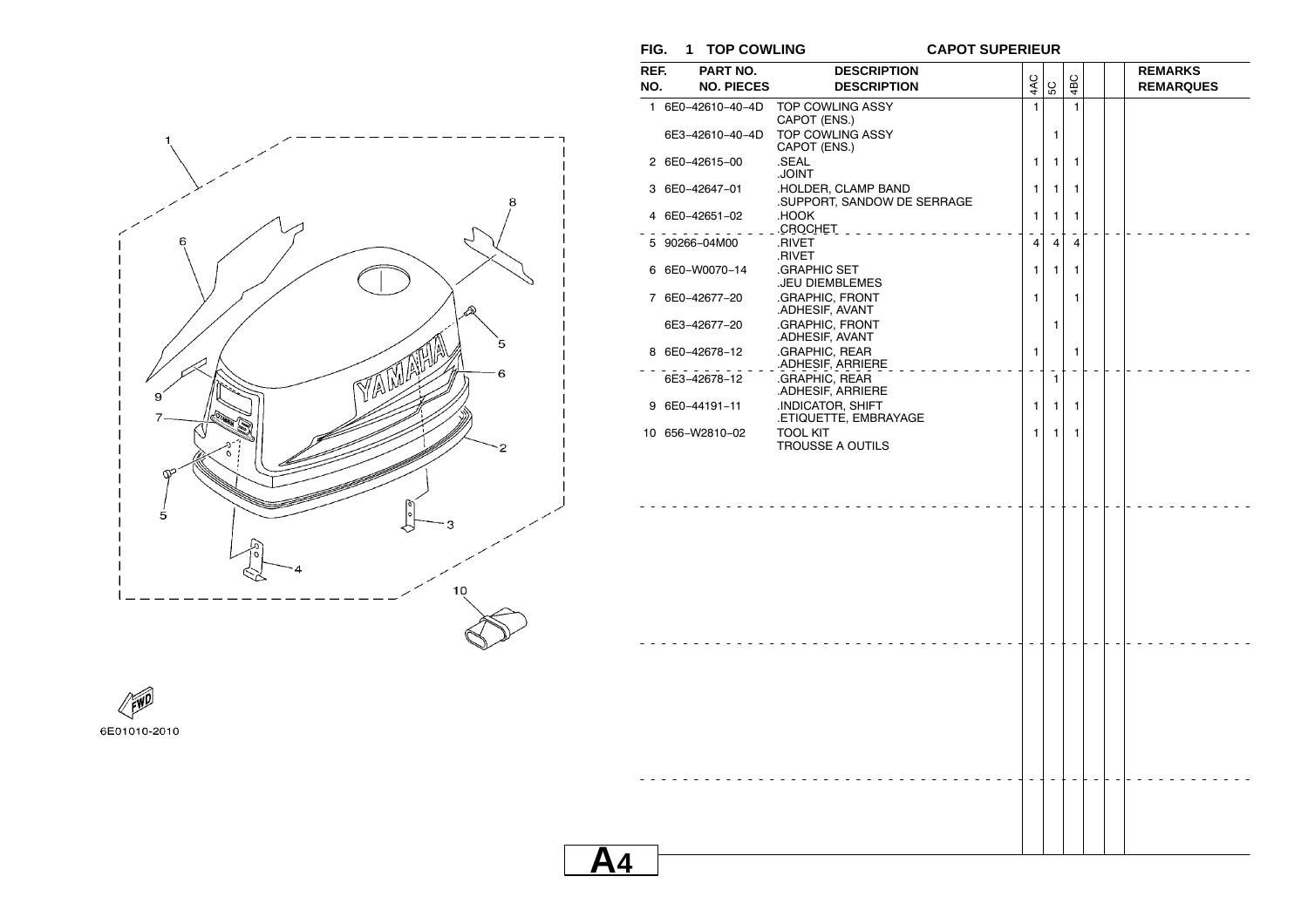

6E00100-4020

### **FIG. 2 CYLINDER. CRANKCASE CYLINDRE. CARTERCYLINDRE. CARTER**

| REF. | <b>PART NO.</b>    | <b>DESCRIPTION</b>                                                       |                |                |                |  | <b>REMARKS</b>   |
|------|--------------------|--------------------------------------------------------------------------|----------------|----------------|----------------|--|------------------|
| NO.  | <b>NO. PIECES</b>  | <b>DESCRIPTION</b>                                                       | 4AC            | SC             | 4BC            |  | <b>REMARQUES</b> |
|      |                    | 1 6E0-W0090-04-1S CRANK CYLINDER ASSY<br>EMBIELLAGE CYLINDRE (ENS.)      | 1              |                |                |  |                  |
|      |                    | 6E3-W0090-04-1S CRANK CYLINDER ASSY<br><b>EMBIELLAGE CYLINDRE (ENS.)</b> |                | 1              | 1              |  |                  |
|      | 2 6E0-15100-01-1S  | <b>CRANKCASE ASSY</b><br>CARTER DE MOTEUR COMPLET                        | 1              |                |                |  |                  |
|      | 6E3-15100-02-1S    | <b>CRANKCASE ASSY</b><br>CARTER DE MOTEUR COMPLET                        |                | 1              | 1              |  |                  |
|      | 3 650-11370-00     | CHECK VALVE ASSY<br>.CLAPET_(ENS.)__                                     | 3              | 3              | 3              |  |                  |
|      | 624–14485–00       | .PIPE, JOINT<br>.DURITE                                                  | 1              | 1              | 1              |  |                  |
|      | 5 6E5-11372-00     | .NIPPLE, HOSE<br>.RACCORD, TUYAU                                         | 1              | 1              | 1              |  |                  |
| 6    | 93606-12019        | PIN, DOWEL<br><b>GOUJON</b>                                              | $\overline{2}$ | $\overline{2}$ | $\overline{2}$ |  |                  |
|      | 7 90105-06M16      | <b>BOLT, FLANGE</b><br><b>BOULON</b>                                     | 4              | $\overline{4}$ | $\overline{4}$ |  |                  |
|      | 8 90105-06M17      | <b>BOLT, FLANGE</b><br>BOULON                                            | 2              | $\overline{c}$ | 2              |  |                  |
|      | 9 6E0-24378-00     | PIPE, JOINT 4<br>DURITE RACCORDEMENT 4                                   | $\mathbf{1}$   | 1              | $\mathbf{1}$   |  |                  |
|      | 10 90467-06016     | <b>CLIP</b><br>JONC                                                      | 5              | 5              | 5              |  |                  |
|      | 11 90445-07M00     | <b>HOSE (L100)</b><br>DURITE (L100)                                      | 1              | 1              | 1              |  |                  |
|      | 12 90445-07M28     | <b>HOSE (L70)</b><br>DURITE (L70)                                        | 1              | 1              | 1              |  |                  |
|      | 13 90445-07M32     | <b>HOSE (L120)</b><br>DURITE (L120)                                      | 1              | 1              | 1              |  |                  |
|      | 14 90445-07M28     | <b>HOSE (L70)</b><br>DURITE (L70)                                        | 1              | $\mathbf{1}$   | 1              |  |                  |
|      | 15 90467-06016     | <b>CLIP</b><br>JONC                                                      | $\overline{2}$ | 2              | 2              |  |                  |
|      | 16 6E0-15396-03-5B | HOUSING, OIL SEAL<br>LOGEMENT DE JOINT SPY                               | 1              | 1              | 1              |  |                  |
|      | 17 93210-31MJ5     | O-RING<br><b>JOINT TORIQUE</b>                                           | 1              | 1              | 1              |  |                  |
|      | 18 93101-10M25     | OIL SEAL<br>JOINT SPY                                                    | 1              | 1              | 1              |  |                  |
|      | 19 97095-06016     | <b>BOLT</b><br><b>BOULON</b>                                             | 1              | $\mathbf{1}$   | 1              |  |                  |
|      | 20 92995-06600     | WASHER<br>RONDELLE                                                       | 1              | 1              | 1              |  |                  |
|      | 21 6E0-11191-01-1S | COVER, CYLINDER HEAD 1<br>COUVERCLE, CULASSE 1                           | 1              |                |                |  |                  |
|      | 6E3-11191-01-1S    | COVER, CYLINDER HEAD 1<br>COUVERCLE, CULASSE 1                           |                | 1              | 1              |  |                  |
|      | 22 6E0-11193-A1    | GASKET, HEAD COVER 1<br>JOINT, COUVERCLE DE CULASSE 1                    | 1              |                |                |  |                  |
|      | 6E3-11193-A1       | <b>GASKET. HEAD COVER 1</b><br>JOINT, COUVERCLE DE CULASSE 1             |                | ٦.             | 1              |  |                  |
|      | 23 90105-06039     | <b>BOLT, FLANGE</b><br><b>BOULON</b>                                     | 4              | 4              | 4              |  |                  |
|      |                    |                                                                          |                |                |                |  |                  |

**A5**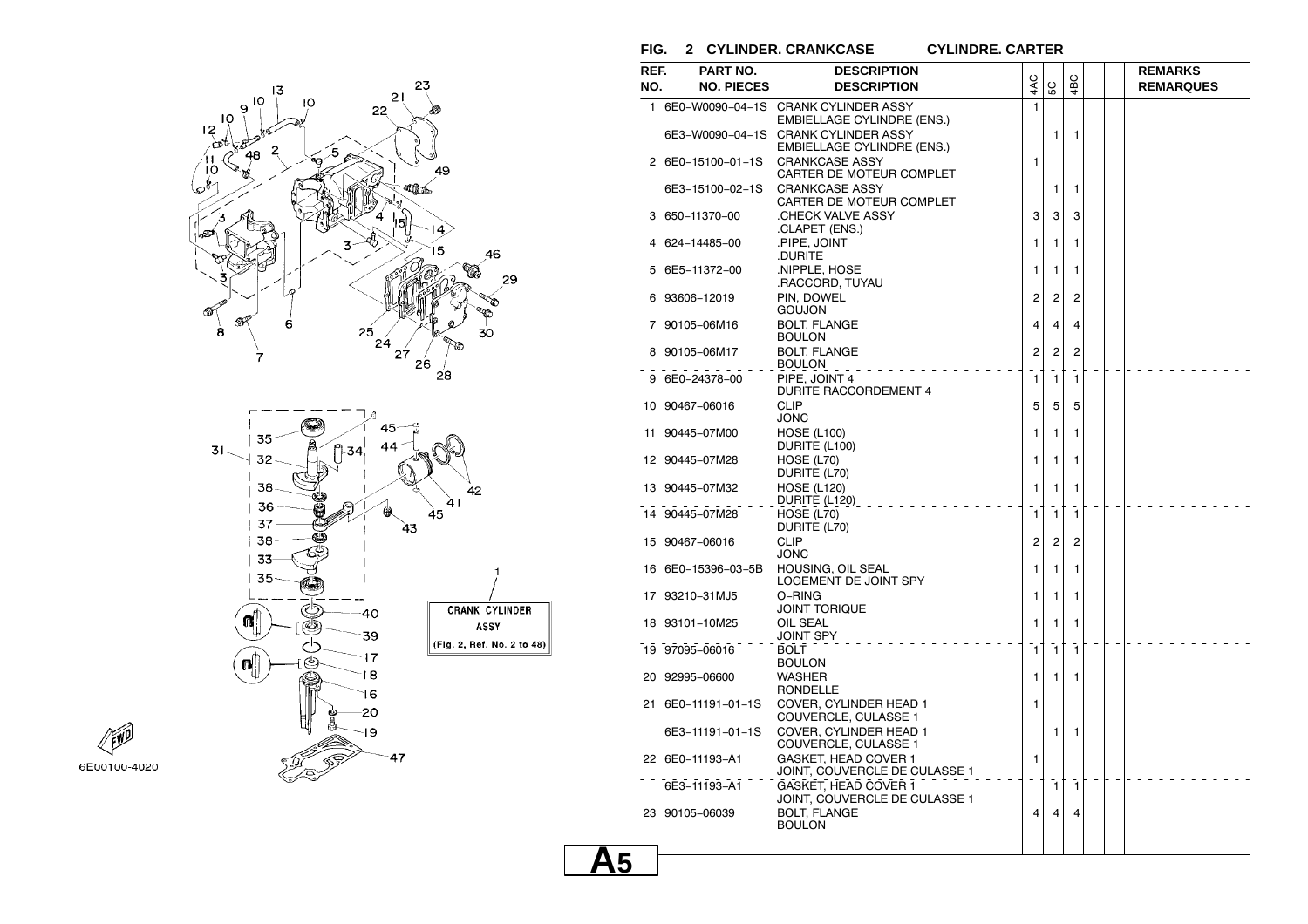

6E00100-4020

### **FIG. 2 CYLINDER. CRANKCASE CYLINDRE. CARTERCYLINDRE. CARTER**

| REF. | PART NO.           | <b>DESCRIPTION</b>                                            |                |                |                |  | <b>REMARKS</b>   |
|------|--------------------|---------------------------------------------------------------|----------------|----------------|----------------|--|------------------|
| NO.  | <b>NO. PIECES</b>  | <b>DESCRIPTION</b>                                            | 4AC            | SC             | 4BC            |  | <b>REMARQUES</b> |
|      | 24 6E0-41111-01-1S | <b>INNER COVER, EXHAUST</b><br>PLAQUE, ECHAPPEMENT            | 1              |                |                |  |                  |
|      | 6E3-41111-01-1S    | <b>INNER COVER, EXHAUST</b><br>PLAQUE, ECHAPPEMENT            |                | 1              | 1              |  |                  |
|      | 25 6E0-41112-A1    | GASKET, EXHAUST INNER COVER<br>JOINT, PLAQUE D'ECHAPPEMENT    | 1              |                |                |  |                  |
|      | 6E3-41112-A1       | GASKET, EXHAUST INNER COVER<br>JOINT, PLAQUE D'ECHAPPEMENT    |                | 1              | 1              |  |                  |
|      | 26 6E0-41113-01-1S | OUTER COVER, EXHAUST<br>COUVERCLE, ECHAPPEMENT                | 1              |                |                |  |                  |
|      | 6E3-41113-01-1S    | OUTER COVER, EXHAUST<br>COUVERCLE, ECHAPPEMENT                |                | $\mathbf{1}$   | 1              |  |                  |
|      | 27 6E0-41114-A1    | GASKET, EXHAUST OUTER COVER<br>JOINT, COUVERCLE D'ECHAPPEMENT | 1              |                |                |  |                  |
|      | 6E3-41114-A1       | GASKET, EXHAUST OUTER COVER<br>JOINT, COUVERCLE D'ECHAPPEMENT |                | 1              | 1              |  |                  |
|      | 28 90105-06037     | <b>BOLT, FLANGE</b><br><b>BOULON</b>                          | $\overline{7}$ |                |                |  |                  |
|      | 90105-06037        | <b>BOLT, FLANGE</b><br>BOULON _                               |                | 8              | 8              |  |                  |
|      | 29 90105-06035     | <b>BOLT, FLANGE</b><br><b>BOULON</b>                          | 1              |                |                |  |                  |
|      | 30 90105-06039     | <b>BOLT, FLANGE</b><br><b>BOULON</b>                          | 1              | 1              | 1              |  |                  |
|      | 31 6E0-11400-00    | <b>CRANKSHAFT ASSY</b><br><b>VILEBREQUIN COMPLET</b>          | 1              |                |                |  |                  |
|      | 6E3-11400-00       | <b>CRANKSHAFT ASSY</b><br><b>VILEBREQUIN COMPLET</b>          |                | 1.             | 1              |  |                  |
|      | 32 6E0-11412-00    | .CRANK 1<br><u>MASSOLOTTE DE VILEBREQUIN 1.</u>               | 1              |                |                |  |                  |
|      | 6E3-11412-00       | .CRANK 1<br>MASSOLOTTE DE VILEBREQUIN 1.                      |                | ٦.             | $\mathbf{1}$   |  |                  |
|      | 33 6E0-11422-00    | .CRANK 2<br>MASSOLOTTE DE VILEBREQUIN 2.                      | 1              |                |                |  |                  |
|      | 6E3-11422-00       | CRANK 2.<br>MASSOLOTTE DE VILEBREQUIN 2.                      |                | 1              | 1              |  |                  |
|      | 34 6G1-11681-00    | .PIN, CRANK 1<br>MANETON, VILEBREQUIN 1.                      | 1              | 1              | 1              |  |                  |
|      | 35 93306-204U0     | .BEARING<br>.ROULEMENT                                        | 2              | $\overline{2}$ | $\overline{2}$ |  |                  |
|      | 36 93310-418V1     | .BEARING<br>.ROULEMENT                                        | $\mathbf{1}$   | 1              | ī              |  |                  |
|      | 37 6E0-11651-01    | .ROD, CONNECTING<br>BIELLE NUE.                               | 1              | 1              | 1              |  |                  |
|      | 38 90209-18112     | .WASHER<br>.RONDELLE                                          | $\overline{2}$ | $\overline{2}$ | $\overline{2}$ |  |                  |
|      | 39 93101-20M29     | OIL SEAL<br><b>JOINT SPY</b>                                  | 1              | 1              | 1              |  |                  |
|      | 40 90201-32M48     | <b>WASHER, PLATE</b><br>RONDELLE, PLATE                       | 1              | 1              | 1              |  |                  |
|      | 41 6E0-11631-00-98 | PISTON (STD)<br>PISTON (STD)                                  | $\mathbf{1}$   |                |                |  |                  |
|      | 6E3-11631-00-98    | PISTON (STD)<br>PISTON (STD)                                  |                | 1              | 1              |  |                  |
|      |                    |                                                               |                |                |                |  |                  |

**A6**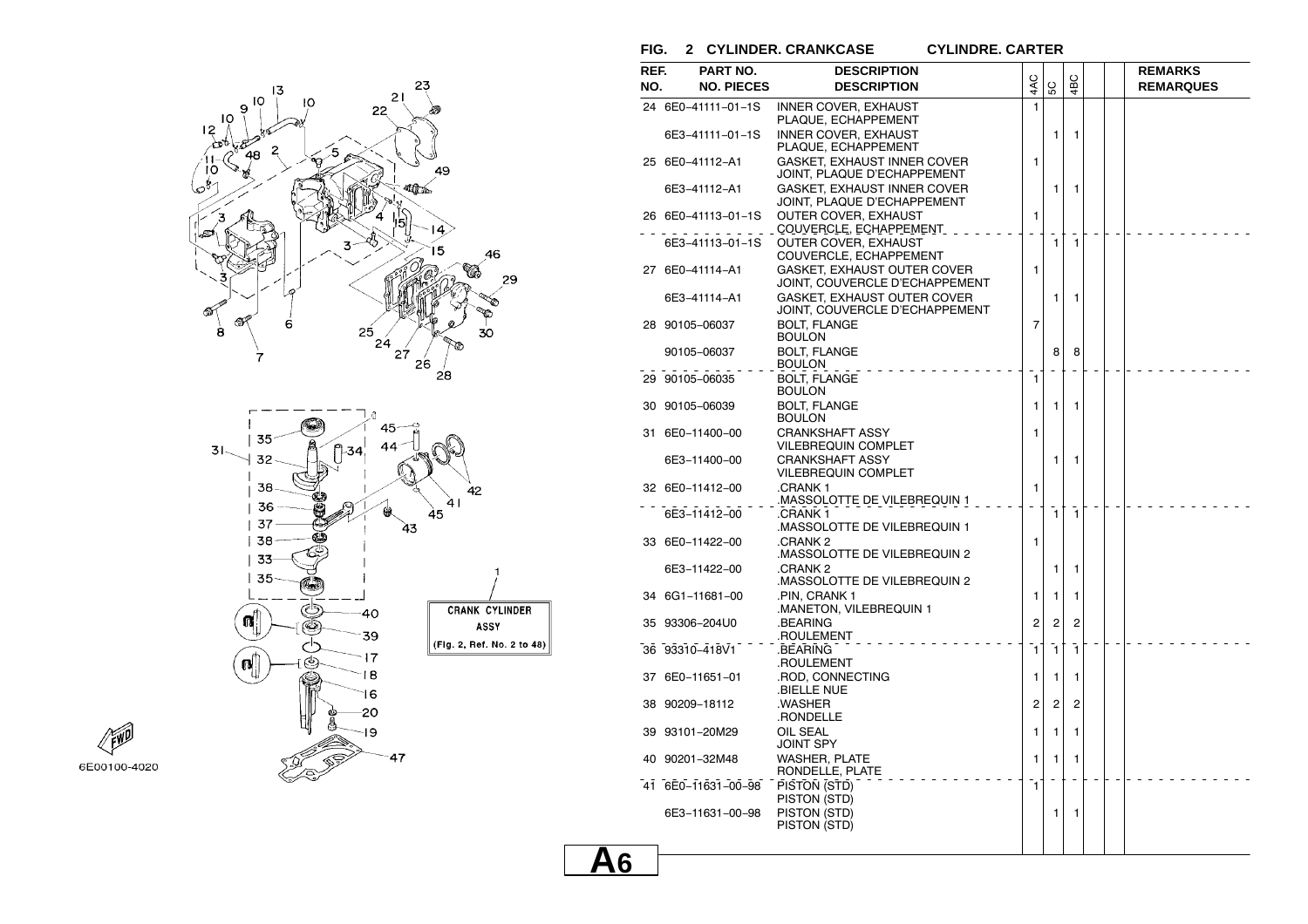

6E00100-4020

**FIG. 2 CYLINDER. CRANKCASE CYLINDRE. CARTER**

| REF.<br>NO. | PART NO.<br><b>NO. PIECES</b> | <b>DESCRIPTION</b><br><b>DESCRIPTION</b>                                |    | 4AC            | 5C             | 4BC            |  | <b>REMARKS</b><br><b>REMARQUES</b> |
|-------------|-------------------------------|-------------------------------------------------------------------------|----|----------------|----------------|----------------|--|------------------------------------|
|             | 42 6G1-11610-00               | PISTON RING SET (STD)                                                   |    | $\mathbf{1}$   |                |                |  |                                    |
|             | 6J1-11610-00                  | JEU DE SEGMENTS (STD)<br>PISTON RING SET (STD)<br>JEU DE SEGMENTS (STD) |    |                | 1              | 1              |  |                                    |
|             | 43 93310-112V0                | <b>BEARING</b><br><b>ROULEMENT</b>                                      |    | 1              | 1              | 1              |  |                                    |
|             | 44 6G1-11633-00               | PIN, PISTON<br>AXE, PISTON                                              |    | 1              | 1              | 1              |  |                                    |
|             | 45 93450-13022                | <b>CIRCLIP</b><br>CIRCLIP, TYPE $S_{n}$ , $\ldots$ , $\ldots$           | L, | $\overline{c}$ | $\overline{c}$ | $\overline{c}$ |  |                                    |
|             | 46 6E5-12411-01               | <b>THERMOSTAT</b><br>THERMOSTAT                                         |    | 1              | 1              | $\mathbf{1}$   |  |                                    |
|             | 47 6E0-45113-A1               | GASKET, UPPER CASING<br>JOINT, TUBE D'ARBRE                             |    | 1              | 1              | 1              |  |                                    |
|             | 48 90468-07M02                | <b>CLIP</b><br><b>JONC</b>                                              |    | 1              | 1              | 1              |  |                                    |
|             | 49 94702-00272                | PLUG, SPARK (NGK BR7HS)<br><b>BOUGIE D'ALLUMAGE (NGK BR7HS)</b>         |    | 1              | 1              | 1              |  |                                    |
|             |                               |                                                                         |    |                |                |                |  |                                    |
|             |                               |                                                                         |    |                |                |                |  |                                    |
|             |                               |                                                                         |    |                |                |                |  |                                    |
|             |                               |                                                                         |    |                |                |                |  |                                    |
|             |                               |                                                                         |    |                |                |                |  |                                    |
|             |                               |                                                                         |    |                |                |                |  |                                    |
|             |                               |                                                                         |    |                |                |                |  |                                    |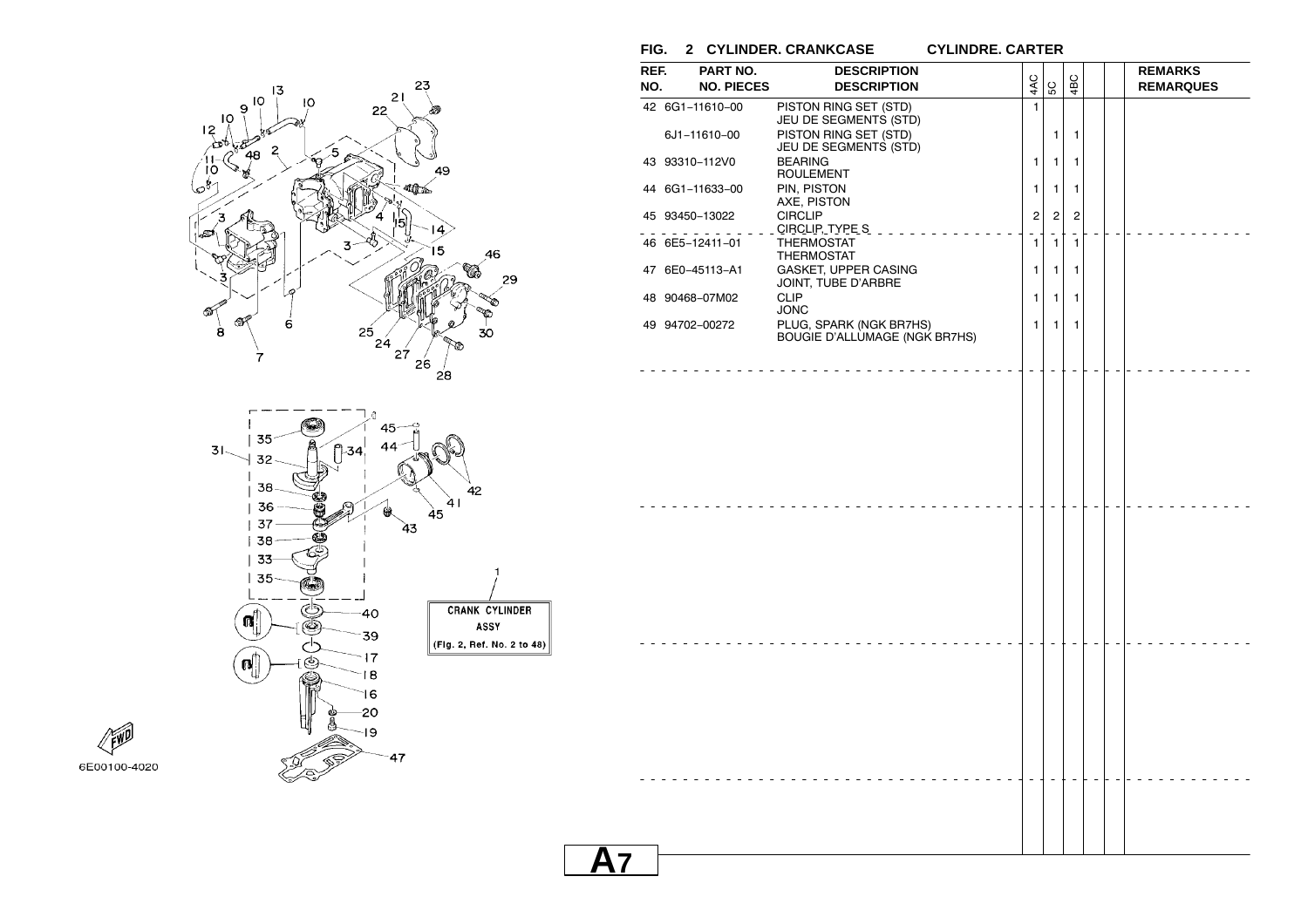



**FIG. 3 INTAKE ADMISSION**

| REF.<br>NO. | PART NO.<br><b>NO. PIECES</b> | <b>DESCRIPTION</b><br><b>DESCRIPTION</b>                 | 4AC            | 5C             | 4BC          |  | <b>REMARKS</b><br><b>REMARQUES</b> |
|-------------|-------------------------------|----------------------------------------------------------|----------------|----------------|--------------|--|------------------------------------|
| 1.          | 6E0-13610-00                  | <b>REED VALVE ASSY</b>                                   | 1              | $\mathbf{1}$   | 1            |  |                                    |
| 2           | 6E0-W0004-00                  | <b>CLAPET COMPLET</b><br>REED SET.                       | 1              | 1              | 1            |  |                                    |
| з           | 6E0-13621-A2                  | JEU DE CLAPETS.<br><b>GASKET, VALVE SEAT</b>             | 1              | 1              | 1            |  |                                    |
|             | 95895-06016                   | JOINT, SIEGE DE CLAPET<br><b>BOLT, FLANGE</b>            | $\overline{2}$ | $\overline{c}$ | 2            |  |                                    |
|             |                               | BOULON, A COLLERETTE                                     |                |                |              |  |                                    |
|             | 5 6E0-14301-05                | <b>CARBURETOR ASSY 1</b><br>CARBURATEUR COMPLET_1        | 1              |                |              |  |                                    |
|             | 6E3-14301-05                  | <b>CARBURETOR ASSY 1</b><br><b>CARBURATEUR COMPLET 1</b> |                | 1              | 1            |  |                                    |
|             | 6 6E0-14381-02                | .BODY, FLOAT CHAMBER<br>CORPS, CUVE DE FLOTTEUR          | 1              | 1              | 1            |  |                                    |
|             | 7 6E0-14384-00                | .GASKET, FLOAT CHAMBER<br>.JOINT, CUVE DE FLOTTEUR       | 1              | 1              | 1            |  |                                    |
|             | 97980-04116                   | .SCREW, WITH WASHER<br>.VIS, AVEC RONDELLE               | 4              | 4              | 4            |  |                                    |
| 9           | 97890-05006                   | SCREW, PAN HEAD<br>VIS, TETE TRONCONIQUE                 | 1              | 1              | 1            |  |                                    |
|             | 10 646-14198-01               | .GASKET<br>JOINT.                                        | 1              | 1              | 1            |  |                                    |
|             | 11 6E7-14385-01               | .FLOAT<br>.FLOTTEUR                                      | 1              | 1              | 1            |  |                                    |
|             | 12 647-14386-00               | .PIN, FLOAT<br>.AXE, FLOTTEUR                            | 1              | 1              | 1            |  |                                    |
|             | 13 6E0-14341-01               | .NOZZLE, MAIN<br>PUITS D'AIGUILLE.                       | 1              |                |              |  |                                    |
|             | 6E3-14341-02                  | .NOZZLE, MAIN<br>PUITS D'AIGUILLE.                       |                | 1              | 1            |  |                                    |
|             | 14 648-14343-40               | .JET, MAIN (# 80)<br>GICLEUR, PRINCIPAL (# 80)           | 1              | 1              | $\mathbf{1}$ |  |                                    |
|             | 15 6F5-14392-00               | .VALVE, NEEDLE<br>POINTEAU.                              | 1              | 1              | 1            |  |                                    |
|             | 16 6E0-14157-00               | .COVER, PLATE<br>.COUVERCLE                              | 1              | 1              | 1            |  |                                    |
|             | 17 6E0-14227-00               | .GASKET<br>.JOINT                                        | 1              | 1              | 1            |  |                                    |
|             | 18 97890-04007                | SCREW, PAN HEAD.<br>.VIS, TETE TRONCONIQUE               | 4              | 4              | 4            |  |                                    |
|             | 19 647-14323-00               | .SCREW, AIR ADJUSTING<br>.VIS DE DOSEUR D'AIR            | 1              | $\mathbf{1}$   | 1            |  |                                    |
|             | 20 646-14212-01               | .SPRING, PILOT ADJUSTING<br>RESSORT, VIS DE RALENTI      | 2              | 2              | 2            |  |                                    |
|             | 21 664-14321-01               | .SCREW, THROTTLE<br>.VIS, ACCELERATEUR                   | 1              | 1              | 1            |  |                                    |
|             | 22 648-14342-23               | .JET, PILOT (#46)<br>.GICLEUR, RALENTI (# 46)            | 1              |                |              |  |                                    |
|             | 648-14342-26                  | .JET, PILOT (# 52)<br>.GICLEUR, RALENTI (# 52)           |                | 1              | 1            |  |                                    |
|             | 23 647-14326-00               | SCREW, GUIDE.<br>GUIDE DE VIS.                           | $\mathbf{1}$   | $\mathbf{1}$   | 1            |  |                                    |
|             | 24 97980-04120                | .SCREW, WITH WASHER<br>VIS, AVEC RONDELLE                | 4              | 4              | 4            |  |                                    |
|             |                               |                                                          |                |                |              |  |                                    |

**B1**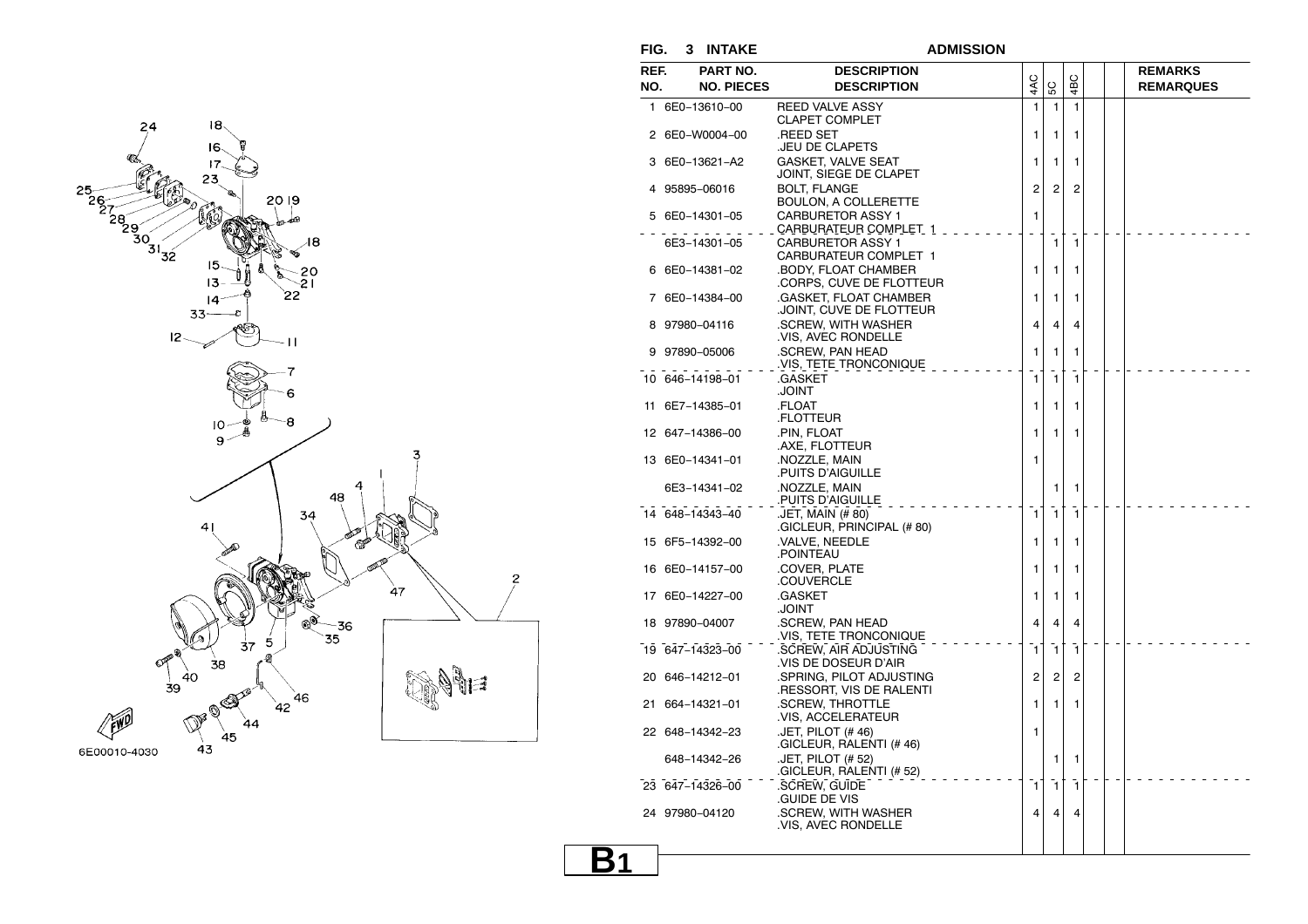



**FIG. 3 INTAKE ADMISSION**

| $\mathbf{1}$<br>25 6E0-24413-00<br>.COVER<br>1<br>1<br>.CAPUCHON<br>26 6E0-24471-00<br>.DIAPHRAGM<br>1<br>1<br>1<br>.DIAPHRAGME<br>.GASKET, BODY 2<br>1<br>27 6E0-24435-00<br>1<br>1<br>JOINT, CORPS 2<br>.BODY 1<br>1<br>28 6E0-24412-00<br>1<br>1<br>CORPS 1<br>29 6E0-24423-00<br>SPRING, DIAPHRAGM<br>1<br>1<br>1<br><u>.RESSORT, DIAPHRAGME _</u><br>30 6E0-14346-00<br>1<br>1<br>1<br>.PLATE<br>.PLAQUE<br>.DIAPHRAGM<br>1<br>31 6E0-24411-00<br>1<br>1<br>.DIAPHRAGME<br>.GASKET, BODY<br>1<br>32 6E0-24434-00<br>1<br>1<br>JOINT, CORPS<br>.CLIP<br>1<br>33 6E0-14159-00<br>1<br>1<br>JONC.<br>34 6E0-14198-A0<br><b>GASKET</b><br>1<br>1<br>1<br>JOINT<br>35 95380-06700<br><b>NUT</b><br>$\overline{c}$<br>$\overline{2}$<br>$\overline{2}$<br><b>ECROU</b><br>$\overline{c}$<br>$\overline{2}$<br>$\overline{2}$<br>36 92995-06600<br><b>WASHER</b><br><b>RONDELLE</b><br>COVER <sub>1</sub><br>1<br>1<br>37 6E0-14417-00<br>1<br><b>COUVERCLE 1</b><br>COVER <sub>2</sub><br>1<br>1<br>38 6E0-14418-00<br>1<br>COUVERCLE 2<br>$\overline{2}$<br>$\overline{2}$<br>2<br>39 97880-05025<br><b>SCREW. PAN HEAD</b><br>VIS, TETE TRONCONIQUE<br>$\overline{2}$<br><b>WASHER, PLATE</b><br>$\overline{2}$<br>$\overline{2}$<br>40 92990-05600<br>RONDELLE, PLATE<br>41 97780-40720<br><b>SCREW, TAPPING</b><br>1<br>1<br>1<br><b>VIS, TETE FRAISEE</b><br>ROD. CHOKE 1<br>1<br>42 6E0-41256-00<br>1<br>1<br>TRINGLE 1, STARTER<br>KNOB. CHOKE<br>1<br>43 6E0-41271-00<br>1<br>1<br><b>BOUTON DE STARTER</b><br>44 6E0-41272-00<br>KNOB. CHOKE<br>1<br>1<br>1<br>CONTRE ECROU<br>45 90202-12M16<br>1<br><b>WASHER, PLATE</b><br>1<br>1<br>RONDELLE, PLATE<br>46 661-41262-02<br><b>JOINT, CHOKE LEVER</b><br>1<br>1<br>1<br>RACCORD, LEVIER DE STARTER<br><b>BOLT, STUD</b><br>1<br>47 95627-06325<br>1<br>1<br><b>GOUJON</b><br><b>BOLT, STUD</b><br>1<br>48 90116-06M08<br>1<br>1<br><b>GOUJON</b> | REF.<br>NO. | PART NO.<br><b>NO. PIECES</b> | <b>DESCRIPTION</b><br><b>DESCRIPTION</b> | 4AC | SC | 4BC |  | <b>REMARKS</b><br><b>REMARQUES</b> |
|------------------------------------------------------------------------------------------------------------------------------------------------------------------------------------------------------------------------------------------------------------------------------------------------------------------------------------------------------------------------------------------------------------------------------------------------------------------------------------------------------------------------------------------------------------------------------------------------------------------------------------------------------------------------------------------------------------------------------------------------------------------------------------------------------------------------------------------------------------------------------------------------------------------------------------------------------------------------------------------------------------------------------------------------------------------------------------------------------------------------------------------------------------------------------------------------------------------------------------------------------------------------------------------------------------------------------------------------------------------------------------------------------------------------------------------------------------------------------------------------------------------------------------------------------------------------------------------------------------------------------------------------------------------------------------------------------------------------------------------------------------------------------------------------------------------------------------------------------------------------------------------------------------|-------------|-------------------------------|------------------------------------------|-----|----|-----|--|------------------------------------|
|                                                                                                                                                                                                                                                                                                                                                                                                                                                                                                                                                                                                                                                                                                                                                                                                                                                                                                                                                                                                                                                                                                                                                                                                                                                                                                                                                                                                                                                                                                                                                                                                                                                                                                                                                                                                                                                                                                            |             |                               |                                          |     |    |     |  |                                    |
|                                                                                                                                                                                                                                                                                                                                                                                                                                                                                                                                                                                                                                                                                                                                                                                                                                                                                                                                                                                                                                                                                                                                                                                                                                                                                                                                                                                                                                                                                                                                                                                                                                                                                                                                                                                                                                                                                                            |             |                               |                                          |     |    |     |  |                                    |
|                                                                                                                                                                                                                                                                                                                                                                                                                                                                                                                                                                                                                                                                                                                                                                                                                                                                                                                                                                                                                                                                                                                                                                                                                                                                                                                                                                                                                                                                                                                                                                                                                                                                                                                                                                                                                                                                                                            |             |                               |                                          |     |    |     |  |                                    |
|                                                                                                                                                                                                                                                                                                                                                                                                                                                                                                                                                                                                                                                                                                                                                                                                                                                                                                                                                                                                                                                                                                                                                                                                                                                                                                                                                                                                                                                                                                                                                                                                                                                                                                                                                                                                                                                                                                            |             |                               |                                          |     |    |     |  |                                    |
|                                                                                                                                                                                                                                                                                                                                                                                                                                                                                                                                                                                                                                                                                                                                                                                                                                                                                                                                                                                                                                                                                                                                                                                                                                                                                                                                                                                                                                                                                                                                                                                                                                                                                                                                                                                                                                                                                                            |             |                               |                                          |     |    |     |  |                                    |
|                                                                                                                                                                                                                                                                                                                                                                                                                                                                                                                                                                                                                                                                                                                                                                                                                                                                                                                                                                                                                                                                                                                                                                                                                                                                                                                                                                                                                                                                                                                                                                                                                                                                                                                                                                                                                                                                                                            |             |                               |                                          |     |    |     |  |                                    |
|                                                                                                                                                                                                                                                                                                                                                                                                                                                                                                                                                                                                                                                                                                                                                                                                                                                                                                                                                                                                                                                                                                                                                                                                                                                                                                                                                                                                                                                                                                                                                                                                                                                                                                                                                                                                                                                                                                            |             |                               |                                          |     |    |     |  |                                    |
|                                                                                                                                                                                                                                                                                                                                                                                                                                                                                                                                                                                                                                                                                                                                                                                                                                                                                                                                                                                                                                                                                                                                                                                                                                                                                                                                                                                                                                                                                                                                                                                                                                                                                                                                                                                                                                                                                                            |             |                               |                                          |     |    |     |  |                                    |
|                                                                                                                                                                                                                                                                                                                                                                                                                                                                                                                                                                                                                                                                                                                                                                                                                                                                                                                                                                                                                                                                                                                                                                                                                                                                                                                                                                                                                                                                                                                                                                                                                                                                                                                                                                                                                                                                                                            |             |                               |                                          |     |    |     |  |                                    |
|                                                                                                                                                                                                                                                                                                                                                                                                                                                                                                                                                                                                                                                                                                                                                                                                                                                                                                                                                                                                                                                                                                                                                                                                                                                                                                                                                                                                                                                                                                                                                                                                                                                                                                                                                                                                                                                                                                            |             |                               |                                          |     |    |     |  |                                    |
|                                                                                                                                                                                                                                                                                                                                                                                                                                                                                                                                                                                                                                                                                                                                                                                                                                                                                                                                                                                                                                                                                                                                                                                                                                                                                                                                                                                                                                                                                                                                                                                                                                                                                                                                                                                                                                                                                                            |             |                               |                                          |     |    |     |  |                                    |
|                                                                                                                                                                                                                                                                                                                                                                                                                                                                                                                                                                                                                                                                                                                                                                                                                                                                                                                                                                                                                                                                                                                                                                                                                                                                                                                                                                                                                                                                                                                                                                                                                                                                                                                                                                                                                                                                                                            |             |                               |                                          |     |    |     |  |                                    |
|                                                                                                                                                                                                                                                                                                                                                                                                                                                                                                                                                                                                                                                                                                                                                                                                                                                                                                                                                                                                                                                                                                                                                                                                                                                                                                                                                                                                                                                                                                                                                                                                                                                                                                                                                                                                                                                                                                            |             |                               |                                          |     |    |     |  |                                    |
|                                                                                                                                                                                                                                                                                                                                                                                                                                                                                                                                                                                                                                                                                                                                                                                                                                                                                                                                                                                                                                                                                                                                                                                                                                                                                                                                                                                                                                                                                                                                                                                                                                                                                                                                                                                                                                                                                                            |             |                               |                                          |     |    |     |  |                                    |
|                                                                                                                                                                                                                                                                                                                                                                                                                                                                                                                                                                                                                                                                                                                                                                                                                                                                                                                                                                                                                                                                                                                                                                                                                                                                                                                                                                                                                                                                                                                                                                                                                                                                                                                                                                                                                                                                                                            |             |                               |                                          |     |    |     |  |                                    |
|                                                                                                                                                                                                                                                                                                                                                                                                                                                                                                                                                                                                                                                                                                                                                                                                                                                                                                                                                                                                                                                                                                                                                                                                                                                                                                                                                                                                                                                                                                                                                                                                                                                                                                                                                                                                                                                                                                            |             |                               |                                          |     |    |     |  |                                    |
|                                                                                                                                                                                                                                                                                                                                                                                                                                                                                                                                                                                                                                                                                                                                                                                                                                                                                                                                                                                                                                                                                                                                                                                                                                                                                                                                                                                                                                                                                                                                                                                                                                                                                                                                                                                                                                                                                                            |             |                               |                                          |     |    |     |  |                                    |
|                                                                                                                                                                                                                                                                                                                                                                                                                                                                                                                                                                                                                                                                                                                                                                                                                                                                                                                                                                                                                                                                                                                                                                                                                                                                                                                                                                                                                                                                                                                                                                                                                                                                                                                                                                                                                                                                                                            |             |                               |                                          |     |    |     |  |                                    |
|                                                                                                                                                                                                                                                                                                                                                                                                                                                                                                                                                                                                                                                                                                                                                                                                                                                                                                                                                                                                                                                                                                                                                                                                                                                                                                                                                                                                                                                                                                                                                                                                                                                                                                                                                                                                                                                                                                            |             |                               |                                          |     |    |     |  |                                    |
|                                                                                                                                                                                                                                                                                                                                                                                                                                                                                                                                                                                                                                                                                                                                                                                                                                                                                                                                                                                                                                                                                                                                                                                                                                                                                                                                                                                                                                                                                                                                                                                                                                                                                                                                                                                                                                                                                                            |             |                               |                                          |     |    |     |  |                                    |
|                                                                                                                                                                                                                                                                                                                                                                                                                                                                                                                                                                                                                                                                                                                                                                                                                                                                                                                                                                                                                                                                                                                                                                                                                                                                                                                                                                                                                                                                                                                                                                                                                                                                                                                                                                                                                                                                                                            |             |                               |                                          |     |    |     |  |                                    |
|                                                                                                                                                                                                                                                                                                                                                                                                                                                                                                                                                                                                                                                                                                                                                                                                                                                                                                                                                                                                                                                                                                                                                                                                                                                                                                                                                                                                                                                                                                                                                                                                                                                                                                                                                                                                                                                                                                            |             |                               |                                          |     |    |     |  |                                    |
|                                                                                                                                                                                                                                                                                                                                                                                                                                                                                                                                                                                                                                                                                                                                                                                                                                                                                                                                                                                                                                                                                                                                                                                                                                                                                                                                                                                                                                                                                                                                                                                                                                                                                                                                                                                                                                                                                                            |             |                               |                                          |     |    |     |  |                                    |
|                                                                                                                                                                                                                                                                                                                                                                                                                                                                                                                                                                                                                                                                                                                                                                                                                                                                                                                                                                                                                                                                                                                                                                                                                                                                                                                                                                                                                                                                                                                                                                                                                                                                                                                                                                                                                                                                                                            |             |                               |                                          |     |    |     |  |                                    |
|                                                                                                                                                                                                                                                                                                                                                                                                                                                                                                                                                                                                                                                                                                                                                                                                                                                                                                                                                                                                                                                                                                                                                                                                                                                                                                                                                                                                                                                                                                                                                                                                                                                                                                                                                                                                                                                                                                            |             |                               |                                          |     |    |     |  |                                    |
|                                                                                                                                                                                                                                                                                                                                                                                                                                                                                                                                                                                                                                                                                                                                                                                                                                                                                                                                                                                                                                                                                                                                                                                                                                                                                                                                                                                                                                                                                                                                                                                                                                                                                                                                                                                                                                                                                                            |             |                               |                                          |     |    |     |  |                                    |
|                                                                                                                                                                                                                                                                                                                                                                                                                                                                                                                                                                                                                                                                                                                                                                                                                                                                                                                                                                                                                                                                                                                                                                                                                                                                                                                                                                                                                                                                                                                                                                                                                                                                                                                                                                                                                                                                                                            |             |                               |                                          |     |    |     |  |                                    |

**B2**

 $\overline{c}$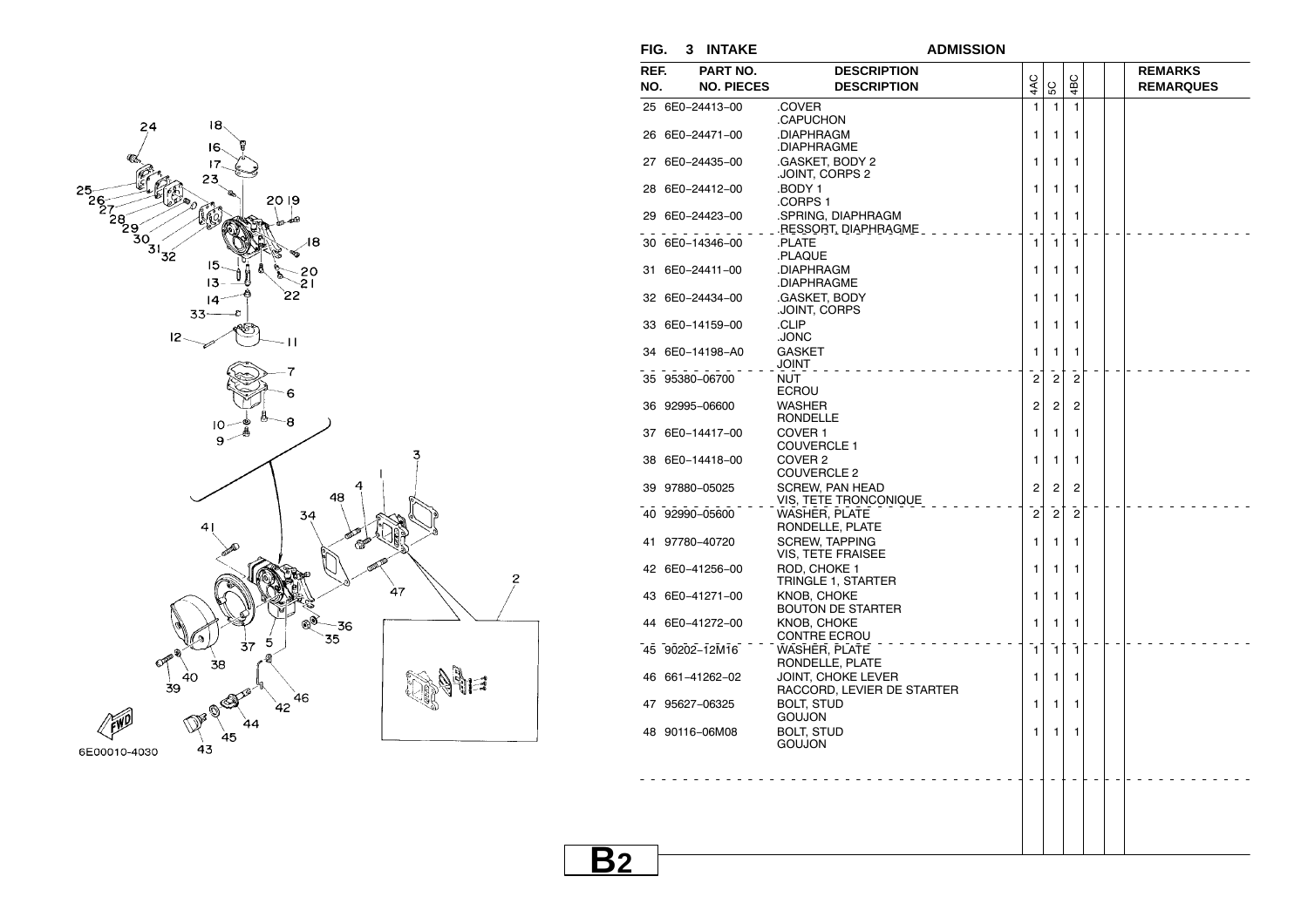

**B3**



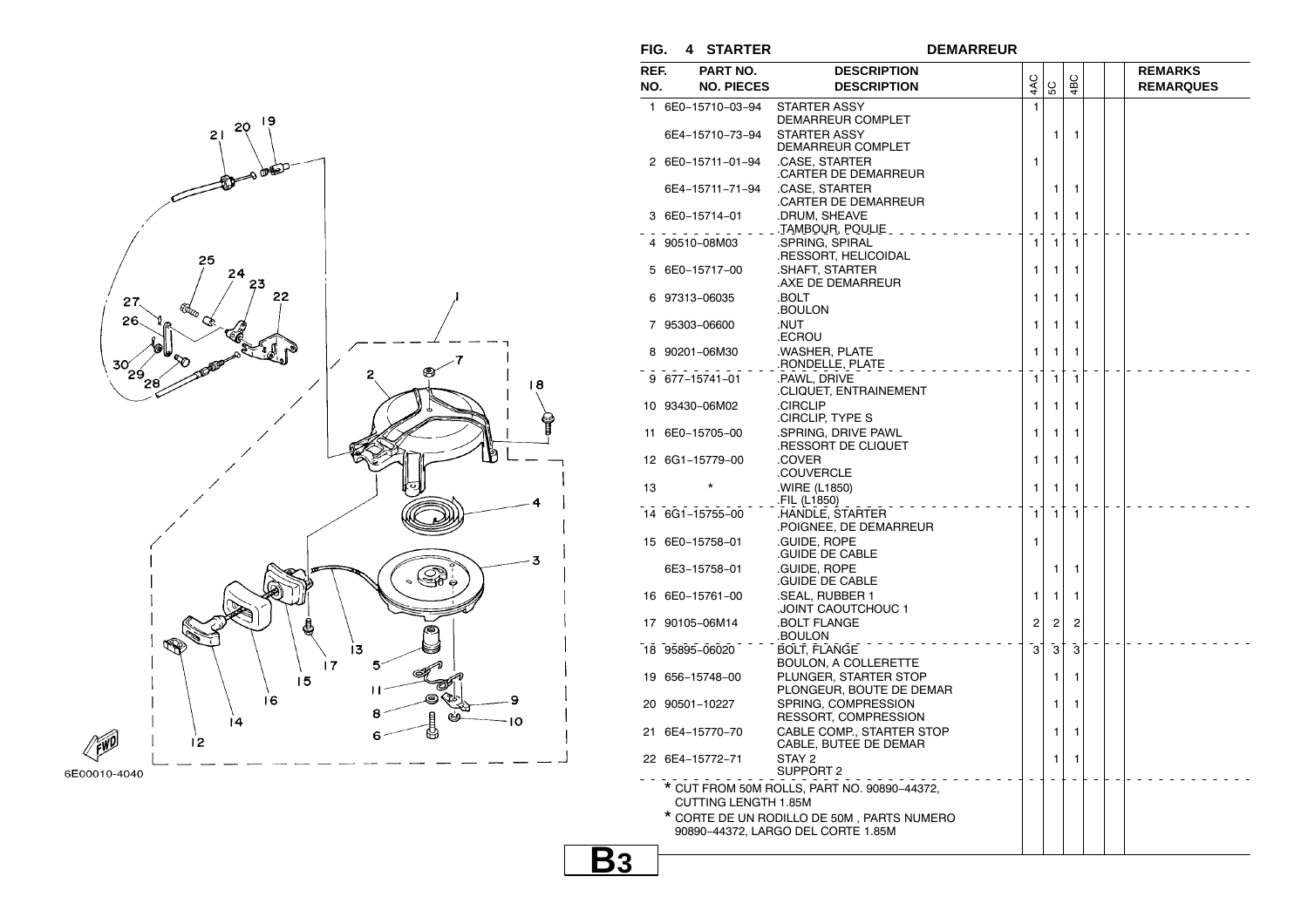

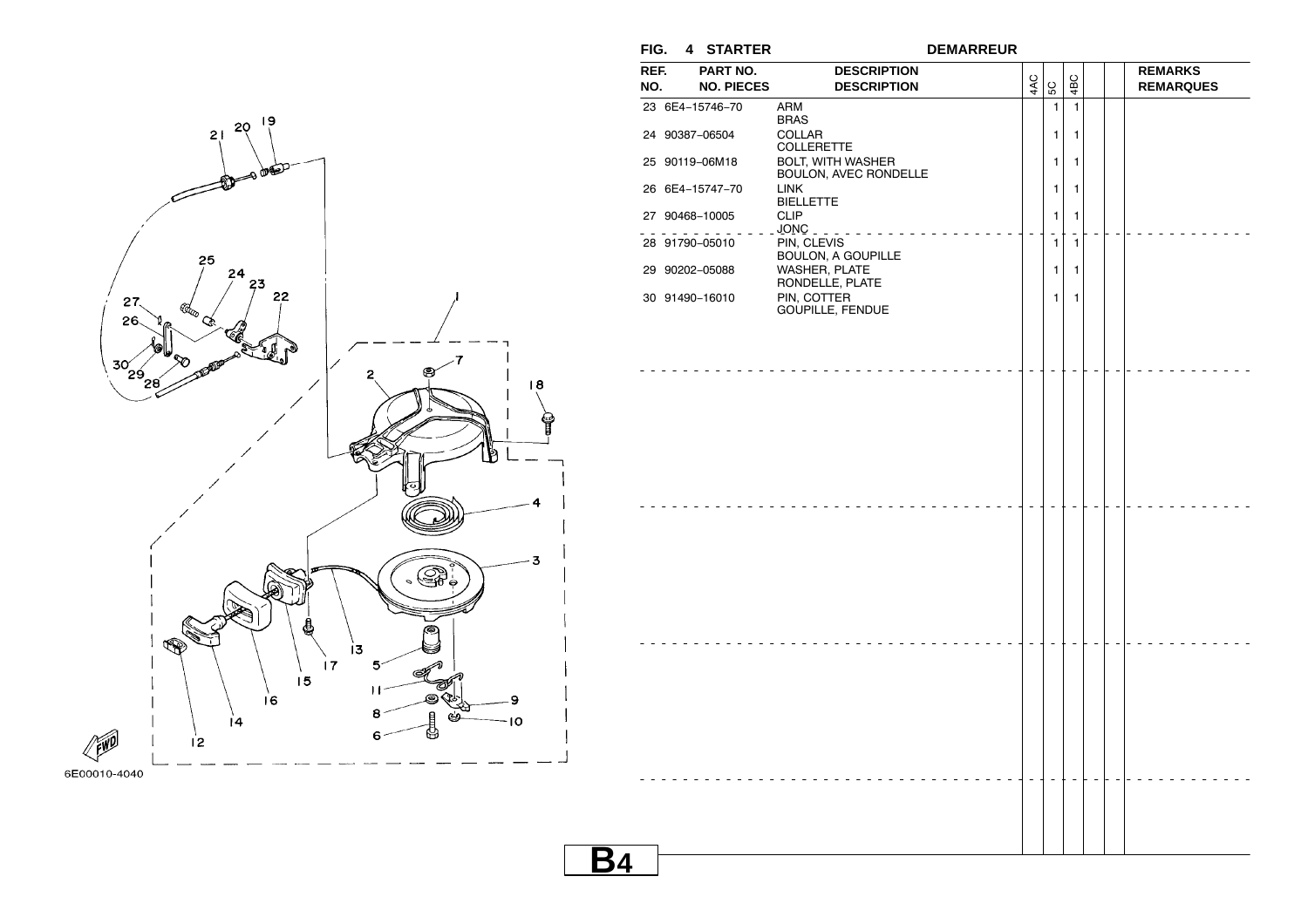**FIG. 5 GENERATOR GENERATRICE**

 $-23$ 

 $\mathsf{AP}$ 

## **GENERATRICE**



| 4AC<br>4BC<br><b>NO. PIECES</b><br><b>DESCRIPTION</b><br>SC<br>1<br>1 6E0-85550-71<br><b>ROTOR ASSY</b><br>$\mathbf{1}$<br>1<br>ROTOR CPLT<br>2 6E0-15723-00-94<br>PULLEY, STARTER<br>1<br>1<br>1<br>POULIE DE DEMARREUR.<br>3 90105-06M14<br><b>BOLT FLANGE</b><br>3<br>3<br>3<br>BOULON.<br><b>BASE ASSY</b><br>6E0-85560-70<br>1<br>1<br>4<br>1<br><b>ENS. FLASQUE</b><br>.HOUSING, OIL SEAL<br>5 6E0-15359-00-94<br>1<br>1<br>1<br><u>LOGEMENT, BAGUE D'ETANCHEITE</u><br>COIL. CHARGE<br>$\mathbf{1}$<br>1<br>1<br>6 6E0-85520-70<br>BOBINE, CHARGE<br>SCREW, WITH WASHER<br>7 90159-05038<br>2<br>2<br>2<br>.VIS, AVEC RONDELLE<br>.COIL, PULSER<br>8 6E0-85595-70<br>1<br>1<br>1<br>BOBINE, PULSEUR<br>9 90159-04036<br>.SCREW, WITH WASHER<br>2<br>2<br>2<br>VIS, AVEC RONDELLE<br>PULSER COIL ASSY<br>10 6E0-85592-70<br>1<br>1<br>1<br>PULSATION BOBINE (ENS.)<br>$\overline{2}$<br>$\overline{2}$<br>11 90159-05037<br>.SCREW, WITH WASHER<br>$\overline{2}$<br>VIS, AVEC RONDELLE<br>12 6E0-81336-70<br>.grommet<br>1<br>1<br>1<br>OEILLET CAOUTCHOUC<br>13 6E0-81328-70<br>.CLAMP<br>1<br>1<br>1<br>.COLLIER<br>14 90159-04035<br>.SCREW, WITH WASHER<br>1<br>1<br>1<br>VIS, AVEC RONDELLE<br>OIL SEAL<br>15 93102-20M25<br>1<br>1<br>1<br>JOINT SPY<br>16 93210-42159<br>O-RING<br>$\mathbf{1}$<br>$\mathbf{1}$<br>$\mathbf{1}$<br><b>JOINT TORIQUE</b><br>17 97095-06016<br>BOLT<br>2<br>2<br>2<br><b>BOULON</b><br><b>WASHER, SPRING</b><br>18 92995-06100<br>2<br>2<br>2<br>RONDELLE, GROWER<br>19 6E0-24183-00<br>DAMPER, LOCATING 3<br>$\overline{2}$<br>$\overline{2}$<br>2<br>SILENT-BLOC<br>20 90280-04M06<br><b>KEY, WOODRUFF</b><br>1<br>1<br>1<br>CLAVETTE, DEMI-LUNE<br>21 90170-10113<br>1<br>$\mathbf{1}$<br>NUT<br>1<br><b>ECROU</b><br><b>WASHER, PLATE</b><br>22 90201-10126<br>1<br>1<br>1<br>RONDELLE, PLATE<br><b>LIGHTING COIL ASSY</b><br>23 6E0-81303-40<br>1<br><b>AP 40W</b><br>1<br>1<br><b>BOBINE D'ECLAIRAGE</b><br>AP 60W<br>6E0-81303-80<br><b>LIGHTING COIL ASSY</b><br>1<br>1<br>1<br><b>BOBINE D'ECLAIRAGE</b><br>24 90159-05040<br>.SCREW, WITH WASHER<br>$\overline{2}$<br>$\overline{2}$<br>2<br>.VIS, AVEC RONDELLE | REF. | PART NO. | <b>DESCRIPTION</b> |  |  | <b>REMARKS</b>   |
|------------------------------------------------------------------------------------------------------------------------------------------------------------------------------------------------------------------------------------------------------------------------------------------------------------------------------------------------------------------------------------------------------------------------------------------------------------------------------------------------------------------------------------------------------------------------------------------------------------------------------------------------------------------------------------------------------------------------------------------------------------------------------------------------------------------------------------------------------------------------------------------------------------------------------------------------------------------------------------------------------------------------------------------------------------------------------------------------------------------------------------------------------------------------------------------------------------------------------------------------------------------------------------------------------------------------------------------------------------------------------------------------------------------------------------------------------------------------------------------------------------------------------------------------------------------------------------------------------------------------------------------------------------------------------------------------------------------------------------------------------------------------------------------------------------------------------------------------------------------------------------------------------------------------------------------------------------------------------------------------------------------------------------------------------------------------------------------------------------------------------------------------------------------------|------|----------|--------------------|--|--|------------------|
|                                                                                                                                                                                                                                                                                                                                                                                                                                                                                                                                                                                                                                                                                                                                                                                                                                                                                                                                                                                                                                                                                                                                                                                                                                                                                                                                                                                                                                                                                                                                                                                                                                                                                                                                                                                                                                                                                                                                                                                                                                                                                                                                                                        | NO.  |          |                    |  |  | <b>REMARQUES</b> |
|                                                                                                                                                                                                                                                                                                                                                                                                                                                                                                                                                                                                                                                                                                                                                                                                                                                                                                                                                                                                                                                                                                                                                                                                                                                                                                                                                                                                                                                                                                                                                                                                                                                                                                                                                                                                                                                                                                                                                                                                                                                                                                                                                                        |      |          |                    |  |  |                  |
|                                                                                                                                                                                                                                                                                                                                                                                                                                                                                                                                                                                                                                                                                                                                                                                                                                                                                                                                                                                                                                                                                                                                                                                                                                                                                                                                                                                                                                                                                                                                                                                                                                                                                                                                                                                                                                                                                                                                                                                                                                                                                                                                                                        |      |          |                    |  |  |                  |
|                                                                                                                                                                                                                                                                                                                                                                                                                                                                                                                                                                                                                                                                                                                                                                                                                                                                                                                                                                                                                                                                                                                                                                                                                                                                                                                                                                                                                                                                                                                                                                                                                                                                                                                                                                                                                                                                                                                                                                                                                                                                                                                                                                        |      |          |                    |  |  |                  |
|                                                                                                                                                                                                                                                                                                                                                                                                                                                                                                                                                                                                                                                                                                                                                                                                                                                                                                                                                                                                                                                                                                                                                                                                                                                                                                                                                                                                                                                                                                                                                                                                                                                                                                                                                                                                                                                                                                                                                                                                                                                                                                                                                                        |      |          |                    |  |  |                  |
|                                                                                                                                                                                                                                                                                                                                                                                                                                                                                                                                                                                                                                                                                                                                                                                                                                                                                                                                                                                                                                                                                                                                                                                                                                                                                                                                                                                                                                                                                                                                                                                                                                                                                                                                                                                                                                                                                                                                                                                                                                                                                                                                                                        |      |          |                    |  |  |                  |
|                                                                                                                                                                                                                                                                                                                                                                                                                                                                                                                                                                                                                                                                                                                                                                                                                                                                                                                                                                                                                                                                                                                                                                                                                                                                                                                                                                                                                                                                                                                                                                                                                                                                                                                                                                                                                                                                                                                                                                                                                                                                                                                                                                        |      |          |                    |  |  |                  |
|                                                                                                                                                                                                                                                                                                                                                                                                                                                                                                                                                                                                                                                                                                                                                                                                                                                                                                                                                                                                                                                                                                                                                                                                                                                                                                                                                                                                                                                                                                                                                                                                                                                                                                                                                                                                                                                                                                                                                                                                                                                                                                                                                                        |      |          |                    |  |  |                  |
|                                                                                                                                                                                                                                                                                                                                                                                                                                                                                                                                                                                                                                                                                                                                                                                                                                                                                                                                                                                                                                                                                                                                                                                                                                                                                                                                                                                                                                                                                                                                                                                                                                                                                                                                                                                                                                                                                                                                                                                                                                                                                                                                                                        |      |          |                    |  |  |                  |
|                                                                                                                                                                                                                                                                                                                                                                                                                                                                                                                                                                                                                                                                                                                                                                                                                                                                                                                                                                                                                                                                                                                                                                                                                                                                                                                                                                                                                                                                                                                                                                                                                                                                                                                                                                                                                                                                                                                                                                                                                                                                                                                                                                        |      |          |                    |  |  |                  |
|                                                                                                                                                                                                                                                                                                                                                                                                                                                                                                                                                                                                                                                                                                                                                                                                                                                                                                                                                                                                                                                                                                                                                                                                                                                                                                                                                                                                                                                                                                                                                                                                                                                                                                                                                                                                                                                                                                                                                                                                                                                                                                                                                                        |      |          |                    |  |  |                  |
|                                                                                                                                                                                                                                                                                                                                                                                                                                                                                                                                                                                                                                                                                                                                                                                                                                                                                                                                                                                                                                                                                                                                                                                                                                                                                                                                                                                                                                                                                                                                                                                                                                                                                                                                                                                                                                                                                                                                                                                                                                                                                                                                                                        |      |          |                    |  |  |                  |
|                                                                                                                                                                                                                                                                                                                                                                                                                                                                                                                                                                                                                                                                                                                                                                                                                                                                                                                                                                                                                                                                                                                                                                                                                                                                                                                                                                                                                                                                                                                                                                                                                                                                                                                                                                                                                                                                                                                                                                                                                                                                                                                                                                        |      |          |                    |  |  |                  |
|                                                                                                                                                                                                                                                                                                                                                                                                                                                                                                                                                                                                                                                                                                                                                                                                                                                                                                                                                                                                                                                                                                                                                                                                                                                                                                                                                                                                                                                                                                                                                                                                                                                                                                                                                                                                                                                                                                                                                                                                                                                                                                                                                                        |      |          |                    |  |  |                  |
|                                                                                                                                                                                                                                                                                                                                                                                                                                                                                                                                                                                                                                                                                                                                                                                                                                                                                                                                                                                                                                                                                                                                                                                                                                                                                                                                                                                                                                                                                                                                                                                                                                                                                                                                                                                                                                                                                                                                                                                                                                                                                                                                                                        |      |          |                    |  |  |                  |
|                                                                                                                                                                                                                                                                                                                                                                                                                                                                                                                                                                                                                                                                                                                                                                                                                                                                                                                                                                                                                                                                                                                                                                                                                                                                                                                                                                                                                                                                                                                                                                                                                                                                                                                                                                                                                                                                                                                                                                                                                                                                                                                                                                        |      |          |                    |  |  |                  |
|                                                                                                                                                                                                                                                                                                                                                                                                                                                                                                                                                                                                                                                                                                                                                                                                                                                                                                                                                                                                                                                                                                                                                                                                                                                                                                                                                                                                                                                                                                                                                                                                                                                                                                                                                                                                                                                                                                                                                                                                                                                                                                                                                                        |      |          |                    |  |  |                  |
|                                                                                                                                                                                                                                                                                                                                                                                                                                                                                                                                                                                                                                                                                                                                                                                                                                                                                                                                                                                                                                                                                                                                                                                                                                                                                                                                                                                                                                                                                                                                                                                                                                                                                                                                                                                                                                                                                                                                                                                                                                                                                                                                                                        |      |          |                    |  |  |                  |
|                                                                                                                                                                                                                                                                                                                                                                                                                                                                                                                                                                                                                                                                                                                                                                                                                                                                                                                                                                                                                                                                                                                                                                                                                                                                                                                                                                                                                                                                                                                                                                                                                                                                                                                                                                                                                                                                                                                                                                                                                                                                                                                                                                        |      |          |                    |  |  |                  |
|                                                                                                                                                                                                                                                                                                                                                                                                                                                                                                                                                                                                                                                                                                                                                                                                                                                                                                                                                                                                                                                                                                                                                                                                                                                                                                                                                                                                                                                                                                                                                                                                                                                                                                                                                                                                                                                                                                                                                                                                                                                                                                                                                                        |      |          |                    |  |  |                  |
|                                                                                                                                                                                                                                                                                                                                                                                                                                                                                                                                                                                                                                                                                                                                                                                                                                                                                                                                                                                                                                                                                                                                                                                                                                                                                                                                                                                                                                                                                                                                                                                                                                                                                                                                                                                                                                                                                                                                                                                                                                                                                                                                                                        |      |          |                    |  |  |                  |
|                                                                                                                                                                                                                                                                                                                                                                                                                                                                                                                                                                                                                                                                                                                                                                                                                                                                                                                                                                                                                                                                                                                                                                                                                                                                                                                                                                                                                                                                                                                                                                                                                                                                                                                                                                                                                                                                                                                                                                                                                                                                                                                                                                        |      |          |                    |  |  |                  |
|                                                                                                                                                                                                                                                                                                                                                                                                                                                                                                                                                                                                                                                                                                                                                                                                                                                                                                                                                                                                                                                                                                                                                                                                                                                                                                                                                                                                                                                                                                                                                                                                                                                                                                                                                                                                                                                                                                                                                                                                                                                                                                                                                                        |      |          |                    |  |  |                  |
|                                                                                                                                                                                                                                                                                                                                                                                                                                                                                                                                                                                                                                                                                                                                                                                                                                                                                                                                                                                                                                                                                                                                                                                                                                                                                                                                                                                                                                                                                                                                                                                                                                                                                                                                                                                                                                                                                                                                                                                                                                                                                                                                                                        |      |          |                    |  |  |                  |
|                                                                                                                                                                                                                                                                                                                                                                                                                                                                                                                                                                                                                                                                                                                                                                                                                                                                                                                                                                                                                                                                                                                                                                                                                                                                                                                                                                                                                                                                                                                                                                                                                                                                                                                                                                                                                                                                                                                                                                                                                                                                                                                                                                        |      |          |                    |  |  |                  |
|                                                                                                                                                                                                                                                                                                                                                                                                                                                                                                                                                                                                                                                                                                                                                                                                                                                                                                                                                                                                                                                                                                                                                                                                                                                                                                                                                                                                                                                                                                                                                                                                                                                                                                                                                                                                                                                                                                                                                                                                                                                                                                                                                                        |      |          |                    |  |  |                  |
|                                                                                                                                                                                                                                                                                                                                                                                                                                                                                                                                                                                                                                                                                                                                                                                                                                                                                                                                                                                                                                                                                                                                                                                                                                                                                                                                                                                                                                                                                                                                                                                                                                                                                                                                                                                                                                                                                                                                                                                                                                                                                                                                                                        |      |          |                    |  |  |                  |
|                                                                                                                                                                                                                                                                                                                                                                                                                                                                                                                                                                                                                                                                                                                                                                                                                                                                                                                                                                                                                                                                                                                                                                                                                                                                                                                                                                                                                                                                                                                                                                                                                                                                                                                                                                                                                                                                                                                                                                                                                                                                                                                                                                        |      |          |                    |  |  |                  |
|                                                                                                                                                                                                                                                                                                                                                                                                                                                                                                                                                                                                                                                                                                                                                                                                                                                                                                                                                                                                                                                                                                                                                                                                                                                                                                                                                                                                                                                                                                                                                                                                                                                                                                                                                                                                                                                                                                                                                                                                                                                                                                                                                                        |      |          |                    |  |  |                  |
|                                                                                                                                                                                                                                                                                                                                                                                                                                                                                                                                                                                                                                                                                                                                                                                                                                                                                                                                                                                                                                                                                                                                                                                                                                                                                                                                                                                                                                                                                                                                                                                                                                                                                                                                                                                                                                                                                                                                                                                                                                                                                                                                                                        |      |          |                    |  |  |                  |
|                                                                                                                                                                                                                                                                                                                                                                                                                                                                                                                                                                                                                                                                                                                                                                                                                                                                                                                                                                                                                                                                                                                                                                                                                                                                                                                                                                                                                                                                                                                                                                                                                                                                                                                                                                                                                                                                                                                                                                                                                                                                                                                                                                        |      |          |                    |  |  |                  |
|                                                                                                                                                                                                                                                                                                                                                                                                                                                                                                                                                                                                                                                                                                                                                                                                                                                                                                                                                                                                                                                                                                                                                                                                                                                                                                                                                                                                                                                                                                                                                                                                                                                                                                                                                                                                                                                                                                                                                                                                                                                                                                                                                                        |      |          |                    |  |  |                  |
|                                                                                                                                                                                                                                                                                                                                                                                                                                                                                                                                                                                                                                                                                                                                                                                                                                                                                                                                                                                                                                                                                                                                                                                                                                                                                                                                                                                                                                                                                                                                                                                                                                                                                                                                                                                                                                                                                                                                                                                                                                                                                                                                                                        |      |          |                    |  |  |                  |
|                                                                                                                                                                                                                                                                                                                                                                                                                                                                                                                                                                                                                                                                                                                                                                                                                                                                                                                                                                                                                                                                                                                                                                                                                                                                                                                                                                                                                                                                                                                                                                                                                                                                                                                                                                                                                                                                                                                                                                                                                                                                                                                                                                        |      |          |                    |  |  |                  |
|                                                                                                                                                                                                                                                                                                                                                                                                                                                                                                                                                                                                                                                                                                                                                                                                                                                                                                                                                                                                                                                                                                                                                                                                                                                                                                                                                                                                                                                                                                                                                                                                                                                                                                                                                                                                                                                                                                                                                                                                                                                                                                                                                                        |      |          |                    |  |  |                  |
|                                                                                                                                                                                                                                                                                                                                                                                                                                                                                                                                                                                                                                                                                                                                                                                                                                                                                                                                                                                                                                                                                                                                                                                                                                                                                                                                                                                                                                                                                                                                                                                                                                                                                                                                                                                                                                                                                                                                                                                                                                                                                                                                                                        |      |          |                    |  |  |                  |
|                                                                                                                                                                                                                                                                                                                                                                                                                                                                                                                                                                                                                                                                                                                                                                                                                                                                                                                                                                                                                                                                                                                                                                                                                                                                                                                                                                                                                                                                                                                                                                                                                                                                                                                                                                                                                                                                                                                                                                                                                                                                                                                                                                        |      |          |                    |  |  |                  |
|                                                                                                                                                                                                                                                                                                                                                                                                                                                                                                                                                                                                                                                                                                                                                                                                                                                                                                                                                                                                                                                                                                                                                                                                                                                                                                                                                                                                                                                                                                                                                                                                                                                                                                                                                                                                                                                                                                                                                                                                                                                                                                                                                                        |      |          |                    |  |  |                  |
|                                                                                                                                                                                                                                                                                                                                                                                                                                                                                                                                                                                                                                                                                                                                                                                                                                                                                                                                                                                                                                                                                                                                                                                                                                                                                                                                                                                                                                                                                                                                                                                                                                                                                                                                                                                                                                                                                                                                                                                                                                                                                                                                                                        |      |          |                    |  |  |                  |
|                                                                                                                                                                                                                                                                                                                                                                                                                                                                                                                                                                                                                                                                                                                                                                                                                                                                                                                                                                                                                                                                                                                                                                                                                                                                                                                                                                                                                                                                                                                                                                                                                                                                                                                                                                                                                                                                                                                                                                                                                                                                                                                                                                        |      |          |                    |  |  |                  |
|                                                                                                                                                                                                                                                                                                                                                                                                                                                                                                                                                                                                                                                                                                                                                                                                                                                                                                                                                                                                                                                                                                                                                                                                                                                                                                                                                                                                                                                                                                                                                                                                                                                                                                                                                                                                                                                                                                                                                                                                                                                                                                                                                                        |      |          |                    |  |  |                  |
|                                                                                                                                                                                                                                                                                                                                                                                                                                                                                                                                                                                                                                                                                                                                                                                                                                                                                                                                                                                                                                                                                                                                                                                                                                                                                                                                                                                                                                                                                                                                                                                                                                                                                                                                                                                                                                                                                                                                                                                                                                                                                                                                                                        |      |          |                    |  |  |                  |
|                                                                                                                                                                                                                                                                                                                                                                                                                                                                                                                                                                                                                                                                                                                                                                                                                                                                                                                                                                                                                                                                                                                                                                                                                                                                                                                                                                                                                                                                                                                                                                                                                                                                                                                                                                                                                                                                                                                                                                                                                                                                                                                                                                        |      |          |                    |  |  |                  |
|                                                                                                                                                                                                                                                                                                                                                                                                                                                                                                                                                                                                                                                                                                                                                                                                                                                                                                                                                                                                                                                                                                                                                                                                                                                                                                                                                                                                                                                                                                                                                                                                                                                                                                                                                                                                                                                                                                                                                                                                                                                                                                                                                                        |      |          |                    |  |  |                  |
|                                                                                                                                                                                                                                                                                                                                                                                                                                                                                                                                                                                                                                                                                                                                                                                                                                                                                                                                                                                                                                                                                                                                                                                                                                                                                                                                                                                                                                                                                                                                                                                                                                                                                                                                                                                                                                                                                                                                                                                                                                                                                                                                                                        |      |          |                    |  |  |                  |
|                                                                                                                                                                                                                                                                                                                                                                                                                                                                                                                                                                                                                                                                                                                                                                                                                                                                                                                                                                                                                                                                                                                                                                                                                                                                                                                                                                                                                                                                                                                                                                                                                                                                                                                                                                                                                                                                                                                                                                                                                                                                                                                                                                        |      |          |                    |  |  |                  |
|                                                                                                                                                                                                                                                                                                                                                                                                                                                                                                                                                                                                                                                                                                                                                                                                                                                                                                                                                                                                                                                                                                                                                                                                                                                                                                                                                                                                                                                                                                                                                                                                                                                                                                                                                                                                                                                                                                                                                                                                                                                                                                                                                                        |      |          |                    |  |  |                  |
|                                                                                                                                                                                                                                                                                                                                                                                                                                                                                                                                                                                                                                                                                                                                                                                                                                                                                                                                                                                                                                                                                                                                                                                                                                                                                                                                                                                                                                                                                                                                                                                                                                                                                                                                                                                                                                                                                                                                                                                                                                                                                                                                                                        |      |          |                    |  |  |                  |
|                                                                                                                                                                                                                                                                                                                                                                                                                                                                                                                                                                                                                                                                                                                                                                                                                                                                                                                                                                                                                                                                                                                                                                                                                                                                                                                                                                                                                                                                                                                                                                                                                                                                                                                                                                                                                                                                                                                                                                                                                                                                                                                                                                        |      |          |                    |  |  |                  |
|                                                                                                                                                                                                                                                                                                                                                                                                                                                                                                                                                                                                                                                                                                                                                                                                                                                                                                                                                                                                                                                                                                                                                                                                                                                                                                                                                                                                                                                                                                                                                                                                                                                                                                                                                                                                                                                                                                                                                                                                                                                                                                                                                                        |      |          |                    |  |  |                  |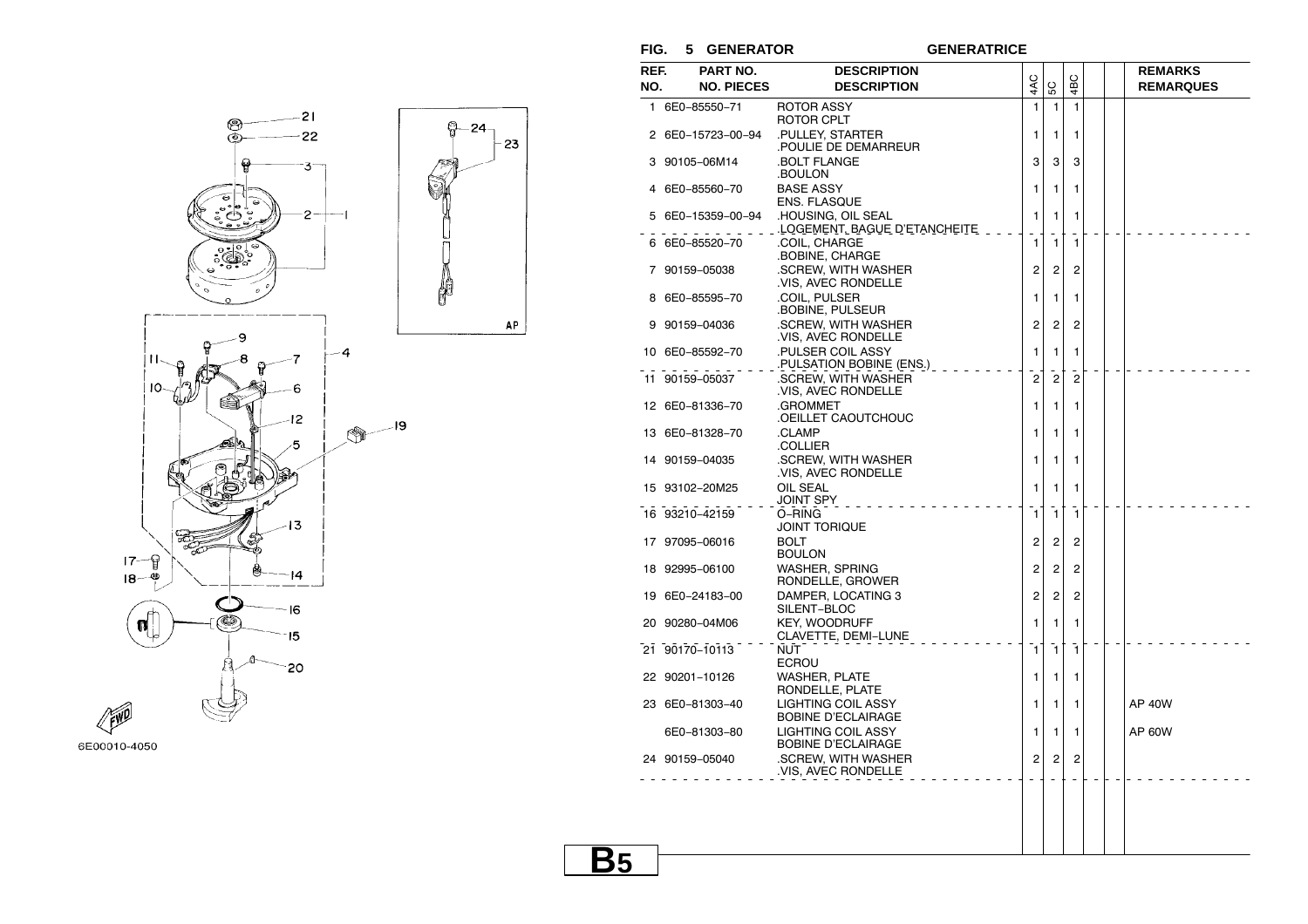$FIG. 6 ELECTRICAL$ 

**ELECTRIQUE** 





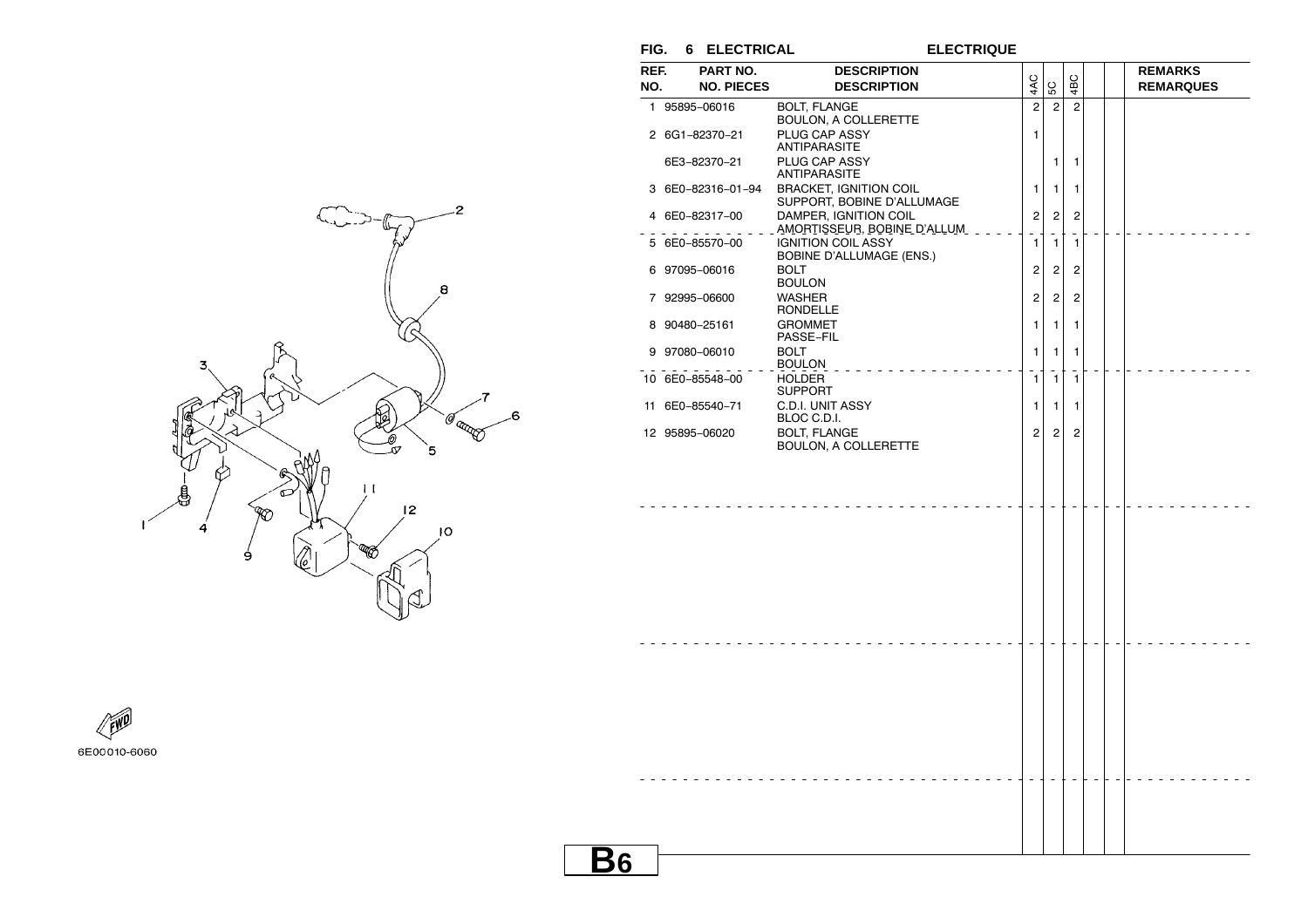**FIG. 7 BOTTOM COWLING CAPOT INFERIEUR**

**B7**

**CAPOT INFERIEUR** 



| REF.<br>NO. | <b>PART NO.</b><br><b>NO. PIECES</b> | <b>DESCRIPTION</b><br><b>DESCRIPTION</b>           | 4AC | 5C             | 4BC            |  | <b>REMARKS</b><br><b>REMARQUES</b> |
|-------------|--------------------------------------|----------------------------------------------------|-----|----------------|----------------|--|------------------------------------|
|             |                                      |                                                    |     |                |                |  |                                    |
|             | 1 6E0-42711-10-4D                    | COWLING, BOTTOM<br><b>CUVETTE</b>                  | 1   | 1              | $\mathbf{1}$   |  |                                    |
|             | 2 6E0-42815-00-4D                    | LEVER, CLAMP<br>LEVIER, PRESSE                     | 1   | 1              | 1              |  |                                    |
|             | 3 90386-12069                        | <b>BUSH</b><br><b>DOUILLE</b>                      | 2   | 2              | 2              |  |                                    |
|             | 4 6E0-42816-00                       | LEVER, CLAMP<br>LEVIER, PRESSE                     | 1   | 1              | 1              |  |                                    |
|             | 5 90206-12052                        | WASHER, WAVE<br>RONDELLE, ONDULEE                  | 1   | 1              | 1              |  |                                    |
|             | 97885-06030                          | <b>SCREW, PAN HEAD</b><br>VIS, TETE TRONCONIQUE    | 1   | 1              | 1              |  |                                    |
|             | 7 95380-06700                        | <b>NUT</b><br><b>ECROU</b>                         | 1   | 1              | 1              |  |                                    |
|             | 8 90480-14M14                        | <b>GROMMET</b><br>PASSE-FIL                        | 2   | 2              | 2              |  |                                    |
|             | 9 95895-06020                        | <b>BOLT, FLANGE</b><br><b>BOULON, A COLLERETTE</b> | 1   | 1              | 1              |  |                                    |
|             | 10 6E0-24182-00                      | DAMPER, LOCATING 2<br>SILENT-BLOC                  | 2   |                |                |  |                                    |
|             | 6E3-24182-00                         | DAMPER, LOCATING 2<br>SILENT-BLOC                  |     | $\overline{2}$ | $\overline{2}$ |  |                                    |
|             | 11 6E0-42542-00                      | <b>PIPE</b><br>TUYAU                               | 2   | 2              | 2              |  |                                    |
|             | 12 95895-06025                       | <b>BOLT, FLANGE</b><br>BOULON, A COLLERETTE        | 2   | 2              | 2              |  |                                    |
|             | 13 6E0-24110-01-4D                   | <b>FUEL TANK COMP.</b><br>RESERVOIRE A ESSENCE     | 1   | 1              | 1              |  |                                    |
|             | 14 6E0-24610-02                      | <b>CAP ASSY</b><br><b>BOUCHON</b>                  | 1   | 1              | 1              |  |                                    |
|             | 15 6E0-24181-00                      | DAMPER, LOCATING 1<br>SILENT-BLOC                  | 2   | $\overline{2}$ | $\overline{2}$ |  |                                    |
|             | 16 6E0-24641-00                      | GASKET, CAP 1<br>JOINT 1, BOUCHON                  | 1   |                |                |  |                                    |
|             | 6E3-24641-00                         | GASKET, CAP 1<br>JOINT 1, BOUCHON                  |     | 1              | 1              |  |                                    |
|             | 17 90467-08004                       | <b>CLIP</b><br>JONC                                | 6   | 6              | 6              |  |                                    |
|             | 18 6E0-24500-10                      | <b>FUEL COCK ASSY 1</b><br>ROBINET A ESSENCE       | 1   | 1              | 1              |  |                                    |
|             | 19 6E0-24591-10                      | EMBLEM, FUEL COCK<br>ADHESIF                       | 1   | $\mathbf{1}$   | 1              |  |                                    |
|             | 20 6E0-24335-00                      | PIPE, SUCTION 1<br>TUBE 1, ASPIRATION              | 1   | 1              | 1              |  |                                    |
|             | 21 6E0-24311-00                      | PIPE. FUEL 1<br><b>DURITE A ESSENCE</b>            | 1   | 1              | 1              |  |                                    |
|             | 22 90465-13M11                       | <b>CLAMP</b><br><b>BRIDE</b>                       | 2   | 2              | 2              |  |                                    |
|             | 23 90170-16M35                       | <b>NUT</b><br><b>ECROU</b>                         | 1   | 1              | 1              |  |                                    |
|             | 24 6J1-24524-00                      | LEVER, COCK<br>LEVIER, ROBINET                     | 1   | 1              | 1              |  |                                    |
|             | 25 90159-04M24                       | <b>SCREW, WITH WASHER</b><br>VIS, AVEC RONDELLE    | 1   | 1              | 1              |  |                                    |
|             |                                      |                                                    |     |                |                |  |                                    |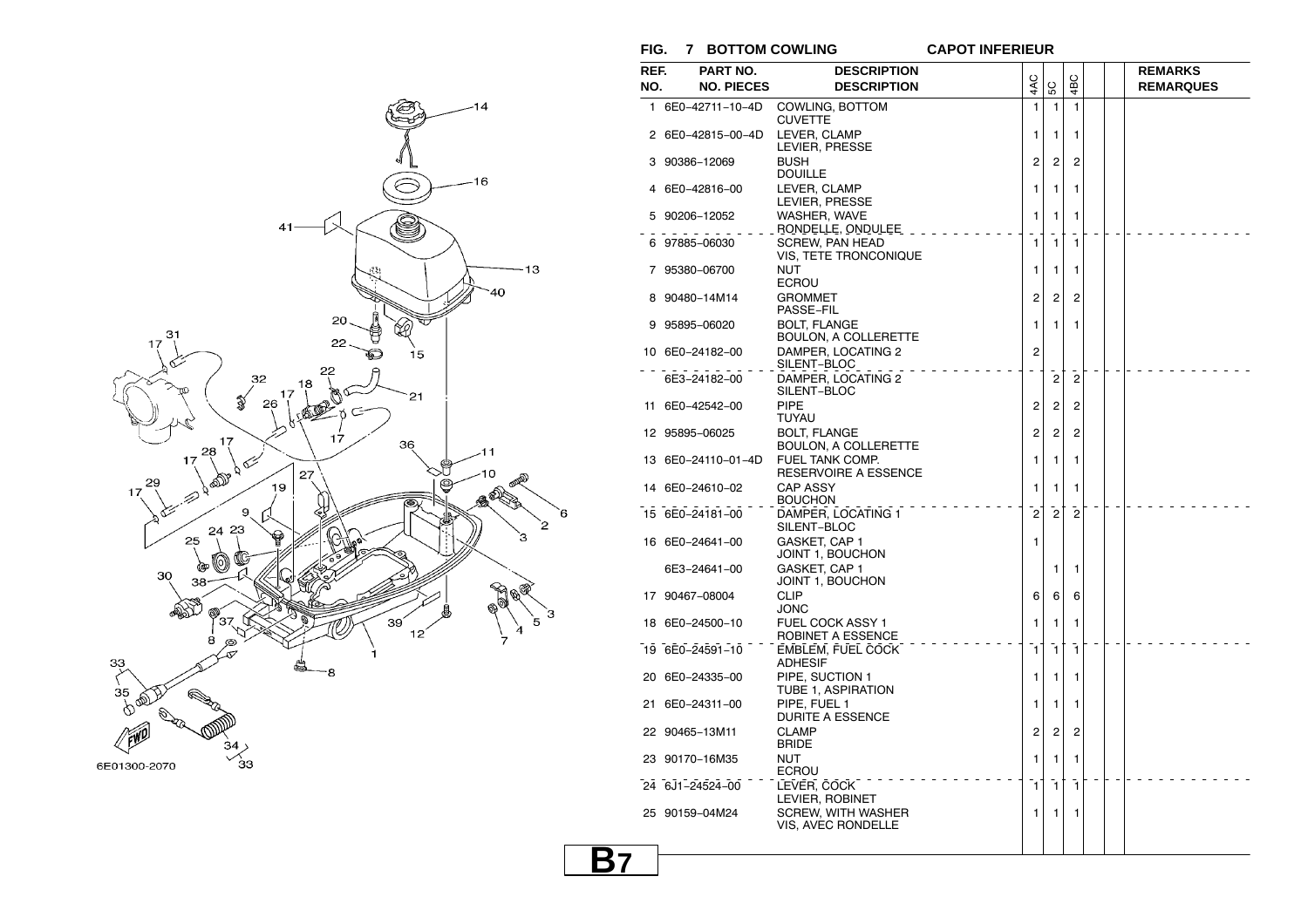**FIG. 7 BOTTOM COWLING CAPOT INFERIEUR**

**C1**

**CAPOT INFERIEUR** 



| REF.<br>NO. | PART NO.<br><b>NO. PIECES</b> | <b>DESCRIPTION</b><br><b>DESCRIPTION</b>                | 4AC          | SC | 4BC |  | <b>REMARKS</b><br><b>REMARQUES</b> |
|-------------|-------------------------------|---------------------------------------------------------|--------------|----|-----|--|------------------------------------|
|             | 26 90445-09M27                | <b>HOSE (L125)</b>                                      | 1            | 1  | 1   |  |                                    |
|             | 27 90465-08M62                | DURITE (L125)<br><b>CLAMP</b><br><b>BRIDE</b>           | 1            | 1  | 1   |  |                                    |
|             | 28 646-24251-02               | STRAINER 1<br>FILTRE 1                                  | 1            | 1  | 1   |  |                                    |
|             | 29 90445-09057                | HOSE (L45)<br>DURITE (L45)                              | 1            | 1  | 1   |  |                                    |
|             | 30 6G1-24304-02               | FUEL PIPE JOINT COMP. 1<br>DURITE RACCORDEMT. A ESSENCE | 1            | 1  | 1   |  |                                    |
|             | 31 6E0-24312-00               | PIPE <sub>2</sub><br>DURITE 2                           | ÷.<br>1      | 1  | 1   |  |                                    |
|             | 32 90464-09M21                | <b>CLAMP</b><br><b>BRIDE</b>                            | 1            | 1  | 1   |  |                                    |
|             | 33 6E0-82575-00               | ENGINE STOP SWITCH ASSY<br>COUPE CIRCUIT CPLT           | $\mathbf{1}$ | 1  | 1   |  |                                    |
|             | 34 682-82556-00               | .STOPPER<br>PLAQUETTE.                                  | $\mathbf{1}$ | 1  | 1   |  |                                    |
|             | 35 689-8257Y-00               | .CAP<br>CLAPEAU                                         | 1            | 1  | 1   |  |                                    |
|             | 36 664-42791-10               | MARK 1<br>ETIQUETTE 1                                   | $\mathbf{1}$ | 1  | 1   |  |                                    |
|             | 37 6A1-42792-01               | MARK (100:1)<br>ETIQUETTE (100:1)                       | 1            | 1  | 1   |  |                                    |
|             | 38 6A1-28176-00               | LABEL, CAUTION<br>ETIQUETTE, RECOMMANDATION             | 1            | 1  | 1   |  |                                    |
|             | 39 6E3-8257H-00               | PLATE, MARK<br>PLAQUE, ADHESIF                          |              | 1  | 1   |  |                                    |
|             | 40 6A1-83625-41               | MARK 5<br>ETIQUETTE 5                                   | 1            | 1  | 1   |  |                                    |
|             | 41 6A1-83625-51               | MARK 5<br>ETIQUETTE 5                                   | $\mathbf{1}$ | 1  | 1   |  |                                    |
|             |                               |                                                         |              |    |     |  |                                    |
|             |                               |                                                         |              |    |     |  |                                    |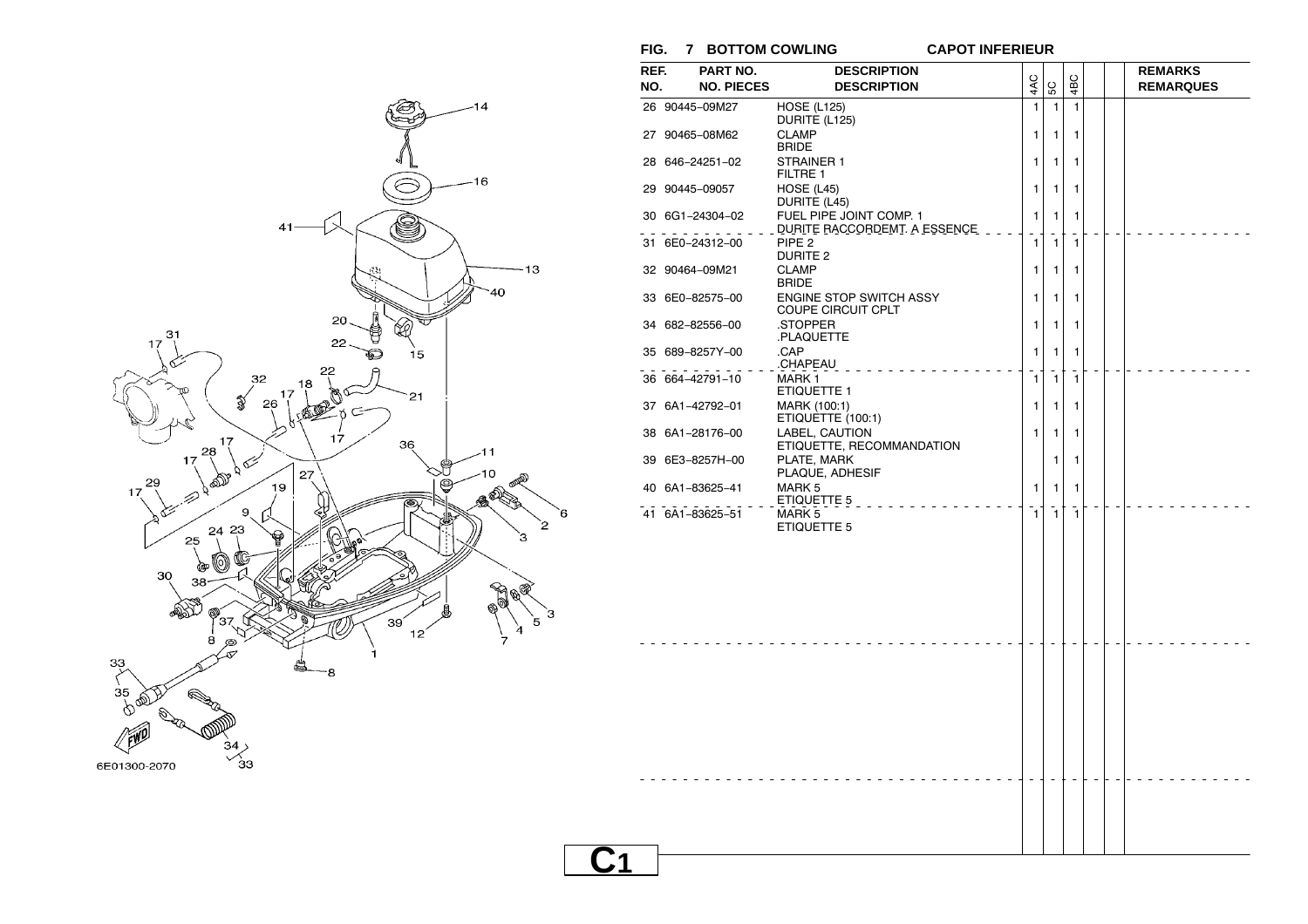

6E01300-2080

**FIG. 8 CONTROL COMMANDE**

**C2**

| REF. | PART NO.          | <b>DESCRIPTION</b>                                                                                                                                          |                |                |                |  | <b>REMARKS</b>   |
|------|-------------------|-------------------------------------------------------------------------------------------------------------------------------------------------------------|----------------|----------------|----------------|--|------------------|
| NO.  | <b>NO. PIECES</b> | <b>DESCRIPTION</b>                                                                                                                                          | 4AC            | 5C             | 4BC            |  | <b>REMARQUES</b> |
|      | 1 6E0-42111-02-4D | HANDLE, STEERING<br><b>POIGNEE</b>                                                                                                                          | 1              | 1              | 1              |  |                  |
|      | 2 6E0-42129-02    | <b>BUSHING, RUBBER</b><br>DOUILLE, CAOUTCHOUC                                                                                                               | 1              | 1              | 1              |  |                  |
|      | 3 6E4-42129-00    | <b>BUSHING, RUBBER</b><br>DOUILLE, CAOUTCHOUC                                                                                                               | 1              | 1              | 1              |  |                  |
|      | 4 90386-26M30     | <b>BUSH</b><br><b>DOUILLE</b>                                                                                                                               | 1              | 1              | 1              |  |                  |
|      | 5 6E0-42131-02-94 | COVER, HANDLE STEERING<br>COUVERCLE $\overline{a}$ $\overline{a}$ $\overline{a}$ $\overline{a}$ $\overline{a}$ $\overline{a}$ $\overline{a}$ $\overline{a}$ | 1              | 1              | 1              |  |                  |
|      | 6 97013-05020     | BOLT<br><b>BOULON</b>                                                                                                                                       | $\overline{c}$ | $\overline{c}$ | $\overline{2}$ |  |                  |
|      | 7 92903-05600     | <b>WASHER, PLATE</b><br>RONDELLE, PLATE                                                                                                                     | $\overline{2}$ | 2              | 2              |  |                  |
|      | 8 90386-26M33     | BUSH<br>DOUILLE                                                                                                                                             | 1              | 1              | 1              |  |                  |
|      | 9 6E0-42125-00    | <b>BOLT, FRICTION ADJUSTING</b><br><b>BOULON</b>                                                                                                            | 1              | 1              | 1              |  |                  |
|      | 10 6E0-42134-02   | COVER, THROTTLE LEVER<br>CAPOT, CREMAILLERE                                                                                                                 | $\mathbf{1}$   | 1              | 1              |  |                  |
|      | 11 97885-05012    | <b>SCREW. PAN HEAD</b><br>VIS, TETE TRONCONIQUE                                                                                                             | $\overline{c}$ | $\overline{2}$ | $\overline{2}$ |  |                  |
|      | 12 91490-12010    | PIN. COTTER<br><b>GOUPILLE, FENDUE</b>                                                                                                                      | 1              | 1              | 1              |  |                  |
|      | 13 90202-07M22    | <b>WASHER, PLATE</b><br>RONDELLE, PLATE                                                                                                                     | 1              | 1              | 1              |  |                  |
|      | 14 6E0-42119-00   | <b>GRIP, STEERING HANDLE</b><br>POIGNEE, BARRE FRANCHE                                                                                                      | 1              | 1              | 1              |  |                  |
|      | 15 6E0-42177-00   | RUBBER, HANDLE<br>CAOUTCHOUC, POIGNEE                                                                                                                       | 1              | 1              | 1              |  |                  |
|      | 16 6E0-42137-10   | <b>INDICATOR, THROTTLE</b><br>INDICATEUR, ACCELERATION                                                                                                      | 1              | $\mathbf{1}$   | $\mathbf{1}$   |  |                  |
|      | 17 90501-23215    | SPRING, COMPRESSION<br>RESSORT, COMPRESSION                                                                                                                 | 1              | 1              | 1              |  |                  |
|      | 18 90201-10119    | WASHER, PLATE<br>RONDELLE, PLATE                                                                                                                            | 1              | 1              | 1              |  |                  |
|      | 19 90149-05M13    | <b>SCREW</b><br>VIS                                                                                                                                         | 1              | 1              | 1              |  |                  |
|      | 20 90269-02M09    | <b>RIVET</b><br>RIVET                                                                                                                                       | 1              | 1              | 1              |  |                  |
|      | 21 6E0-42138-01   | LEVER, THROTTLE<br>LEVIER, ACCELERATEUR                                                                                                                     | $\mathbf{1}$   | $\mathbf{1}$   | 1              |  |                  |
|      | 22 6E0-42159-02   | <b>STAY</b><br><b>SUPPORT</b>                                                                                                                               | 1              | 1              | 1              |  |                  |
|      | 23 97885-05012    | <b>SCREW, PAN HEAD</b><br>VIS, TETE TRONCONIQUE                                                                                                             | 2              | 2              | 2              |  |                  |
|      | 24 6E0-26301-01   | THROTTLE CABLE ASSY<br>CABLE D'ACCELERATEUR                                                                                                                 | 1              | 1              | 1              |  |                  |
|      | 25 6E0-44111-02   | HANDLE, GEAR SHIFT<br>POIGNEE, LEVIER D'EMBRAYAGE                                                                                                           | 1              |                |                |  |                  |
|      | 6E4-44111-72-4D   | HANDLE, GEAR SHIFT<br>POIGNEE, LEVIER D'EMBRAYAGE                                                                                                           |                | $\mathbf{1}$   | $\mathbf{1}$   |  |                  |
|      | 26 93210-12327    | O-RING<br><b>JOINT TORIQUE</b>                                                                                                                              | 1              | 1              | 1              |  |                  |
|      |                   |                                                                                                                                                             |                |                |                |  |                  |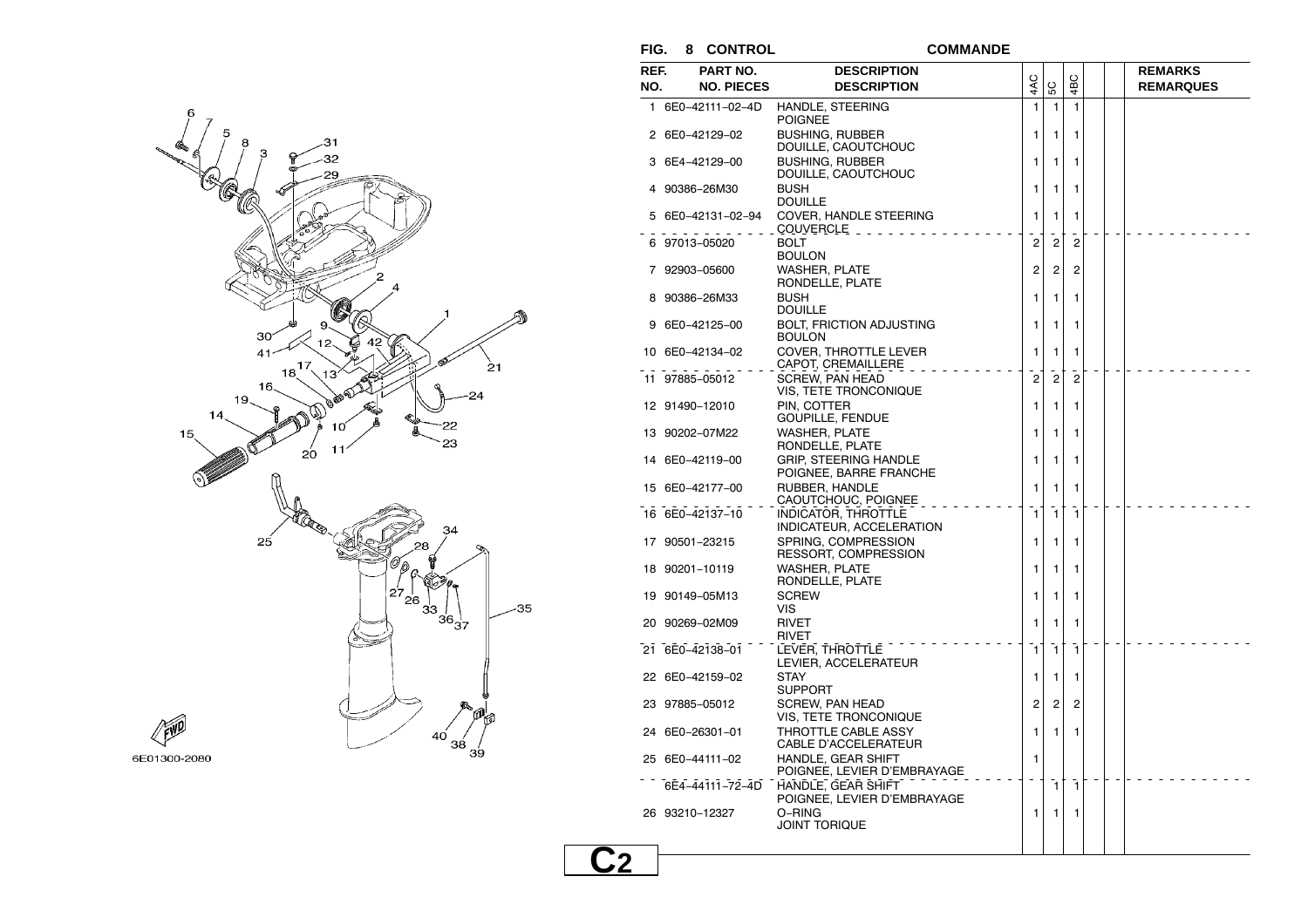

| REF.<br>NO. | PART NO.<br><b>NO. PIECES</b> | <b>DESCRIPTION</b><br><b>DESCRIPTION</b>             | 4AC          | SC | 4BC |  | <b>REMARKS</b><br><b>REMARQUES</b> |
|-------------|-------------------------------|------------------------------------------------------|--------------|----|-----|--|------------------------------------|
|             |                               |                                                      |              |    |     |  |                                    |
|             | 27 90206-16M06                | WASHER, WAVE<br>RONDELLE, ONDULEE                    | $\mathbf{1}$ | 1  | 1   |  |                                    |
|             | 28 90202-16061                | <b>WASHER, PLATE</b>                                 | 1            | 1  | 1   |  |                                    |
|             |                               | RONDELLE, PLATE                                      |              |    |     |  |                                    |
|             | 29 6E0-44116-00               | <b>SPRING</b><br><b>RESSORT</b>                      | 1            | 1  | 1   |  |                                    |
|             | 30 95380-06700                | NUT                                                  | 1            | 1  | 1   |  |                                    |
|             |                               | <b>ECROU</b>                                         |              |    |     |  |                                    |
|             | 31 97095-06012                | <b>BOLT</b><br><b>BOULON</b>                         | 1            | 1  | 1   |  |                                    |
|             | 32 92995-06600                | <b>WASHER</b><br>RONDELLE                            | 1            | 1  | 1   |  |                                    |
|             | 33 6E0-44121-00               | LEVER, SHIFT ROD<br>LEVIER, TIGE D'INVERSION         | 1            | 1  | 1   |  |                                    |
|             | 34 95895-06025                | <b>BOLT, FLANGE</b><br><b>BOULON, A COLLERETTE</b>   | 1            | 1  | 1   |  |                                    |
|             | 35 6E0-44143-00               | ROD, SHIFT<br>TIGE D'EMBRAYAGE                       | 1            | 1  | 1   |  | S                                  |
|             | 6E0-44143-10                  | ROD, SHIFT<br>TIGE D'EMBRAYAGE                       | 1            | 1  | 1   |  | L                                  |
|             | 36 92990-05600                | <b>WASHER, PLATE</b><br>RONDELLE, PLATE              | 1            | 1  | 1   |  |                                    |
|             | 37 91490-16010                | PIN, COTTER<br>GOUPILLE, FENDUE                      | 1            | 1  | 1   |  |                                    |
|             | 38 6E0-44145-00               | CONNECTOR, SHIFT ROD<br>CONNECTEUR, TIGE D'INVERSION | 1            | 1  | 1   |  |                                    |
|             | 39 6E0-44146-00               | CONNECTOR, SHIFT ROD<br>CONNECTEUR, TIGE D'INVERSION | 1            | 1  | 1   |  |                                    |
|             | 40 95895-06020                | <b>BOLT, FLANGE</b><br>BOULON, A COLLERETTE          | 1            | 1  | 1   |  |                                    |
|             | 41 6A1-2415A-41               | LABEL, CAUTION<br>ETIQUETTE, RECOMMANDATION          | 1            | 1  | 1   |  |                                    |
|             | 42 6A1-2415A-51               | LABEL, CAUTION<br>ETIQUETTE, RECOMMANDATION          | 1            | 1  | 1   |  |                                    |
|             |                               |                                                      |              |    |     |  |                                    |
|             |                               |                                                      |              |    |     |  |                                    |
|             |                               |                                                      |              |    |     |  |                                    |
|             |                               |                                                      |              |    |     |  |                                    |
|             |                               |                                                      |              |    |     |  |                                    |
|             |                               |                                                      |              |    |     |  |                                    |
|             |                               |                                                      |              |    |     |  |                                    |
|             |                               |                                                      |              |    |     |  |                                    |
|             |                               |                                                      |              |    |     |  |                                    |
|             |                               |                                                      |              |    |     |  |                                    |
|             |                               |                                                      |              |    |     |  |                                    |
|             |                               |                                                      |              |    |     |  |                                    |
|             |                               |                                                      |              |    |     |  |                                    |
|             |                               |                                                      |              |    |     |  |                                    |
|             |                               |                                                      |              |    |     |  |                                    |

## 6E01300-2080

 $FIG. 8$  **CONTROL** 

**C3**

## **COMMANDE**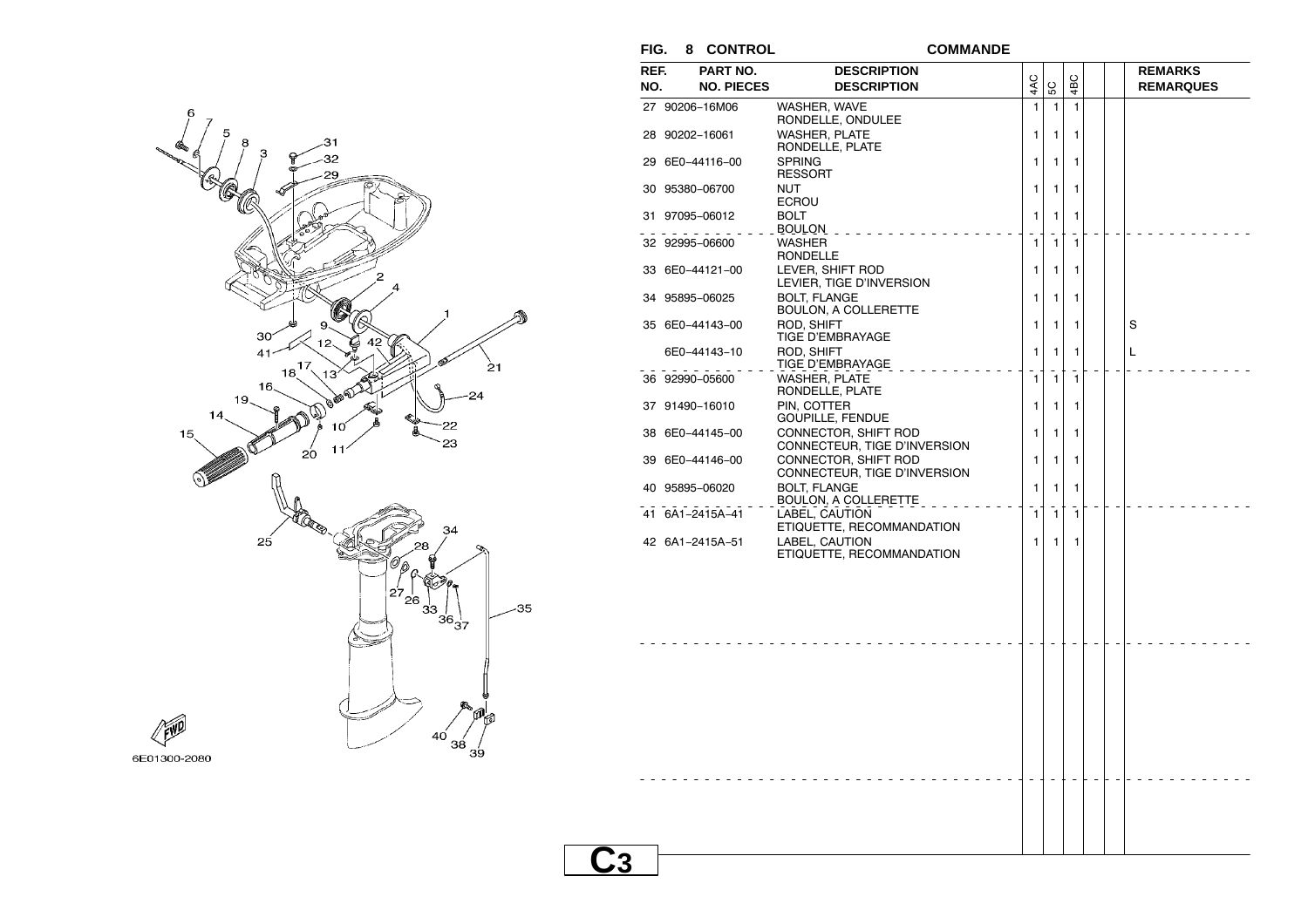



## **FIG. 9 UPPER CASING . BRACKET FOURREAU, SUPPORT**

| REF.<br>NO. | <b>PART NO.</b><br><b>NO. PIECES</b> | <b>DESCRIPTION</b><br><b>DESCRIPTION</b>          | 4AC            | SC             | 4BC            |  | <b>REMARKS</b><br><b>REMARQUES</b> |
|-------------|--------------------------------------|---------------------------------------------------|----------------|----------------|----------------|--|------------------------------------|
|             | 1 6E0-45111-02-4D                    | CASING, UPPER<br><b>FOURREAU</b>                  | 1              | 1              | $\mathbf{1}$   |  | S                                  |
|             | 6E0-45111-12-4D                      | CASING, UPPER<br><b>FOURREAU</b>                  | 1              | 1              | 1              |  | L                                  |
| 2           | 93606-12019                          | PIN, DOWEL<br>GOUJON                              | 2              | $\overline{2}$ | $\overline{2}$ |  |                                    |
|             | 3 97095-06030                        | <b>BOLT</b><br><b>BOULON</b>                      | 7              | 7              | 7              |  |                                    |
| 4           | 92995-06600                          | <b>WASHER</b><br>RONDELLE                         | 7              | $\overline{7}$ | 7              |  |                                    |
| 5           | 97095-06016                          | <b>BOLT</b><br><b>BOULON</b>                      | 4              | 4              | 4              |  |                                    |
| 6           | 92995-06600                          | <b>WASHER</b><br>RONDELLE                         | 4              | 4              | 4              |  |                                    |
|             | 7 95380-06700                        | NUT<br><b>ECROU</b>                               | 4              | 4              | 4              |  |                                    |
| 8           | 93700-06M03                          | NIPPLE, GREASE<br><b>GRAISSEUR</b>                | 1              | 1              | 1              |  |                                    |
| 9           | 647–45151–01                         | COVER, UPPER CASING<br>CAPUCHON, FOURREAU         | 1              | 1              | 1              |  |                                    |
|             | 10 90480-10M13                       | <b>GROMMET</b><br>PASSE-FIL                       | 1              | $\mathbf{1}$   | 1              |  |                                    |
|             | 11 6E0-43111-02-4D                   | <b>BRACKET, CLAMP</b><br>PRESSE                   | 1              | 1              | 1              |  |                                    |
|             | 12 6E0-43112-01-4D                   | <b>BRACKET, CLAMP</b><br><b>PRESSE</b>            | 1              | 1              | 1              |  |                                    |
|             | 13 620-43114-00                      | PAD, TRANSOM CLAMP<br>RONDELLE D'APPUI            | 2              | 2              | $\overline{c}$ |  |                                    |
|             | 14 6E0-43116-01                      | SCREW, TRANSOM CLAMP<br>VIS DE PRESSE             | 2              | 2              | $\overline{c}$ |  |                                    |
|             | 15 6E0-43118-01                      | HANDLE, TRANSOM CLAMP<br>POIGNEE DE VIS DE PRESSE | $\overline{c}$ | $\overline{2}$ | $\overline{2}$ |  |                                    |
|             | 16 90243-04M01                       | <b>PIN</b><br><b>GOUPILLE</b>                     | 2              | 2              | 2              |  |                                    |
|             | 17 90101-08M07                       | <b>BOLT</b><br><b>BOULON</b>                      | 1              | 1              | 1              |  |                                    |
|             | 18 90201-08M03                       | <b>WASHER, PLATE</b><br>RONDELLE, PLATE           | $\overline{c}$ | 2              | $\overline{c}$ |  |                                    |
|             | 19 6A1-43113-01                      | PLATE, CLAMP BRACKET<br>PLAQUETTE, PRESSE         | 1              | 1              | 1              |  |                                    |
|             | 20 90185-08057                       | NUT, SELF-LOCKING<br>ECROU, AUTO-BLOCANT          | 1              | 1              | $\mathbf{1}$   |  |                                    |
|             | 21 90387-06M11                       | <b>COLLAR</b><br><b>COLLERETTE</b>                | 1              | 1              | 1              |  |                                    |
|             | 22 90101-06335                       | BOLT<br><b>BOULON</b>                             | 1              | 1              | 1              |  |                                    |
|             | 23 92990-06600                       | WASHER, PLATE<br>RONDELLE, PLATE                  | 1              | 1              | 1              |  |                                    |
|             | 24 95380-06600                       | NUT. HEXAGON<br><b>ECROU</b>                      | 1              | 1              | 1              |  |                                    |
|             | 25 6E0-43311-04-4D                   | <b>BRACKET, SWIVEL 1</b><br>SUPPORT, PIVOT 1      | 1              | 1              | 1              |  |                                    |
|             | 26 6E0-43312-02-4D                   | <b>BRACKET, SWIVEL 2</b><br>SUPPORT, PIVOT 2      | 1              | 1              | 1              |  |                                    |
|             |                                      |                                                   |                |                |                |  |                                    |

**C4**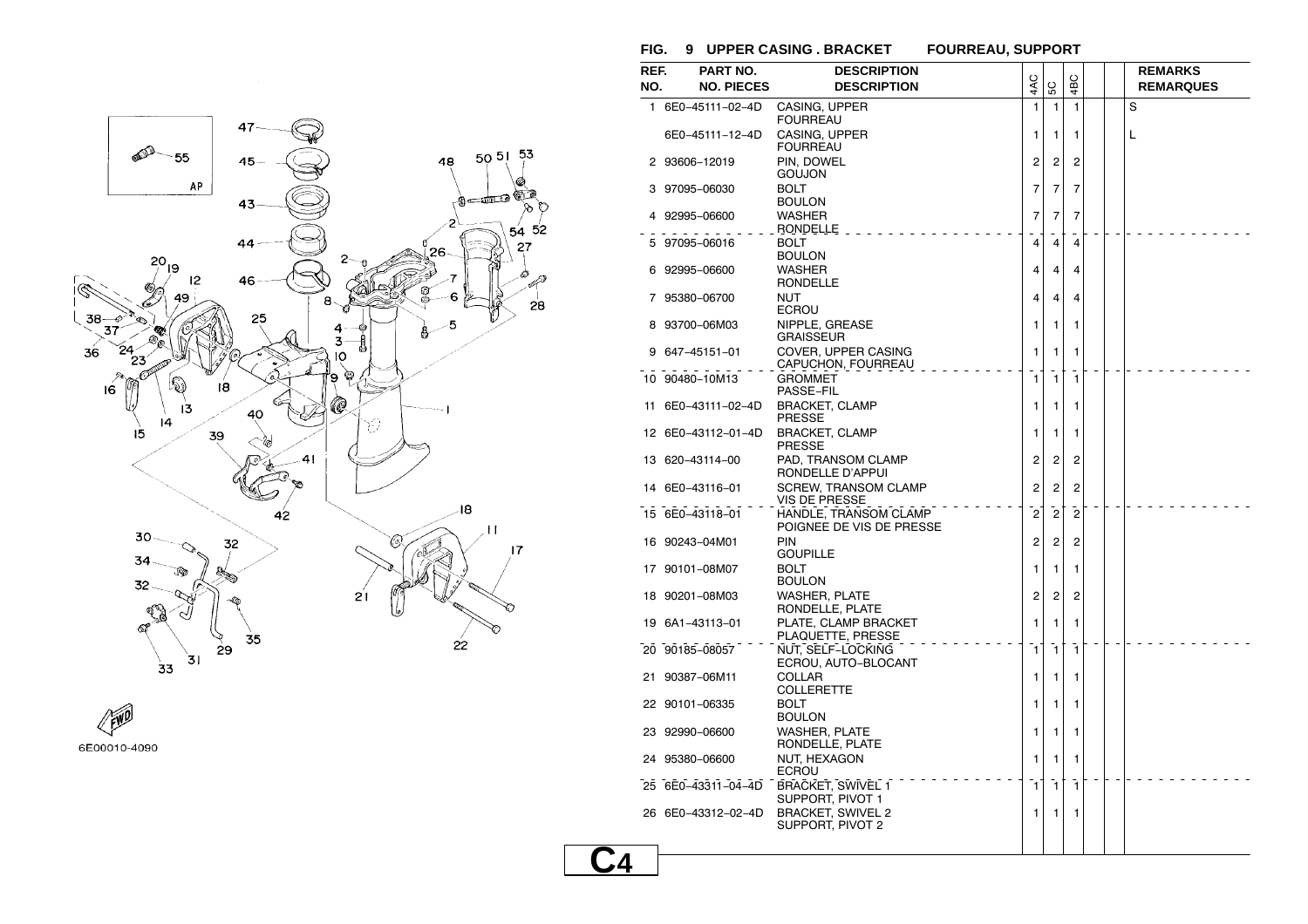

 $\begin{picture}(220,20) \put(0,0){\line(1,0){10}} \put(15,0){\line(1,0){10}} \put(15,0){\line(1,0){10}} \put(15,0){\line(1,0){10}} \put(15,0){\line(1,0){10}} \put(15,0){\line(1,0){10}} \put(15,0){\line(1,0){10}} \put(15,0){\line(1,0){10}} \put(15,0){\line(1,0){10}} \put(15,0){\line(1,0){10}} \put(15,0){\line(1,0){10}} \put(15,0){\line($ 6E00010-4090

## **FIG. 9 UPPER CASING . BRACKET FOURREAU, SUPPORT**

| REF. | PART NO.           | <b>DESCRIPTION</b>                                     |                |                |                |  | <b>REMARKS</b>   |  |
|------|--------------------|--------------------------------------------------------|----------------|----------------|----------------|--|------------------|--|
| NO.  | <b>NO. PIECES</b>  | <b>DESCRIPTION</b>                                     | 4AC            | SC             | 4BC            |  | <b>REMARQUES</b> |  |
|      | 27 93700-06M03     | NIPPLE, GREASE<br><b>GRAISSEUR</b>                     | $\mathbf{1}$   | 1              | 1              |  |                  |  |
|      | 28 95895-06035     | <b>BOLT, FLANGE</b><br>BOULON, A COLLERETTE            | $\overline{4}$ | $\overline{4}$ | 4              |  |                  |  |
|      | 29 6E0-43181-00    | LEVER, TILT STOP<br>LEVIER, VERROUILLAGE RELEVAGE      | 1              | 1              | 1              |  |                  |  |
|      | 30 6E0-43632-00    | <b>KNOB. TILT</b><br>POIGNEE, LEVIER DE RELEVAGE       | 1              | 1              | 1              |  |                  |  |
|      | 31 6E0-43313-00-94 | <b>BRACKET, SWIVEL 3</b><br>support, pivot 3 _ _ _ _   | 1              | 1              | 1              |  |                  |  |
|      | 32 620-43189-00    | <b>BUSHING</b><br><b>COUSSINET</b>                     | 2              | 2              | 2              |  |                  |  |
|      | 33 95895-06020     | <b>BOLT, FLANGE</b><br>BOULON, A COLLERETTE            | $\overline{c}$ | 2              | 2              |  |                  |  |
|      | 34 90508-16020     | SPRING, TORSION<br>RESSORT, TORSION                    | 1              | 1              | 1              |  |                  |  |
|      | 35 90508-16021     | SPRING. TORSION<br><b>RESSORT, TORSION</b>             | 1              | 1              | 1              |  |                  |  |
|      | 36 6E0-43160-01    | <b>TILT ROD ASSY</b><br>BROCHE D'INCLINAISON (ENS.)    | 1              | 1              | 1              |  |                  |  |
|      | 37 689-43165-00    | PLATE, TILT LOCK<br>TAQUET, BROCHE INCLINAISON         | $\mathbf{1}$   | $\mathbf{1}$   | 1              |  |                  |  |
|      | 38 91690-30008     | .PIN, SPRING<br>.GOUPILLE, ELASTIQUE                   | 1              | 1              | 1              |  |                  |  |
|      | 39 6E0-43614-00-5B | PLATE, TILT LOCK<br>ETRIER, VERROUILLAGE MARCHE AR     | 1              | 1              | 1              |  |                  |  |
|      | 40 90508-14M10     | SPRING, TORSION<br>RESSORT, TORSION                    | 1              | 1              | 1              |  |                  |  |
|      | 41 90508-14M11     | <b>SPRING, TORSION</b><br>RESSORT, TORSION             | 1              | 1              | 1              |  |                  |  |
|      | 42 95895-06010     | <b>BOLT, FLANGE</b><br><b>BOULON, A COLLERETTE</b>     | $\overline{c}$ | $\overline{2}$ | $\overline{2}$ |  |                  |  |
|      | 43 6E0-42537-02    | <b>BUSHING, PIVOT SHAFT</b><br><b>COUSSINET</b>        | 1              | 1              | 1              |  |                  |  |
|      | 44 6E0-42538-02    | <b>BUSHING, PIVOT SHAFT</b><br><b>COUSSINET</b>        | 1              | 1              | 1              |  |                  |  |
|      | 45 6E0-42539-00    | <b>BUSHING, PIVOT SHAFT</b><br><b>COUSSINET</b>        | 1              | 1              | 1              |  |                  |  |
|      | 46 6E0-42549-00    | <b>BUSHING, PIVOT SHAFT</b><br><b>COUSSINET</b>        | 1              | 1              | 1              |  |                  |  |
|      | 47 6E0-42528-03    | PLATE, FRICTION<br>PLAQUE, FRICTION                    | $\mathbf{1}$   | $\mathbf{1}$   | 1              |  |                  |  |
|      | 48 95380-08600     | NUT<br><b>ECROU</b>                                    | $\mathbf{1}$   | 1              | 1              |  |                  |  |
|      | 49 90502-08M05     | SPRING, CONICAL<br><b>RESSORT, CONIQUE</b>             | 1              | 1              | 1              |  |                  |  |
|      | 50 6L5-42529-01    | <b>SCREW, FRICTION PIECE</b><br>VIS, PIECE DE FRICTION | 1              | 1              | 1              |  |                  |  |
|      | 51 6L5-42561-00    | KNOB, STEERING LOCK<br><b>BOUTON</b>                   | 1              | 1              | 1              |  |                  |  |
|      | 52 6L5-44196-00    | <b>INDICATOR 3</b><br><b>INDICATEUR 3</b>              | $\mathbf{1}$   | $\mathbf{1}$   | 1              |  |                  |  |
|      | 53 6L5-44197-00    | <b>INDICATOR 4</b><br><b>INDICATEUR 4</b>              | 1              | 1              | 1              |  |                  |  |
|      |                    |                                                        |                |                |                |  |                  |  |

**C5**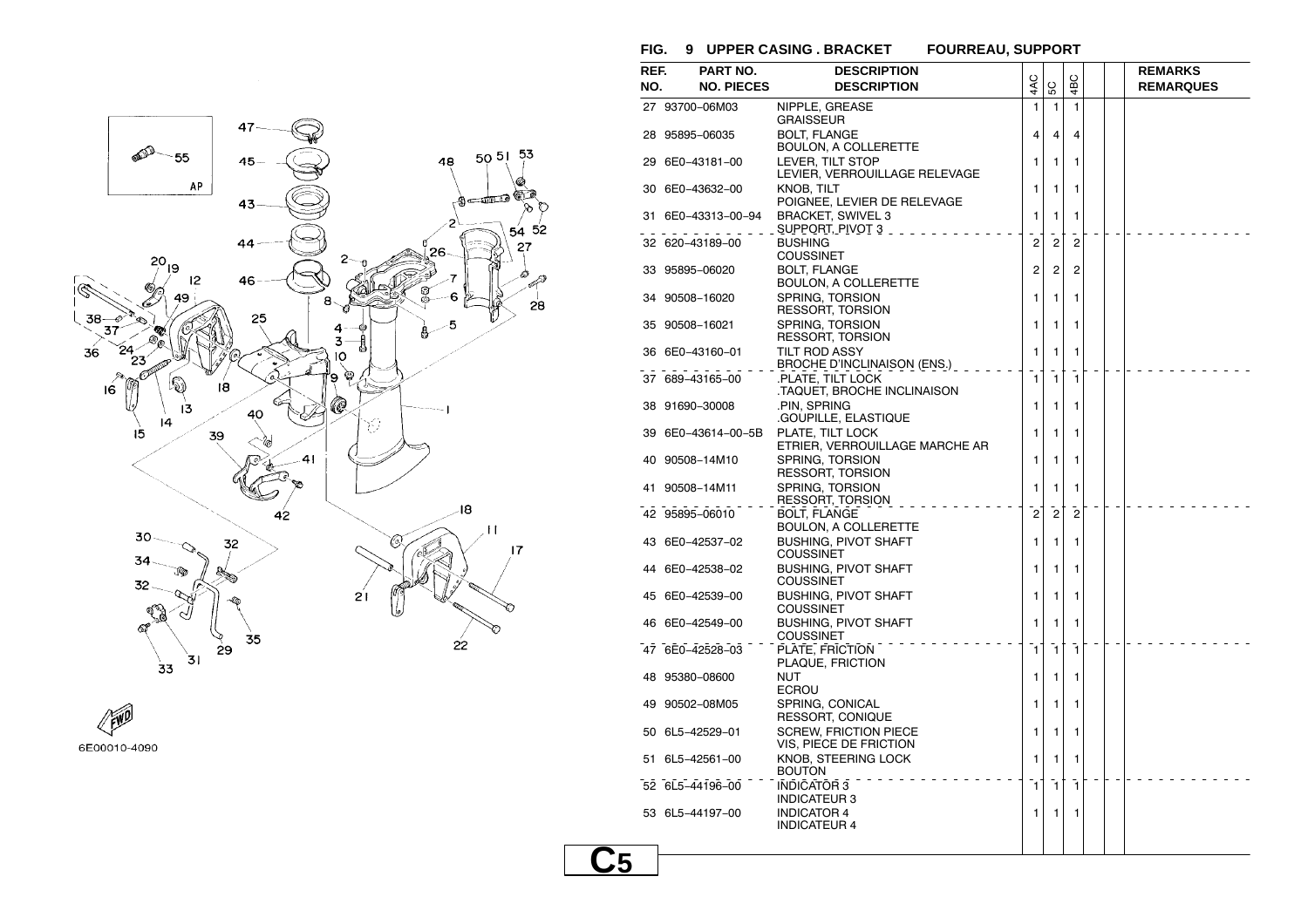

# **C6**54 90266−04M05 RIVET 1 1 1RIVET 55 626−28193−01−94 PLUG, WATER CHECK 1 1 1 AP D:15MM BOUCHON, CONTROLE D'EAU **REF. PART NO. DESCRIPTION REMARKSREMARQUES NO. NO. PIECES DESCRIPTION**  $\frac{Q}{4} \begin{bmatrix} Q \\ Q \end{bmatrix}$   $\frac{Q}{4}$   $\begin{bmatrix}$  REMARQUE

**FIG. 9 UPPER CASING . BRACKET FOURREAU, SUPPORT**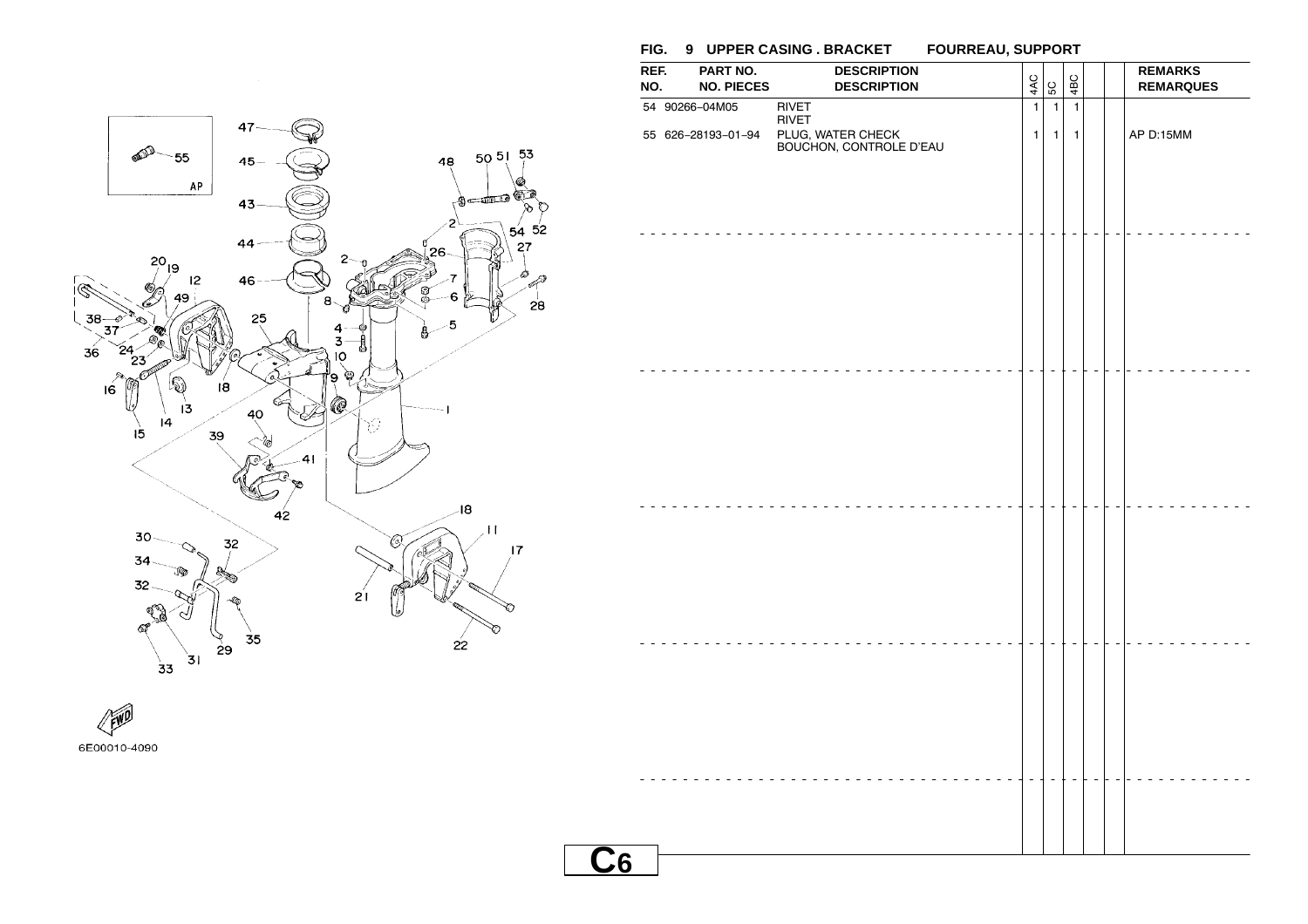



**FIG. 10 LOWER CASING. DRIVE BOITIER D'HELICE, TRANSMISSION**

**C7**

| REF. | PART NO.           | <b>DESCRIPTION</b>                                  |                |                |                |  | <b>REMARKS</b>   |
|------|--------------------|-----------------------------------------------------|----------------|----------------|----------------|--|------------------|
| NO.  | <b>NO. PIECES</b>  | <b>DESCRIPTION</b>                                  | 4AC            | 5C             | 4BC            |  | <b>REMARQUES</b> |
|      | 1 6E0-45300-03-4D  | <b>LOWER UNIT ASSY</b><br>UNITE INFERIEURE (ENS.)   | 1              | 1              | 1              |  | S                |
|      | 6E0-45300-13-4D    | <b>LOWER UNIT ASSY</b><br>UNITE INFERIEURE (ENS.)   | 1              | 1              | 1              |  | L                |
| 2    | 6E0-45311-02-4D    | CASING, LOWER<br>BOITIER D'HELICE                   | 1              | 1              | 1              |  |                  |
| з    | 6E0-45317-09       | BUSHING, DRIVE SHAFT.<br>DOUILLE, ARBRE MOTEUR      | 1              | 1              | 1              |  |                  |
|      | 6E0-45316-09       | BUSHING, DRIVE SHAFT.<br>.DOUILLE, ARBRE MOTEUR     | 1              | 1              | 1              |  |                  |
|      | 93101-10M14        | OIL SEAL<br>JOINT SPY                               | $\overline{2}$ | $\overline{c}$ | $\overline{2}$ |  |                  |
| 6    | 93306-004U0        | <b>BEARING</b><br>ROULEMENT                         | 1              | 1              | 1              |  |                  |
|      | 7 6L5-45251-03     | ANODE<br><b>ANODE</b>                               | 1              | 1              | 1              |  |                  |
| 8    | 95895-06012        | BOLT, FLANGE<br>BOULON, A COLLERETTE                | 1              | 1              | 1              |  |                  |
| 9    | 92990-06300        | WASHER, INTERNAL TOOTH<br>RONDELLE, DENTURE INTERNE | 1              | 1              | 1              |  |                  |
|      | 10 90430-08020     | GASKET<br>JOINT                                     | 3              | 3              | 3              |  |                  |
|      | 11 90340-08002     | PLUG, STRAIGHT SCREW<br>PLOT, FILETE DROIT          | 3              | 3              | 3              |  |                  |
|      | 12 90119-06M40     | BOLT, WITH WASHER<br>BOULON, AVEC RONDELLE          | 2              | 2              | 2              |  |                  |
|      | 13 90387-06M14     | <b>COLLAR</b><br><b>COLLERETTE</b>                  | $\overline{2}$ | 2              | $\overline{2}$ |  |                  |
|      | 14 6E0-45321-01-5B | <b>PLATE</b><br>PLAQUETTE                           | 1              | 1              | 1              |  |                  |
|      | 15 6E0-45315-A0    | PACKING, LOWER CASING<br>JOINT, BOITIER D'HELICE    | 1              | 1              | 1              |  |                  |
|      | 16 97095-06025     | BOLT<br>BOULON                                      | 1              | 1              | 1              |  |                  |
|      | 17 92995-06600     | WASHER<br>RONDELLE                                  | 1              | 1              | 1              |  |                  |
|      | 18 6E0-45361-01-4D | CAP, LOWER CASING<br>COUVERCLE, BOITIER D'HELICE    | 1              | 1              | 1              |  |                  |
|      | 19 93306-004U0     | <b>BEARING</b><br>ROULEMENT                         | 1              | 1              | 1              |  |                  |
|      | 20 93101-13M12     | OIL SEAL<br>JOINT SPY                               | $\overline{2}$ | $\overline{c}$ | $\overline{2}$ |  |                  |
|      | 21 93210-48214     | O-RING<br>JOINT TORIQUE                             | 1              | 1              | 1              |  |                  |
|      | 22 95895-06016     | <b>BOLT, FLANGE</b><br>BOULON, A COLLERETTE         | 2              | 2              | 2              |  |                  |
|      | 23 6E0-44311-00    | <b>HOUSING, WATER PUMP</b><br>CORPS, POMPE A EAU    | 1              | 1              | 1              |  |                  |
|      | 24 6E0-44315-A0    | GASKET, WATER PUMP<br>JOINT, POMPE A EAU            | 1              | 1              | 1              |  |                  |
|      | 25 6E0-44322-02    | <b>INSERT, CARTRIDGE</b><br>CUVETTE                 | $\mathbf{1}$   | $\mathbf{1}$   | 1              |  |                  |
|      | 26 6E0-44323-00    | OUTER PLATE, CARTRIDGE<br><b>PLAQUE EXTERIEURE</b>  | 1              | 1              | 1              |  |                  |
|      |                    |                                                     |                |                |                |  |                  |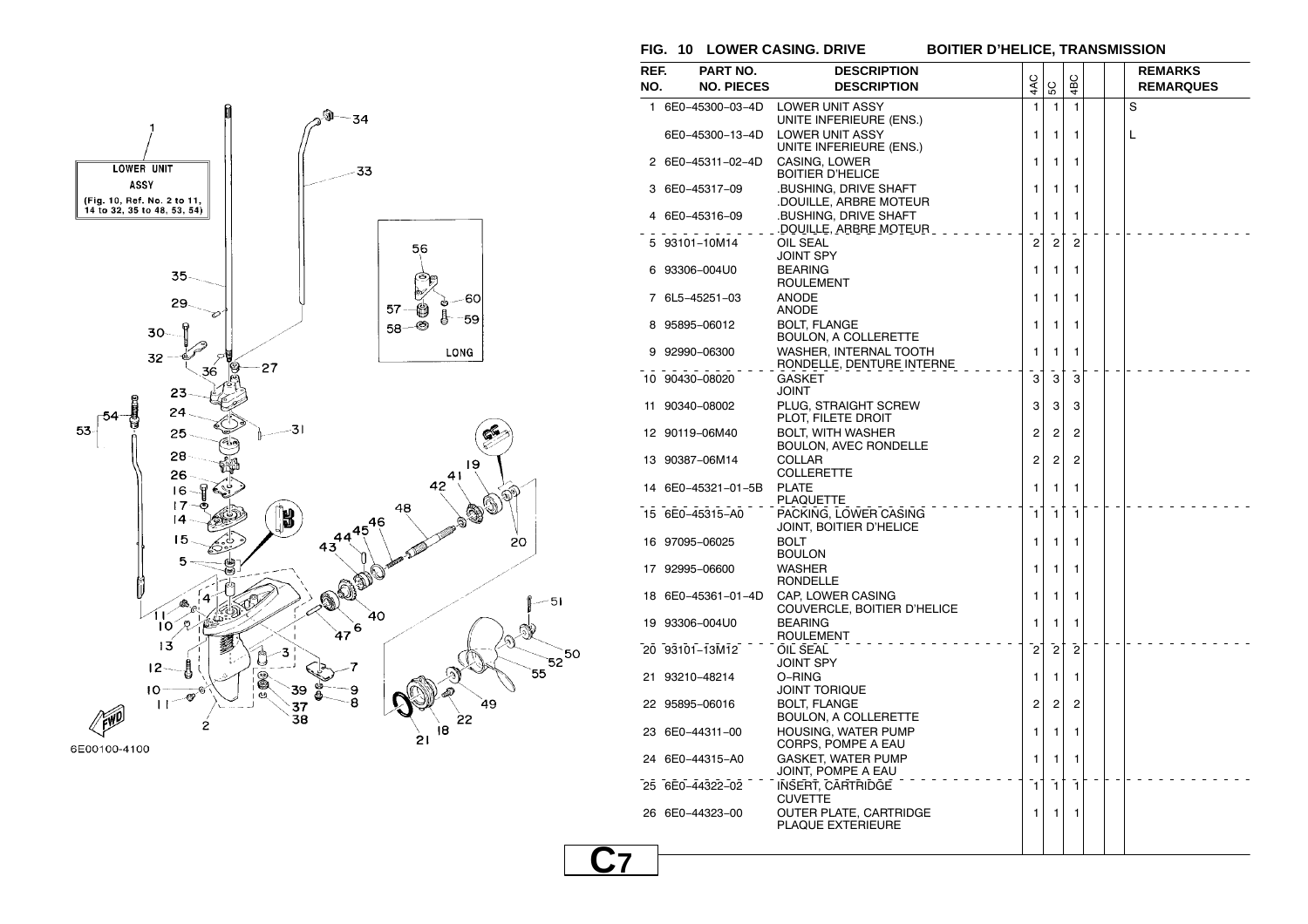



**FIG. 10 LOWER CASING. DRIVE BOITIER D'HELICE, TRANSMISSION**

**D1**

| REF. | <b>PART NO.</b>   | <b>DESCRIPTION</b>                          | 4AC            |                | 4BC |  | <b>REMARKS</b>   |
|------|-------------------|---------------------------------------------|----------------|----------------|-----|--|------------------|
| NO.  | <b>NO. PIECES</b> | <b>DESCRIPTION</b>                          |                | SC             |     |  | <b>REMARQUES</b> |
|      | 27 6E0-44366-00   | DAMPER, WATER SEAL<br>JOINT, TUBE D'EAU     | 1              | $\mathbf{1}$   | 1   |  |                  |
|      | 28 6E0-44352-00   | <b>IMPELLER</b><br>TURBINE                  | 1              | 1              | 1   |  |                  |
|      | 29 93604-09066    | PIN, DOWEL<br>GOUJON                        | 1              | 1              | 1   |  |                  |
|      | 30 97095-06045    | <b>BOLT</b><br><b>BOULON</b>                | $\overline{4}$ | 4              | 4   |  |                  |
|      | 31 93604-18080    | PIN, DOWEL                                  | 2              | 2              | 2   |  |                  |
|      | 32 6E0-44328-00   | <b>GONJON</b><br>PLATE                      | $\overline{c}$ | $\overline{c}$ | 2   |  |                  |
|      | 33 6E0-44361-00   | <b>PLAQUETTE</b><br>TUBE, WATER             | 1              | 1              | 1   |  | S                |
|      |                   | TUBE D'EAU                                  |                |                |     |  |                  |
|      | 6E0-44361-10      | TUBE, WATER<br>TUBE D'EAU                   | 1              | 1              | 1   |  | L                |
|      | 34 646-44365-00   | DAMPER, WATER SEAL<br>JOINT, TUBE D'EAU     | 1              | 1              | 1   |  |                  |
|      | 35 6E0-45511-01   | SHAFT, DRIVE<br>ARBRE, MOTEUR               | 1              | 1              | 1   |  | S                |
|      | 6E0-45511-11      | SHAFT, DRIVE<br>ARBRE, MOTEUR               | 1              | 1              | 1   |  | L                |
|      | 36 90467-08M01    | <b>CLIP</b><br>JONC                         | 1              | 1              | 1   |  |                  |
|      | 37 6E0-45551-00   | <b>PINION</b><br>PIGNON D'ATTAQUE           | 1              | 1              | 1   |  |                  |
|      | 38 99001-06600    | <b>CIRCLIP</b><br><b>CIRCLIP</b>            | 1              | 1              | 1   |  |                  |
|      | 39 90201-11M49    | <b>WASHER, PLATE</b><br>RONDELLE, PLATE     | 1              | 1              | 1   |  |                  |
|      | 40 6E0-45560-00   | GEAR<br><b>PIGNON</b>                       | $\mathbf{1}$   | $\mathbf{1}$   | 1   |  |                  |
|      | 41 6E0-45570-00   | GEAR<br><b>PIGNON</b>                       | 1              | 1              | 1   |  |                  |
|      | 42 90201-13M50    | <b>WASHER, PLATE</b><br>RONDELLE, PLATE     | 1              | 1              | 1   |  |                  |
|      | 43 6E0-45631-00   | CLUTCH, DOG<br>CRABOT                       | 1              | 1              | 1   |  |                  |
|      | 44 90250-05046    | PIN. STRAIGHT<br><b>GOUPILLE, DROITE</b>    | 1              | 1              | 1   |  |                  |
|      | 45 654-45633-00   | RING, CROSS PIN<br>JONC, GOUPILLE CRABOT    | 1              | $\mathbf{1}$   | 1   |  |                  |
|      | 46 90501-10064    | SPRING, COMPRESSION<br>RESSORT, COMPRESSION | 1              | 1              | 1   |  |                  |
|      | 47 654-45635-00   | PLUNGER, SHIFT<br>POUSSOIR D'EMBRAYAGE      | 1              | 1              | 1   |  |                  |
|      | 48 6E0-45611-01   | SHAFT, PROPELLER<br>ARBRE, HELICE           | 1              | 1              | 1   |  |                  |
|      | 49 6L5-45987-01   | <b>SPACER</b><br><b>ENTRETOISE</b>          | 1              | 1              | 1   |  |                  |
|      | 50 6L5-45616-00   | NUT, PROPELLER<br>CONE, HELICE              | 1              | $\mathbf{1}$   | 1   |  |                  |
|      | 51 91490-25030    | PIN. COTTER<br><b>GOUPILLE, FENDUE</b>      | 1              | 1              | 1   |  |                  |
|      |                   |                                             |                |                |     |  |                  |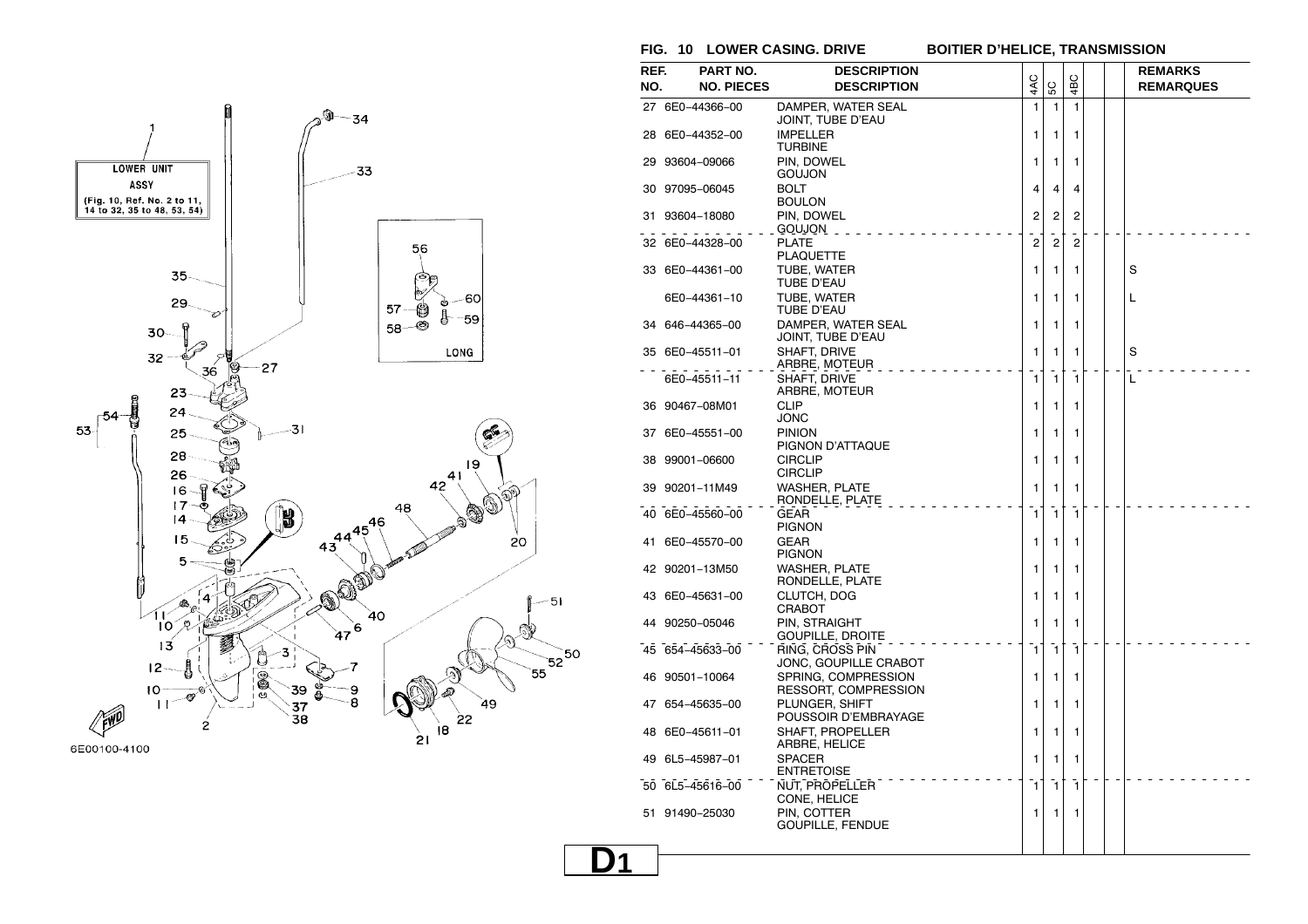

## **FIG. 10 LOWER CASING. DRIVE BOITIER D'HELICE, TRANSMISSION**

**D2**

| REF.<br>NO. | PART NO.<br><b>NO. PIECES</b>   | <b>DESCRIPTION</b><br><b>DESCRIPTION</b>                           | 4AC                           | 5C                | 4BC            |  | <b>REMARKS</b><br><b>REMARQUES</b> |
|-------------|---------------------------------|--------------------------------------------------------------------|-------------------------------|-------------------|----------------|--|------------------------------------|
|             | 52 90201-08M54                  | <b>WASHER, PLATE</b><br>RONDELLE, PLATE                            | $\mathbf{1}$                  | $\mathbf{1}$      | $\mathbf{1}$   |  |                                    |
|             | 53 6E0-44150-00                 | SHIFT CAM ASSY<br><b>CAME D'INVERSION</b>                          | 1                             | 1                 | 1              |  | S                                  |
|             | 6E0-44150-10                    | SHIFT CAM ASSY<br><b>CAME D'INVERSION</b>                          | 1                             | 1                 | 1              |  | L                                  |
|             | 54 6G1-44147-00                 | <b>.BOOT, SHIFT ROD</b><br>.SOUFFLET, TIGE D'INVERSION             | 1                             | 1                 | 1              |  |                                    |
|             | 55 6E0-45941-01-EL              | PROPELLER (3X7-1/2"X8"-BA)<br><u>_ HELICE (3X7-1/2"X8"-BA)</u> _ _ | $\mathbf{1}$                  | 1                 | 1              |  | UR                                 |
|             | $-1 - 1 - 1$<br>6E0-45943-01-EL | PROPELLER (3X7-1/2"X7"-BA)<br>HELICE (3X7-1/2"X7"-BA)              | $\overline{\phantom{a}}$<br>1 | ÷<br>$\mathbf{1}$ | 1              |  | UR.                                |
|             | 6E0-45949-00-EL                 | PROPELLER (3X7-1/4"X6-1/2"-BA)<br>HELICE (3X7-1/4"X6-1/2"-BA)      | 1                             | 1                 | 1              |  | UR                                 |
|             | 56 6E0-45331-00-5B              | <b>HOUSING, BEARING</b>                                            | 1                             | 1                 | 1              |  | L                                  |
|             | 57 6E0-45318-01                 | FLASQUE, ROULEMENT<br><b>BUSHING, DRIVE SHAFT</b>                  | 1                             | 1                 | 1              |  | L                                  |
|             | 58 93420-22M03                  | DOUILLE, ARBRE MOTEUR<br><b>CIRCLIP</b>                            | 1                             | 1                 | 1              |  | L                                  |
|             | 59 97880-05025                  | CIRCLIP, TYPE S<br><b>SCREW, PAN HEAD</b>                          | $\overline{2}$                | $\overline{c}$    | $\overline{c}$ |  | L                                  |
|             | 60 92990-05600                  | VIS, TETE TRONCONIQUE<br><b>WASHER, PLATE</b>                      | $\overline{2}$                | $\overline{2}$    | $\overline{2}$ |  | L                                  |
|             |                                 | RONDELLE, PLATE                                                    |                               |                   |                |  |                                    |
|             |                                 |                                                                    |                               |                   |                |  |                                    |
|             |                                 |                                                                    |                               |                   |                |  |                                    |
|             |                                 |                                                                    |                               |                   |                |  |                                    |
|             |                                 |                                                                    |                               |                   |                |  |                                    |
|             |                                 |                                                                    |                               |                   |                |  |                                    |
|             |                                 |                                                                    |                               |                   |                |  |                                    |
|             |                                 |                                                                    |                               |                   |                |  |                                    |
|             |                                 |                                                                    |                               |                   |                |  |                                    |
|             |                                 |                                                                    |                               |                   |                |  |                                    |
|             |                                 |                                                                    |                               |                   |                |  |                                    |
|             |                                 |                                                                    |                               |                   |                |  |                                    |
|             |                                 |                                                                    |                               |                   |                |  |                                    |
|             |                                 |                                                                    |                               |                   |                |  |                                    |
|             |                                 |                                                                    |                               |                   |                |  |                                    |
|             |                                 |                                                                    |                               |                   |                |  |                                    |
|             |                                 |                                                                    |                               |                   |                |  |                                    |
|             |                                 |                                                                    |                               |                   |                |  |                                    |
|             |                                 |                                                                    |                               |                   |                |  |                                    |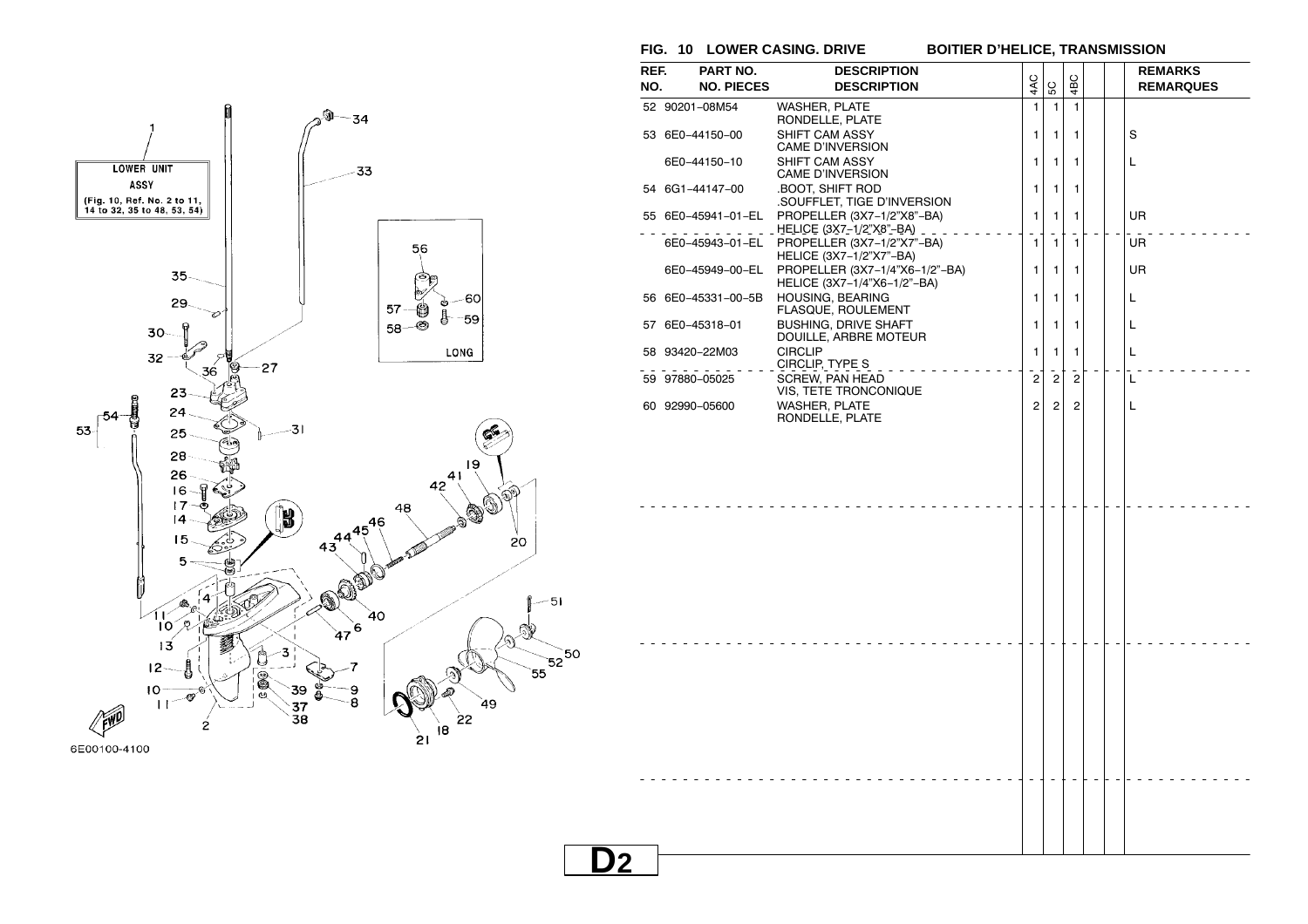**FIG. 11 FUEL TANK RESERVOIR A CARBURANT**



| REF.<br>NO. | PART NO.<br><b>NO. PIECES</b> | <b>DESCRIPTION</b><br><b>DESCRIPTION</b>                           | 4AC | 50                                         | 4BC | <b>REMARKS</b><br><b>REMARQUES</b> |
|-------------|-------------------------------|--------------------------------------------------------------------|-----|--------------------------------------------|-----|------------------------------------|
|             | 1 6YL-24201-02                | <b>FUEL TANK ASSY</b><br>RESERVOIR A ESSENCE (ENS.)                |     | 1                                          |     | AP                                 |
|             | 2 6YL-24610-00                | .CAP ASSY<br>BOUCHON.                                              |     | 1                                          |     |                                    |
|             | 3 6YL-24641-00                | .GASKET, CAP 1<br>.JOINT 1, BOUCHON                                |     | 1                                          |     |                                    |
|             | 4 6YL-24260-01                | .FUEL METER ASSY<br>INDICATEUR DE CARBURANT                        |     | 1                                          |     |                                    |
|             | 5 90157-05M16                 | .SCREW, PAN HEAD<br>_ .VIS, TETE TRONCONIQUE _ _<br><b>College</b> |     | 4                                          |     |                                    |
|             | 6 6YL-24329-00                | .SEAL<br><b>JOINT</b>                                              |     | $\overline{\phantom{a}}$<br>$\overline{4}$ |     |                                    |
|             | 7 6YL-24268-01                | .GASKET, FUEL METER<br>JOINT, JAUGE A CARBURANT                    |     | 1                                          |     |                                    |
|             | 8 6YL-24306-52                | FUEL PIPE COMP. 1<br><b>DURITE A ESSENCE 1</b>                     |     | 1                                          |     | AP                                 |
|             |                               | .                                                                  |     |                                            |     |                                    |
|             |                               |                                                                    |     |                                            |     |                                    |
|             |                               |                                                                    |     |                                            |     |                                    |
|             |                               |                                                                    |     |                                            |     |                                    |
|             |                               |                                                                    |     |                                            |     |                                    |
|             |                               |                                                                    |     |                                            |     |                                    |
|             |                               |                                                                    |     |                                            |     |                                    |
|             |                               |                                                                    |     |                                            |     |                                    |
|             |                               |                                                                    |     |                                            |     |                                    |
|             |                               |                                                                    |     |                                            |     |                                    |
|             |                               |                                                                    |     |                                            |     |                                    |
|             |                               |                                                                    |     |                                            |     |                                    |
|             |                               |                                                                    |     |                                            |     |                                    |
|             |                               |                                                                    |     |                                            |     |                                    |
|             |                               |                                                                    |     |                                            |     |                                    |
|             |                               |                                                                    |     |                                            |     |                                    |
|             |                               |                                                                    |     |                                            |     |                                    |
|             |                               |                                                                    |     |                                            |     |                                    |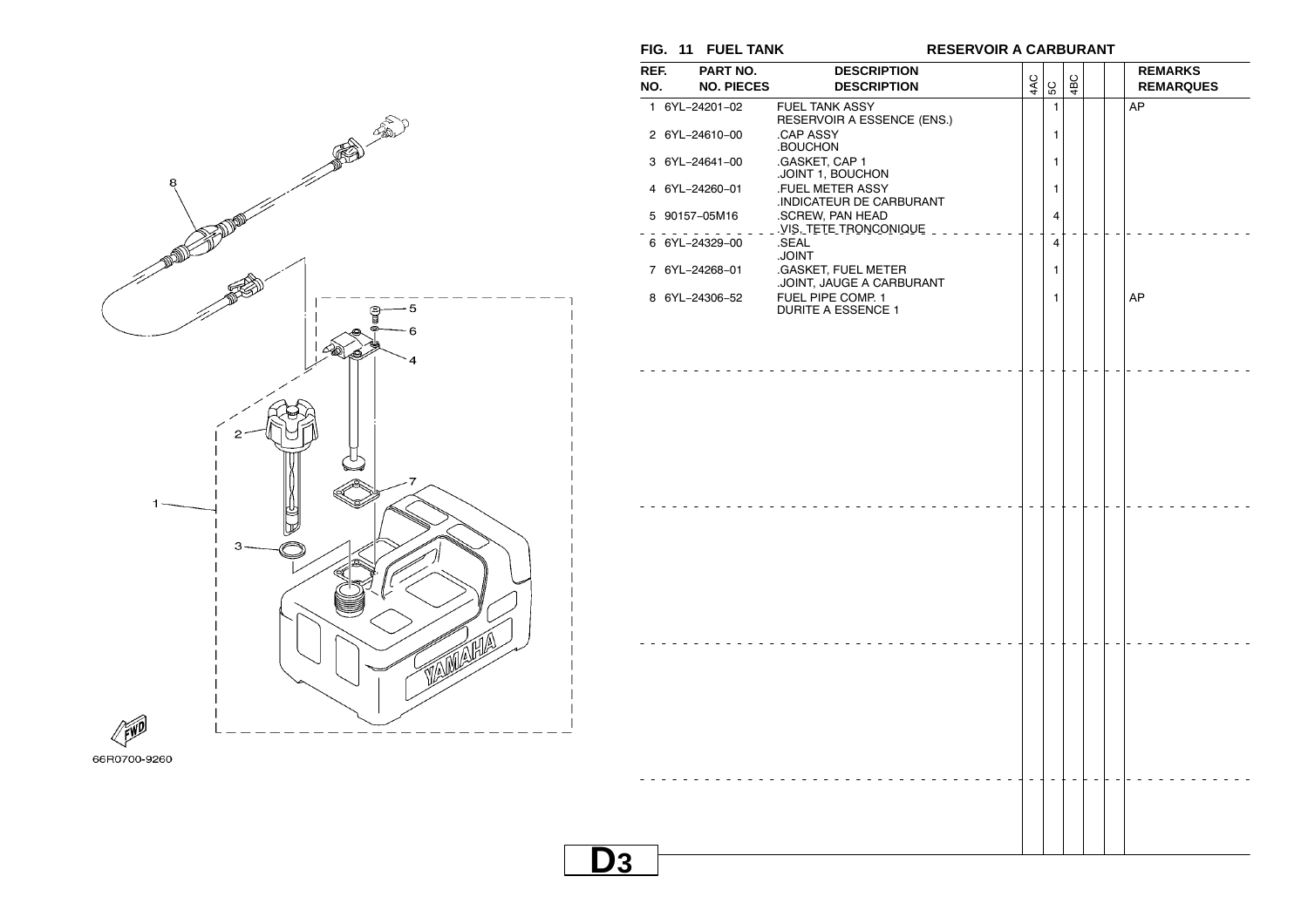![](_page_24_Figure_0.jpeg)

![](_page_24_Figure_1.jpeg)

**FIG. 12 REPAIR KIT KITS DE REPARATION**

| REF. | PART NO.          | <b>DESCRIPTION</b>                                                  |              |              |              |  |  | <b>REMARKS</b>   |  |  |
|------|-------------------|---------------------------------------------------------------------|--------------|--------------|--------------|--|--|------------------|--|--|
| NO.  | <b>NO. PIECES</b> | <b>DESCRIPTION</b>                                                  | 4AC          | SC           | 1BC          |  |  | <b>REMARQUES</b> |  |  |
|      | 1 6E0-W0001-A4    | POWER HEAD GASKET KIT<br>POCHETTE DE JINTS TETE MOTRICE             | 1            |              |              |  |  |                  |  |  |
|      | 6E3-W0001-A4      | POWER HEAD GASKET KIT<br>POCHETTE DE JINTS TETE MOTRICE             |              | 1            | 1            |  |  |                  |  |  |
|      | 2 93210-42159     | .O-RING<br>JOINT TORIQUE                                            | 1            | 1            | 1            |  |  |                  |  |  |
|      | 3 93102-20M25     | <b>OIL SEAL</b><br><b>JOINT SPY</b>                                 | 1            | 1            | 1            |  |  |                  |  |  |
|      | 4 6E0-41112-A1    | .GASKET, EXHAUST INNER COVER<br><u>.JOINT, PLAQUE D'ECHAPPEMENT</u> | 1            |              |              |  |  |                  |  |  |
|      | 6E3-41112-A1      | .GASKET, EXHAUST INNER COVER<br>JOINT, PLAQUE D'ECHAPPEMENT         |              | $\mathbf{1}$ | $\mathbf{1}$ |  |  |                  |  |  |
|      | 5 6E0-41114-A1    | .GASKET, EXHAUST OUTER COVER<br>.JOINT, COUVERCLE D'ECHAPPEMEN      | 1            |              |              |  |  |                  |  |  |
|      | 6E3-41114-A1      | .GASKET, EXHAUST OUTER COVER<br>JOINT, COUVERCLE D'ECHAPPEMEN       |              | 1            | 1            |  |  |                  |  |  |
|      | 6 6E0-11193-A1    | .GASKET, HEAD COVER 1<br>.JOINT, COUVERCLE DE CULASSE 1             | 1            |              |              |  |  |                  |  |  |
|      | 6E3-11193-A1      | .GASKET, HEAD COVER 1<br>JOINT, COUVERCLE DE CULASSE 1              |              | 1            | 1            |  |  |                  |  |  |
|      | 7 93101-20M29     | OIL SEAL<br><b>JOINT SPY</b>                                        | $\mathbf{1}$ | $\mathbf{1}$ | 1            |  |  |                  |  |  |
|      | 8 93101-10M25     | OIL SEAL<br><b>JOINT SPY</b>                                        | 1            | 1            | 1            |  |  |                  |  |  |
|      | 9 93210-31114     | .O-RING<br>JOINT TORIQUE                                            | 1            | 1            | 1            |  |  |                  |  |  |
|      | 10 6E0-13621-A2   | .GASKET, VALVE SEAT<br>JOINT, SIEGE DE CLAPET                       | 1            | 1            | 1            |  |  |                  |  |  |
| 11   | 6E0-14198-A0      | .GASKET<br>TNIOL.                                                   | 1            | 1            | 1            |  |  |                  |  |  |
|      | 12 6E0-14384-00   | .GASKET, FLOAT CHAMBER<br>JOINT, CUVE DE FLOTTEUR                   | 1            | 1            | 1            |  |  |                  |  |  |
|      | 13 646-14198-01   | .GASKET<br><b>JOINT</b>                                             | 1            | 1            | 1            |  |  |                  |  |  |
|      | 14 6E0-45113-A1   | .GASKET, UPPER CASING<br>JOINT, TUBE D'ARBRE                        | 1            | 1            | 1            |  |  |                  |  |  |
|      | 15 646-44365-00   | DAMPER, WATER SEAL<br>JOINT, TUBE D'EAU                             | 1            | 1            | 1            |  |  |                  |  |  |
|      | 16 6E0-W0093-04   | <b>CARBURETOR REPAIR KIT</b><br>KIT DE REPARATION CARBURATEUR       | 1            | 1            | 1            |  |  |                  |  |  |
|      | 17 6E0-14198-A0   | .GASKET<br><b>JOINT</b>                                             | 1            | $\mathbf{1}$ | 1            |  |  |                  |  |  |
|      | 18 6E0-14384-00   | .GASKET, FLOAT CHAMBER<br>JOINT, CUVE DE FLOTTEUR.                  | 1            | 1            | 1            |  |  |                  |  |  |
|      | 19 97980-04116    | .SCREW, WITH WASHER<br>.VIS, AVEC RONDELLE                          | 1            | 1            | 1            |  |  |                  |  |  |
|      | 20 646-14198-01   | .GASKET<br>JOINT                                                    | 1            | 1            | 1            |  |  |                  |  |  |
|      | 21 6E7-14385-01   | .FLOAT<br>.FLOTTEUR                                                 | 1            | 1            | 1            |  |  |                  |  |  |
|      | 22 647-14386-00   | .PIN, FLOAT<br>.AXE, FLOTTEUR                                       | 1            | $\mathbf{1}$ | 1            |  |  |                  |  |  |
|      | 23 6F5-14392-00   | .VALVE, NEEDLE<br>.POINTEAU                                         | 1            | 1            | 1            |  |  |                  |  |  |
|      |                   |                                                                     |              |              |              |  |  |                  |  |  |

**D4**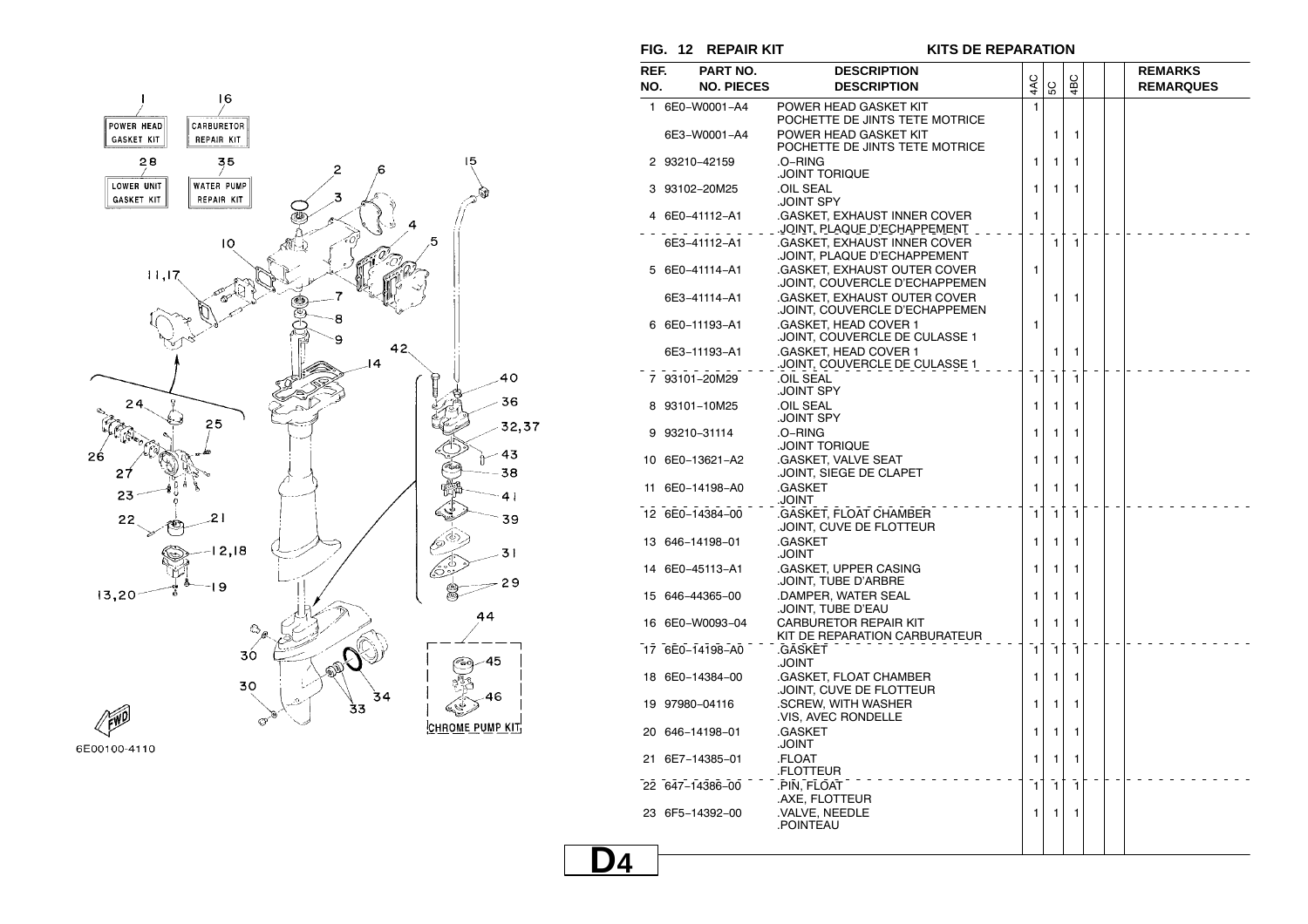![](_page_25_Figure_0.jpeg)

## **FIG. 12 REPAIR KIT KITS DE REPARATION**

| REF.<br>NO. | <b>PART NO.</b><br><b>NO. PIECES</b> | <b>DESCRIPTION</b><br><b>DESCRIPTION</b>                          | 4AC            | SC             | 4BC            |  | <b>REMARKS</b><br><b>REMARQUES</b> |
|-------------|--------------------------------------|-------------------------------------------------------------------|----------------|----------------|----------------|--|------------------------------------|
|             | 24 6E0-14227-00                      | .GASKET<br><b>JOINT</b>                                           | 1              | 1              | $\mathbf{1}$   |  |                                    |
|             | 25 647-14323-00                      | .SCREW, AIR ADJUSTING                                             | 1              | 1              | 1              |  |                                    |
|             | 26 6E0-24471-00                      | .VIS DE DOSEUR D'AIR<br>.DIAPHRAGM                                | 1              | 1              | 1              |  |                                    |
|             | 27 6E0-24411-00                      | .DIAPHRAGME<br>.DIAPHRAGM                                         | 1              | 1              | 1              |  |                                    |
|             | 28 6E0-W0001-C1                      | .DIAPHRAGME<br>LOWER UNIT GASKET KIT<br>POCHETTE DE JOINTS EMBASE | 1              | 1              | 1              |  |                                    |
|             | 29 93101-10M14                       | <b>OIL SEAL</b><br><b>JOINT SPY</b>                               | $\overline{2}$ | $\overline{2}$ | $\overline{2}$ |  |                                    |
|             | 30 90430-08020                       | .GASKET<br>.JOINT                                                 | 3              | 3              | 3              |  |                                    |
|             | 31 6E0-45315-A0                      | .PACKING, LOWER CASING<br>JOINT, BOITIER D'HELICE                 | 1              | 1              | 1              |  |                                    |
|             | 32 6E0-44315-A0                      | .GASKET, WATER PUMP<br>JOINT, POMPE A EAU                         | 1              | 1              | 1              |  |                                    |
|             | 33 93101-13M12                       | OIL SEAL<br>JOINT SPY                                             | $\overline{2}$ | $\overline{2}$ | $\overline{2}$ |  |                                    |
|             | 34 93210-48214                       | .O-RING<br>JOINT TORIQUE                                          | 1              | $\mathbf{1}$   | 1              |  |                                    |
|             | 35 6E0-W0078-A3                      | WATER PUMP REPAIR KIT<br>KIT DE REPARATION DE LA POMPE            | 1              | 1              | 1              |  |                                    |
|             | 36 6E0-44311-00                      | .HOUSING, WATER PUMP<br>CORPS, POMPE A EAU                        | 1              | 1              | 1              |  |                                    |
|             | 37 6E0-44315-A0                      | .GASKET, WATER PUMP<br>JOINT, POMPE A EAU                         | 1              | 1              | 1              |  |                                    |
|             | 38 6E0-44322-02                      | .INSERT, CARTRIDGE<br>CUVETTE.                                    | 1              | 1              | 1              |  |                                    |
|             | 39 6E0-44323-00                      | OUTER PLATE, CARTRIDGE<br>PLAQUE EXTERIEURE                       | 1              | 1              | 1              |  |                                    |
|             | 40 6E0-44366-00                      | .DAMPER, WATER SEAL<br>.JOINT, TUBE D'EAU                         | 1              | 1              | 1              |  |                                    |
| 41          | 6E0-44352-00                         | .IMPELLER<br>TURBINE.                                             | 1              | 1              | 1              |  |                                    |
|             | 42 97095-06045                       | .BOLT<br>BOULON.                                                  | 4              | $\overline{4}$ | 4              |  |                                    |
|             | 43 93604-18080                       | .PIN, DOWEL<br><b>GOUJON</b>                                      | 1              | 1              | 1              |  |                                    |
|             | 44 6E0-W0078-0A                      | CHROME PUMP KIT<br>KIT DE POMPE A EAU CHROMEE                     | 1              | $\mathbf{1}$   | $\mathbf{1}$   |  |                                    |
|             | 45 6E0-44322-40                      | INSERT, CARTRIDGE                                                 | 1              | 1              | 1              |  |                                    |
|             | 46 6E0-44323-40                      | .CUVETTE<br>OUTER PLATE, CARTRIDGE.<br>PLAQUE EXTERIEURE          | 1              | 1              | 1              |  |                                    |
|             |                                      |                                                                   |                |                |                |  |                                    |
|             |                                      |                                                                   |                |                |                |  |                                    |
|             |                                      |                                                                   |                |                |                |  |                                    |
|             |                                      |                                                                   |                |                |                |  |                                    |

**D5**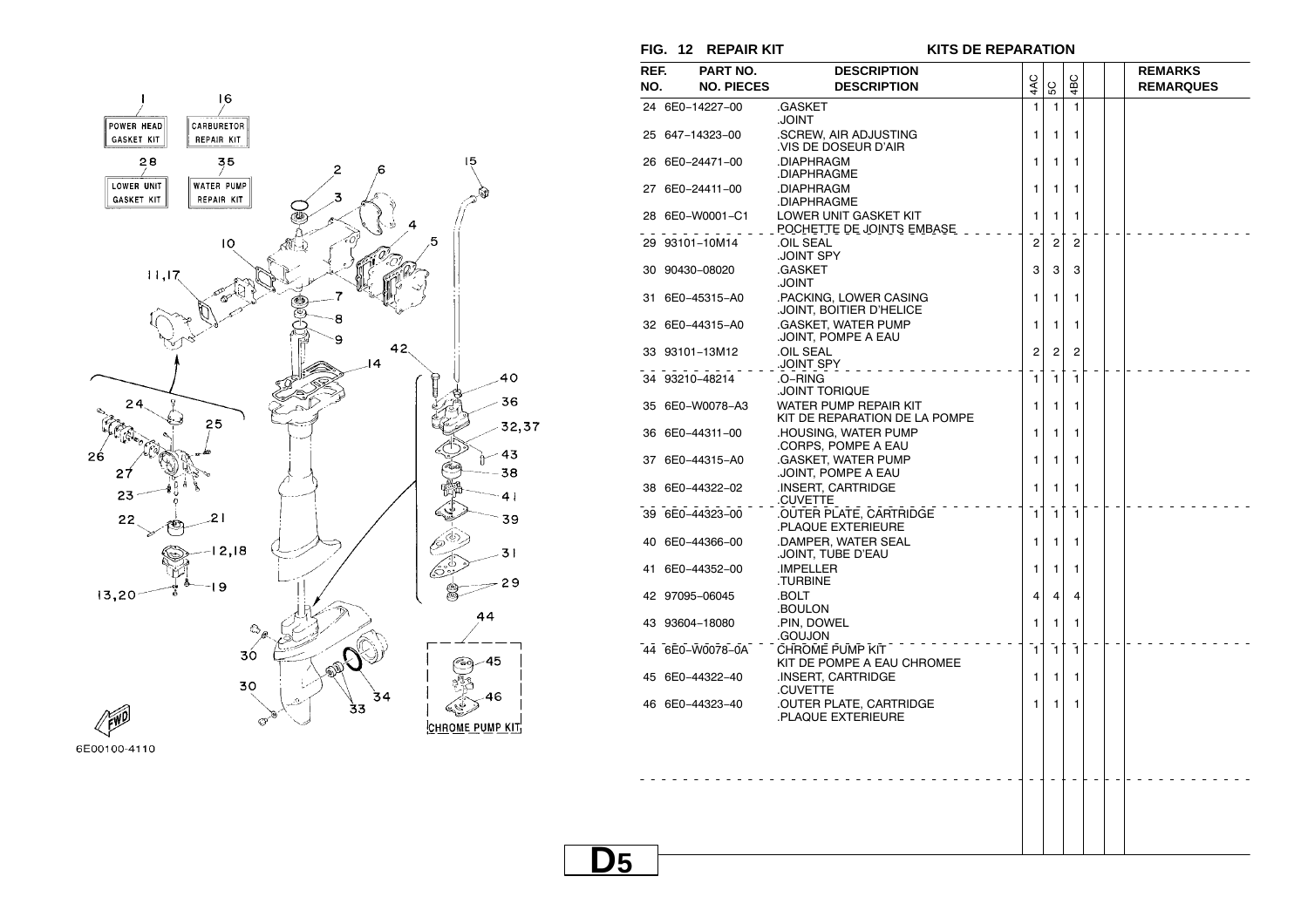## **NUMERICAL INDEXINDEX NUMERIQUE**

| PART NO.                | REF.      | PART NO.                       | REF.                    | PART NO.                       | REF.      | PART NO.           | REF.        | PART NO.                       | REF.      | PART NO.                | REF.      |
|-------------------------|-----------|--------------------------------|-------------------------|--------------------------------|-----------|--------------------|-------------|--------------------------------|-----------|-------------------------|-----------|
| <b>NO. PIECES</b>       | NO.       | <b>NO. PIECES</b>              | NO.                     | <b>NO. PIECES</b>              | NO.       | <b>NO. PIECES</b>  | NO.         | <b>NO. PIECES</b>              | NO.       | <b>NO. PIECES</b>       | NO.       |
|                         |           |                                |                         |                                |           |                    |             |                                |           |                         |           |
| 6E0-W0001-A4            | $12 - 1$  | $6E3 - 14301 - 05$             | $3 - 5$                 | $6A1 - 2415A - 41$             | $8 - 41$  | 6E3-41114-A1       | $12 - 5$    | $6E0 - 43311 - 04 - 4D$ 9 - 25 |           | 6E0-45315-A0            | $10 - 15$ |
| 6E0-W0001-C1            | $12 - 28$ | $664 - 14321 - 01$             | $3 - 21$                | $6A1 - 2415A - 51$             | $8 - 42$  | 6E0-41256-00       | $3 - 42$    | 6E0-43312-02-4D                | $9 - 26$  |                         | $12 - 31$ |
| 6E3-W0001-A4            | $12 - 1$  | $647 - 14323 - 00$             | $3 - 19$                | 6E0-24181-00                   | $7 - 15$  | $661 - 41262 - 02$ | $3 - 46$    | $6E0 - 43313 - 00 - 94$ 9 - 31 |           | 6E0-45316-09            | $10 - 4$  |
| 6E0-W0004-00            | $3 - 2$   |                                | $12 - 25$               | 6E0-24182-00                   | $7 - 10$  | 6E0-41271-00       | $3 - 43$    | 6E0-43614-00-5B                | $9 - 39$  | 6E0-45317-09            | $10 - 3$  |
| 6E0-W0070-14            | $1 - 6$   | $647 - 14326 - 00$             | $3 - 23$                | 6E3-24182-00                   | $7 - 10$  | 6E0-41272-00       | $3 - 44$    | 6E0-43632-00                   | $9 - 30$  | 6E0-45318-01            | $10 - 57$ |
| 6E0-W0078-A3            | $12 - 35$ | 6E0-14341-01                   | $3 - 13$                | 6E0-24183-00                   | $5 - 19$  | 6E0-42111-02-4D    | $8 - 1$     | 6E0-44111-02                   | $8 - 25$  | $6E0 - 45321 - 01 - 5B$ | $10 - 14$ |
| 6E0-W0078-0A            | $12 - 44$ | 6E3-14341-02                   | $3 - 13$                | 6YL-24201-02                   | $11 - 1$  | 6E0-42119-00       | $8 - 14$    | 6E4-44111-72-4D                | $8 - 25$  | 6E0-45331-00-5B         | $10 - 56$ |
| 6E0-W0090-04-1S 2- 1    |           | $648 - 14342 - 23$             | $3 - 22$                | $646 - 24251 - 02$             | $7 - 28$  | 6E0-42125-00       | $8 - 9$     | 6E0-44116-00                   | $8 - 29$  | $6E0 - 45361 - 01 - 4D$ | $10 - 18$ |
| 6E3-W0090-04-1S 2- 1    |           | $648 - 14342 - 26$             | $3 - 22$                | $6YL - 24260 - 01$             | $11 - 4$  | 6E0-42129-02       | $8 - 2$     | 6E0-44121-00                   | $8 - 33$  | $6E0 - 45511 - 01$      | $10 - 35$ |
| 6E0-W0093-04            | $12 - 16$ | $648 - 14343 - 40$             | $3 - 14$                | $6YL - 24268 - 01$             | $11 - 7$  | 6E4-42129-00       | $8 -$<br>-3 | 6E0-44143-00                   | $8 - 35$  | $6E0 - 45511 - 11$      | $10 - 35$ |
| 656-W2810-02            | $1 - 10$  | 6E0-14346-00                   | $3 - 30$                | $6G1 - 24304 - 02$             | $7 - 30$  | 6E0-42131-02-94    | $8 - 5$     | 6E0-44143-10                   | $8 - 35$  | $6E0 - 45551 - 00$      | $10 - 37$ |
| $6E0 - 11191 - 01 - 1S$ | $2 - 21$  | 6E0-14381-02                   | 6<br>$3 -$              | 6YL-24306-52                   | $11 - 8$  | 6E0-42134-02       | $8 - 10$    | 6E0-44145-00                   | $8 - 38$  | 6E0-45560-00            | $10 - 40$ |
| 6E3-11191-01-1S         | $2 - 21$  | 6E0-14384-00                   | $3 - 7$                 | 6E0-24311-00                   | $7 - 21$  | 6E0-42137-10       | $8 - 16$    | 6E0-44146-00                   | $8 - 39$  | 6E0-45570-00            | $10 - 41$ |
| 6E0-11193-A1            | $2 - 22$  |                                | $12 - 12$               | 6E0-24312-00                   | $7 - 31$  | 6E0-42138-01       | $8 - 21$    | $6G1 - 44147 - 00$             | $10 - 54$ | $6E0 - 45611 - 01$      | $10 - 48$ |
|                         | $12 - 6$  |                                | $12 - 18$               | 6YL-24329-00                   | $11 - 6$  | 6E0-42159-02       | $8 - 22$    | 6E0-44150-00                   | $10 - 53$ | $6L5 - 45616 - 00$      | $10 - 50$ |
| 6E3-11193-A1            | $2 - 22$  | 6E7-14385-01                   | $3 - 11$                | 6E0-24335-00                   | $7 - 20$  | 6E0-42177-00       | $8 - 15$    | 6E0-44150-10                   | $10 - 53$ | $6E0 - 45631 - 00$      | $10 - 43$ |
|                         | $12 - 6$  |                                | $12 - 21$               | 6E0-24378-00                   | $2 - 9$   | 6E0-42528-03       | $9 - 47$    | 6E0-44191-11                   | $1 - 9$   | $654 - 45633 - 00$      | $10 - 45$ |
| $650 - 11370 - 00$      | $2 - 3$   | $647 - 14386 - 00$             | $3 - 12$                | 6E0-24411-00                   | $3 - 31$  | $6L5 - 42529 - 01$ | $9 - 50$    | $6L5 - 44196 - 00$             | $9 - 52$  | $654 - 45635 - 00$      | $10 - 47$ |
| 6E5-11372-00            | $2 - 5$   |                                | $12 - 22$               |                                | $12 - 27$ | 6E0-42537-02       | $9 - 43$    | $6L5 - 44197 - 00$             | $9 - 53$  | 6E0-45941-01-EL 10- 55  |           |
| 6E0-11400-00            | $2 - 31$  | 6F5-14392-00                   | $3 - 15$                | 6E0-24412-00                   | $3 - 28$  | 6E0-42538-02       | $9 - 44$    | 6E0-44311-00                   | $10 - 23$ | 6E0-45943-01-EL         | $10 - 55$ |
| 6E3-11400-00            | $2 - 31$  |                                | $12 - 23$               | 6E0-24413-00                   | $3 - 25$  | 6E0-42539-00       | $9 - 45$    |                                | $12 - 36$ | 6E0-45949-00-EL         | $10 - 55$ |
| 6E0-11412-00            | $2 - 32$  | 6E0-14417-00                   | $3 - 37$                | 6E0-24423-00                   | $3 - 29$  | 6E0-42542-00       | $7 - 11$    | 6E0-44315-A0                   | $10 - 24$ | $6L5 - 45987 - 01$      | $10 - 49$ |
| 6E3-11412-00            | $2 - 32$  | 6E0-14418-00                   | $3 - 38$                | 6E0-24434-00                   | $3 - 32$  | 6E0-42549-00       | $9 - 46$    |                                | $12 - 32$ | 6E0-81303-40            | $5 - 23$  |
| 6E0-11422-00            | $2 - 33$  | $624 - 14485 - 00$             | $2 - 4$                 | 6E0-24435-00                   | $3 - 27$  | $6L5 - 42561 - 00$ | $9 - 51$    |                                | $12 - 37$ | 6E0-81303-80            | $5 - 23$  |
| 6E3-11422-00            | $2 - 33$  | $6E0 - 15100 - 01 - 1S$        | $2 - 2$                 | 6E0-24471-00                   | $3 - 26$  | 6E0-42610-40-4D    | $1 - 1$     | 6E0-44322-02                   | $10 - 25$ | 6E0-81328-70            | $5 - 13$  |
| $6G1 - 11610 - 00$      | $2 - 42$  | 6E3-15100-02-1S                | $\overline{2}$<br>$2 -$ |                                | $12 - 26$ | 6E3-42610-40-4D    | $1 - 1$     |                                | $12 - 38$ | 6E0-81336-70            | $5 - 12$  |
| $6J1 - 11610 - 00$      | $2 - 42$  | 6E0-15359-00-94                | $5 -$<br>5              | 6E0-24500-10                   | $7 - 18$  | 6E0-42615-00       | $1 - 2$     | 6E0-44322-40                   | $12 - 45$ | 6E0-82316-01-94         | $6 - 3$   |
| 6E0-11631-00-98         | $2 - 41$  | 6E0-15396-03-5B                | $2 - 16$                | $6J1 - 24524 - 00$             | $7 - 24$  | 6E0-42647-01       | $1 - 3$     | 6E0-44323-00                   | $10 - 26$ | 6E0-82317-00            | $6 - 4$   |
| 6E3-11631-00-98         | $2 - 41$  | 6E0-15705-00                   | $4 - 11$                | $6E0 - 24591 - 10$             | $7 - 19$  | 6E0-42651-02       | $1 - 4$     |                                | $12 - 39$ | 6E3-82370-21            | $6 - 2$   |
| $6G1 - 11633 - 00$      | $2 - 44$  | 6E0-15710-03-94                | $4 - 1$                 | 6E0-24610-02                   | $7 - 14$  | 6E0-42677-20       | $1 - 7$     | 6E0-44323-40                   | $12 - 46$ | 6G1-82370-21            | $6 - 2$   |
| $6E0 - 11651 - 01$      | $2 - 37$  | 6E4-15710-73-94                | $4 - 1$                 | $6YL - 24610 - 00$             | $11 - 2$  | 6E3-42677-20       | $1 - 7$     | 6E0-44328-00                   | $10 - 32$ | $682 - 82556 - 00$      | $7 - 34$  |
| $6G1 - 11681 - 00$      | $2 - 34$  | 6E0-15711-01-94                | $\overline{2}$<br>$4-$  | $6E0 - 24641 - 00$             | $7 - 16$  | 6E0-42678-12       | $1 - 8$     | 6E0-44352-00                   | $10 - 28$ | 6E3-8257H-00            | $7 - 39$  |
| $6E5 - 12411 - 01$      | $2 - 46$  | $6E4 - 15711 - 71 - 94$        | $4-$<br>$\overline{2}$  | 6E3-24641-00                   | $7 - 16$  | 6E3-42678-12       | $1 - 8$     |                                | $12 - 41$ | 689-8257Y-00            | $7 - 35$  |
| 6E0-13610-00            | $3 - 1$   | 6E0-15714-01                   | 3<br>$4-$               | $6YL - 24641 - 00$             | $11 - 3$  | 6E0-42711-10-4D    | $7 - 1$     | 6E0-44361-00                   | $10 - 33$ | 6E0-82575-00            | $7 - 33$  |
| 6E0-13621-A2            | $3 - 3$   | 6E0-15717-00                   | 5<br>$4-$               | 6E0-26301-01                   | $8 - 24$  | $664 - 42791 - 10$ | $7 - 36$    | $6E0 - 44361 - 10$             | $10 - 33$ | $6A1 - 83625 - 41$      | $7 - 40$  |
|                         | $12 - 10$ | 6E0-15723-00-94                | $\overline{2}$<br>$5 -$ | $6A1 - 28176 - 00$             | $7 - 38$  | $6A1 - 42792 - 01$ | $7 - 37$    | $646 - 44365 - 00$             | $10 - 34$ | $6A1 - 83625 - 51$      | $7 - 41$  |
| 6E0-14157-00            | $3 - 16$  | $677 - 15741 - 01$             | 9<br>$4-$               | $626 - 28193 - 01 - 94$        | $9 - 55$  | 6E0-42815-00-4D    | $7 - 2$     |                                | $12 - 15$ | 6E0-85520-70            | $5 - 6$   |
| 6E0-14159-00            | $3 - 33$  | 6E4-15746-70                   | $4 - 23$                | $6E0 - 41111 - 01 - 1S$ 2 - 24 |           | 6E0-42816-00       | $7 - 4$     | 6E0-44366-00                   | $10 - 27$ | 6E0-85540-71            | $6 - 11$  |
| 6E0-14198-A0            | $3 - 34$  | 6E4-15747-70                   | $4 - 26$                | $6E3 - 41111 - 01 - 15$ 2 - 24 |           | 6E0-43111-02-4D    | $9 - 11$    |                                | $12 - 40$ | 6E0-85548-00            | $6 - 10$  |
|                         | $12 - 11$ | $656 - 15748 - 00$             | $4 - 19$                | 6E0-41112-A1                   | $2 - 25$  | 6E0-43112-01-4D    | $9 - 12$    | 6E0-45111-02-4D                | $9 - 1$   | 6E0-85550-71            | $5 - 1$   |
|                         | $12 - 17$ | $6G1 - 15755 - 00$             | $4 - 14$                |                                | $12 - 4$  | 6A1-43113-01       | $9 - 19$    | 6E0-45111-12-4D                | $9 - 1$   | 6E0-85560-70            | $5 - 4$   |
| $646 - 14198 - 01$      | $3 - 10$  | 6E0-15758-01                   | $4 - 15$                | 6E3-41112-A1                   | $2 - 25$  | $620 - 43114 - 00$ | $9 - 13$    | 6E0-45113-A1                   | $2 - 47$  | 6E0-85570-00            | $6 - 5$   |
|                         | $12 - 13$ | 6E3-15758-01                   | $4 - 15$                |                                | $12 - 4$  | 6E0-43116-01       | $9 - 14$    |                                | $12 - 14$ | 6E0-85592-70            | $5 - 10$  |
|                         | $12 - 20$ | 6E0-15761-00                   | $4 - 16$                | $6E0 - 41113 - 01 - 1S$ 2 - 26 |           | 6E0-43118-01       | $9 - 15$    | $647 - 45151 - 01$             | $9 - 9$   | 6E0-85595-70            | $5 - 8$   |
| $646 - 14212 - 01$      | $3 - 20$  | 6E4-15770-70                   | $4 - 21$                | $6E3 - 41113 - 01 - 15$ 2 - 26 |           | 6E0-43160-01       | $9 - 36$    | $6L5 - 45251 - 03$             | $10 - 7$  | 90101-06335             | $9 - 22$  |
| 6E0-14227-00            | $3 - 17$  | 6E4-15772-71                   | $4 - 22$                | 6E0-41114-A1                   | $2 - 27$  | 689-43165-00       | $9 - 37$    | $6E0 - 45300 - 03 - 4D$ 10 - 1 |           | $90101 - 08M07$         | $9 - 17$  |
|                         | $12 - 24$ | $6G1 - 15779 - 00$             | $4 - 12$                |                                | $12 - 5$  | 6E0-43181-00       | $9 - 29$    | $6E0 - 45300 - 13 - 4D$ 10 - 1 |           | 90105-06M14             | $4 - 17$  |
| 6E0-14301-05            | $3 - 5$   | $6E0 - 24110 - 01 - 4D$ 7 - 13 |                         | 6E3-41114-A1                   | $2 - 27$  | 620-43189-00       | $9 - 32$    | $6E0 - 45311 - 02 - 4D$ 10 - 2 |           |                         | $5 - 3$   |
|                         |           |                                |                         |                                |           |                    |             |                                |           |                         |           |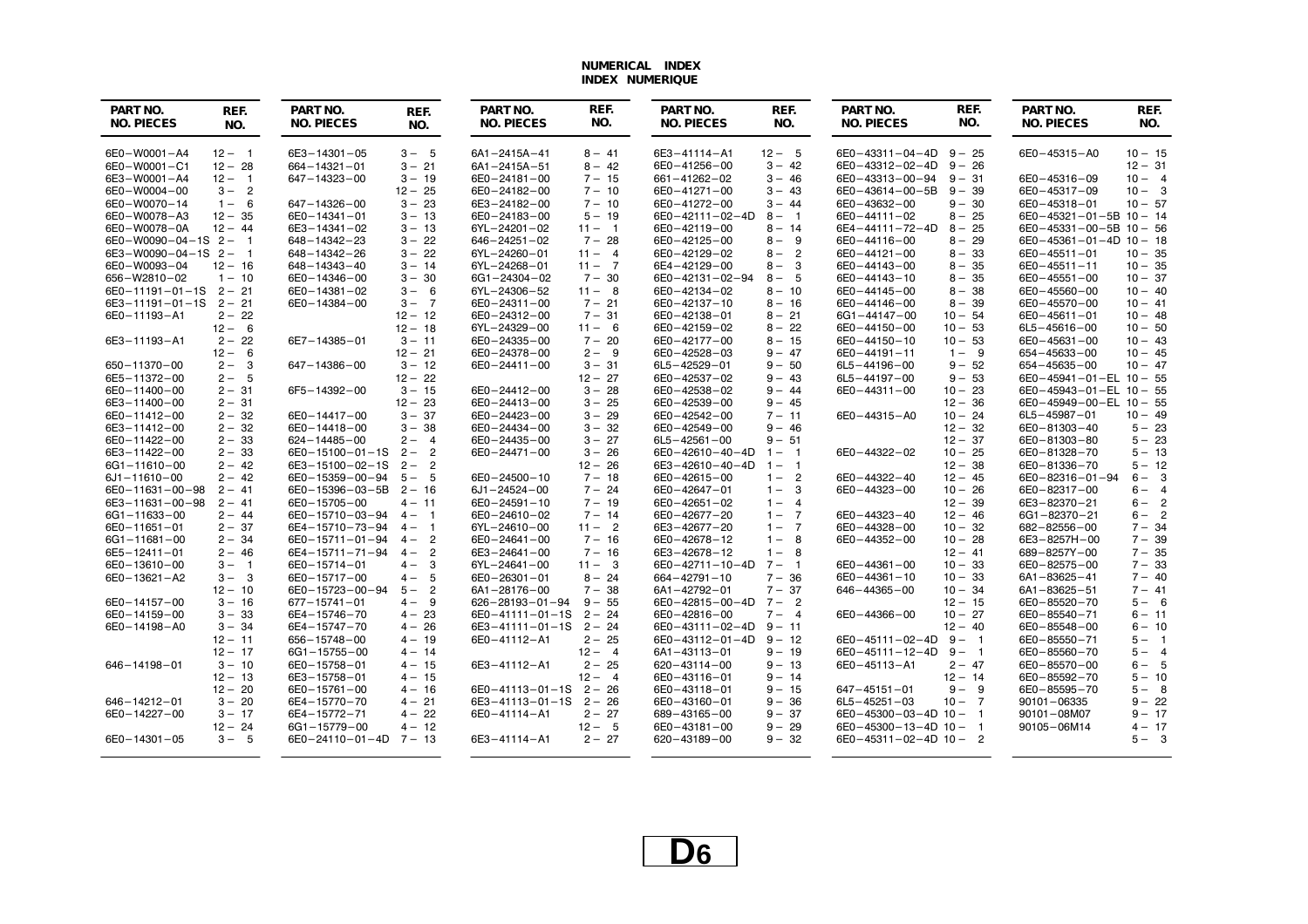## **NUMERICAL INDEXINDEX NUMERIQUE**

| PART NO.          | REF.      | PART NO.          | REF.      | PART NO.          | REF.      | PART NO.          | REF.       | PART NO.          | REF. | PART NO.          | REF. |
|-------------------|-----------|-------------------|-----------|-------------------|-----------|-------------------|------------|-------------------|------|-------------------|------|
| <b>NO. PIECES</b> | NO.       | <b>NO. PIECES</b> | NO.       | <b>NO. PIECES</b> | NO.       | <b>NO. PIECES</b> | NO.        | <b>NO. PIECES</b> | NO.  | <b>NO. PIECES</b> | NO.  |
| 90105-06M16       | $2 - 7$   | 90430-08020       | $10 - 10$ | 92995-06600       | $10 - 17$ | 95895-06020       | $6 - 12$   |                   |      |                   |      |
| 90105-06M17       | $2 - 8$   |                   | $12 - 30$ | 93101-10M14       | $10 - 5$  |                   | $7 - 9$    |                   |      |                   |      |
| 90105-06035       | $2 - 29$  | 90445-07M00       | $2 - 11$  |                   | $12 - 29$ |                   | $8 - 40$   |                   |      |                   |      |
| 90105-06037       | $2 - 28$  | 90445-07M28       | $2 - 12$  | 93101-10M25       | $2 - 18$  |                   | $9 - 33$   |                   |      |                   |      |
| 90105-06039       | $2 - 23$  |                   | $2 - 14$  |                   | $12 - 8$  | 95895-06025       | $7 - 12$   |                   |      |                   |      |
|                   | $2 - 30$  | 90445-07M32       | $2 - 13$  | 93101-13M12       | $10 - 20$ |                   | $8 - 34$   |                   |      |                   |      |
| 90116-06M08       | $3 - 48$  | 90445-09M27       | $7 - 26$  |                   | $12 - 33$ | 95895-06035       | $9 - 28$   |                   |      |                   |      |
| 90119-06M18       | $4 - 25$  | 90445-09057       | $7 - 29$  | 93101-20M29       | $2 - 39$  | 97013-05020       | 6<br>$8-$  |                   |      |                   |      |
| 90119-06M40       | $10 - 12$ | 90464-09M21       | $7 - 32$  |                   | $12 - 7$  | 97080-06010       | $6 - 9$    |                   |      |                   |      |
| 90149-05M13       | $8 - 19$  | 90465-08M62       | $7 - 27$  | 93102-20M25       | $5 - 15$  | 97095-06012       | $8 - 31$   |                   |      |                   |      |
| 90157-05M16       | $11 - 5$  | 90465-13M11       | $7 - 22$  |                   | $12 - 3$  | 97095-06016       | $2 - 19$   |                   |      |                   |      |
| 90159-04M24       | $7 - 25$  | 90467-06016       | $2 - 10$  | 93210-12327       | $8 - 26$  |                   | $5 - 17$   |                   |      |                   |      |
| 90159-04035       | $5 - 14$  |                   | $2 - 15$  | 93210-31MJ5       | $2 - 17$  |                   | $6 -$<br>6 |                   |      |                   |      |
| 90159-04036       | $5 - 9$   | 90467-08M01       | $10 - 36$ | 93210-31114       | $12 - 9$  |                   | $9 -$<br>5 |                   |      |                   |      |
| 90159-05037       | $5 - 11$  | 90467-08004       | $7 - 17$  | 93210-42159       | $5 - 16$  | 97095-06025       | $10 - 16$  |                   |      |                   |      |
| 90159-05038       | $5 - 7$   | 90468-07M02       | $2 - 48$  |                   | $12 - 2$  | 97095-06030       | $9 - 3$    |                   |      |                   |      |
| 90159-05040       | $5 - 24$  | 90468-10005       | $4 - 27$  | 93210-48214       | $10 - 21$ | 97095-06045       | $10 - 30$  |                   |      |                   |      |
| 90170-10113       | $5 - 21$  | 90480-10M13       | $9 - 10$  |                   | $12 - 34$ |                   | $12 - 42$  |                   |      |                   |      |
| 90170-16M35       | $7 - 23$  | 90480-14M14       | $7 - 8$   | 93306-004U0       | $10 - 6$  | 97313-06035       | $4 - 6$    |                   |      |                   |      |
| 90185-08057       | $9 - 20$  | 90480-25161       | $6 - 8$   |                   | $10 - 19$ | 97780-40720       | $3 - 41$   |                   |      |                   |      |
| 90201-06M30       | $4 - 8$   | $90501 - 10064$   | $10 - 46$ | 93306-204U0       | $2 - 35$  | 97880-05025       | $3 - 39$   |                   |      |                   |      |
| $90201 - 08M03$   | $9 - 18$  | 90501-10227       | $4 - 20$  | 93310-112V0       | $2 - 43$  |                   | $10 - 59$  |                   |      |                   |      |
| 90201-08M54       | $10 - 52$ | $90501 - 23215$   | $8 - 17$  | 93310-418V1       | $2 - 36$  | 97885-05012       | $8 - 11$   |                   |      |                   |      |
| $90201 - 10119$   | $8 - 18$  | 90502-08M05       | $9 - 49$  | 93420-22M03       | $10 - 58$ |                   | $8 - 23$   |                   |      |                   |      |
| $90201 - 10126$   | $5 - 22$  | 90508-14M10       | $9 - 40$  | 93430-06M02       | $4 - 10$  | 97885-06030       | $7 - 6$    |                   |      |                   |      |
| $90201 - 11M49$   | $10 - 39$ | 90508-14M11       | $9 - 41$  | 93450-13022       | $2 - 45$  | 97890-04007       | $3 - 18$   |                   |      |                   |      |
| $90201 - 13M50$   | $10 - 42$ | 90508-16020       | $9 - 34$  | 93604-09066       | $10 - 29$ | 97890-05006       | $3 -$<br>9 |                   |      |                   |      |
| $90201 - 32M48$   | $2 - 40$  | 90508-16021       | $9 - 35$  | 93604-18080       | $10 - 31$ | 97980-04116       | $3 - 8$    |                   |      |                   |      |
| $90202 - 05088$   | $4 - 29$  | 90510-08M03       | $4 - 4$   |                   | $12 - 43$ |                   | $12 - 19$  |                   |      |                   |      |
| 90202-07M22       | $8 - 13$  | 91490-12010       | $8 - 12$  | 93606-12019       | $2 - 6$   | 97980-04120       | $3 - 24$   |                   |      |                   |      |
| 90202-12M16       | $3 - 45$  | 91490-16010       | $4 - 30$  |                   | $9 - 2$   | $99001 - 06600$   | $10 - 38$  |                   |      |                   |      |
| $90202 - 16061$   | $8 - 28$  |                   | $8 - 37$  | 93700-06M03       | $9 - 8$   |                   |            |                   |      |                   |      |
| 90206-12052       | $7 - 5$   | 91490-25030       | $10 - 51$ |                   | $9 - 27$  |                   |            |                   |      |                   |      |
| 90206-16M06       | $8 - 27$  | 91690-30008       | $9 - 38$  | 94702-00272       | $2 - 49$  |                   |            |                   |      |                   |      |
| 90209-18112       | $2 - 38$  | 91790-05010       | $4 - 28$  | 95303-06600       | $4 - 7$   |                   |            |                   |      |                   |      |
| 90243-04M01       | $9 - 16$  | 92903-05600       | $8 - 7$   | 95380-06600       | $9 - 24$  |                   |            |                   |      |                   |      |
| 90250-05046       | $10 - 44$ | 92990-05600       | $3 - 40$  | 95380-06700       | $3 - 35$  |                   |            |                   |      |                   |      |
| 90266-04M00       | $1 - 5$   |                   | $8 - 36$  |                   | $7 - 7$   |                   |            |                   |      |                   |      |
| 90266-04M05       | $9 - 54$  |                   | $10 - 60$ |                   | $8 - 30$  |                   |            |                   |      |                   |      |
| 90269-02M09       | $8 - 20$  | 92990-06300       | $10 - 9$  |                   | $9 - 7$   |                   |            |                   |      |                   |      |
| 90280-04M06       | $5 - 20$  | 92990-06600       | $9 - 23$  | 95380-08600       | $9 - 48$  |                   |            |                   |      |                   |      |
| 90340-08002       | $10 - 11$ | 92995-06100       | $5 - 18$  | 95627-06325       | $3 - 47$  |                   |            |                   |      |                   |      |
| 90386-12069       | $7 - 3$   | 92995-06600       | $2 - 20$  | 95895-06010       | $9 - 42$  |                   |            |                   |      |                   |      |
| 90386-26M30       | $8 - 4$   |                   | $3 - 36$  | 95895-06012       | $10 - 8$  |                   |            |                   |      |                   |      |
| 90386-26M33       | $8 - 8$   |                   | $6 - 7$   | 95895-06016       | $3 - 4$   |                   |            |                   |      |                   |      |
| 90387-06M11       | $9 - 21$  |                   | $8 - 32$  |                   | $6 - 1$   |                   |            |                   |      |                   |      |
| 90387-06M14       | $10 - 13$ |                   | $9 - 4$   |                   | $10 - 22$ |                   |            |                   |      |                   |      |
| 90387-06504       | $4 - 24$  |                   | $9 - 6$   | 95895-06020       | $4 - 18$  |                   |            |                   |      |                   |      |
|                   |           |                   |           |                   |           |                   |            |                   |      |                   |      |